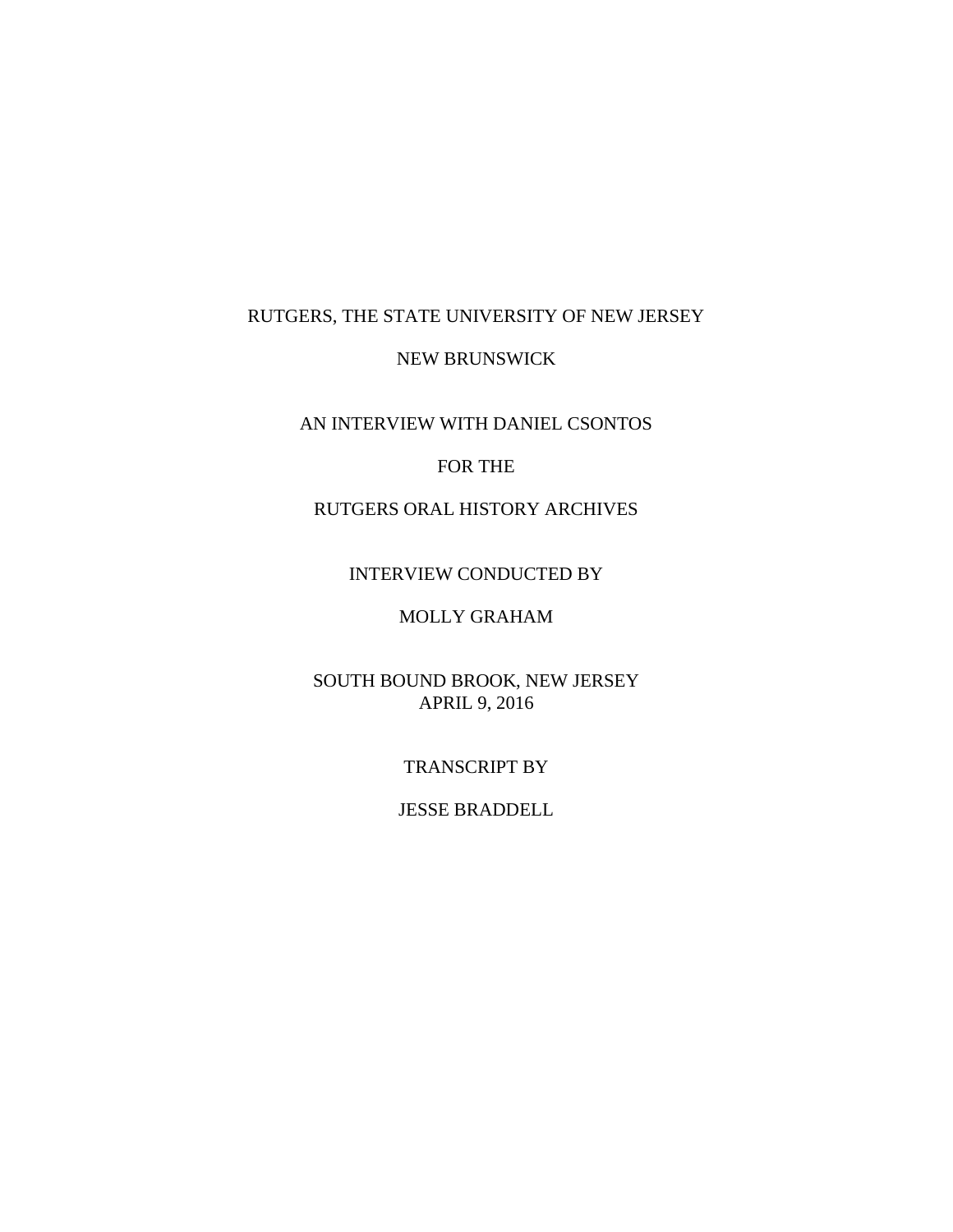Molly Graham: This is an oral history interview with Daniel Csontos. This is our second session. Today is April 9, 2016, and we are in South Bound Brook, New Jersey. The interviewer is Molly Graham, and I am joined by his daughter, Debbie, and his grandson, Ron.

## [TAPE PAUSED]

MG: Well, we talked very generally last time about your time in the Pacific, and I thought we would just go back in time a little bit and recover some of those things. I found a command chronology online, and I can ask you some more specific questions. Do you want to start with when you enlisted?

Daniel Csontos: I had a hard time with my mother to let me enlist. Remember that. Did I tell you that?

MG: Yes, she had to sign for you.

DC: Yes, after two weeks, I didn't talk to her, she did sign finally. So, I went down to New Brunswick, got the ticket, went into New York on Broad Street. That's where we were sworn in. They told us to be back in the evening to ship out, got back there in the evening and got on the train. We didn't know where we were going until we got there, Newport, Rhode Island. That was my boots [boot camp]. We were there for six weeks, and you went through everything. Five o'clock in the morning, you go swimming in the pool and go outside and do some marching and stuff like that and then go in for breakfast.

Debbie Kwiatkowski: All before breakfast.

DC: You were hungry again by that time.

DK: I'm sure.

DC: Then, we went through all the getting in shape and all that stuff there, swimming, see if you can pass the test and swimming from one end of the pool to the other [end], a big pool. I passed that. After six weeks, we had a seven-day leave, and I came home for seven days. Then, from there, I went back up to Boston to wait for my ship because they were building a new ship in Bath, Maine.

MG: Tell me a little bit more about the training and what that entailed. Was it a big adjustment?

DC: What? From the boot camp?

MG: Yes.

DC: No, it was just actually waiting around. We were just waiting around in what they call the Fargo Building; it was a hotel the Navy took over.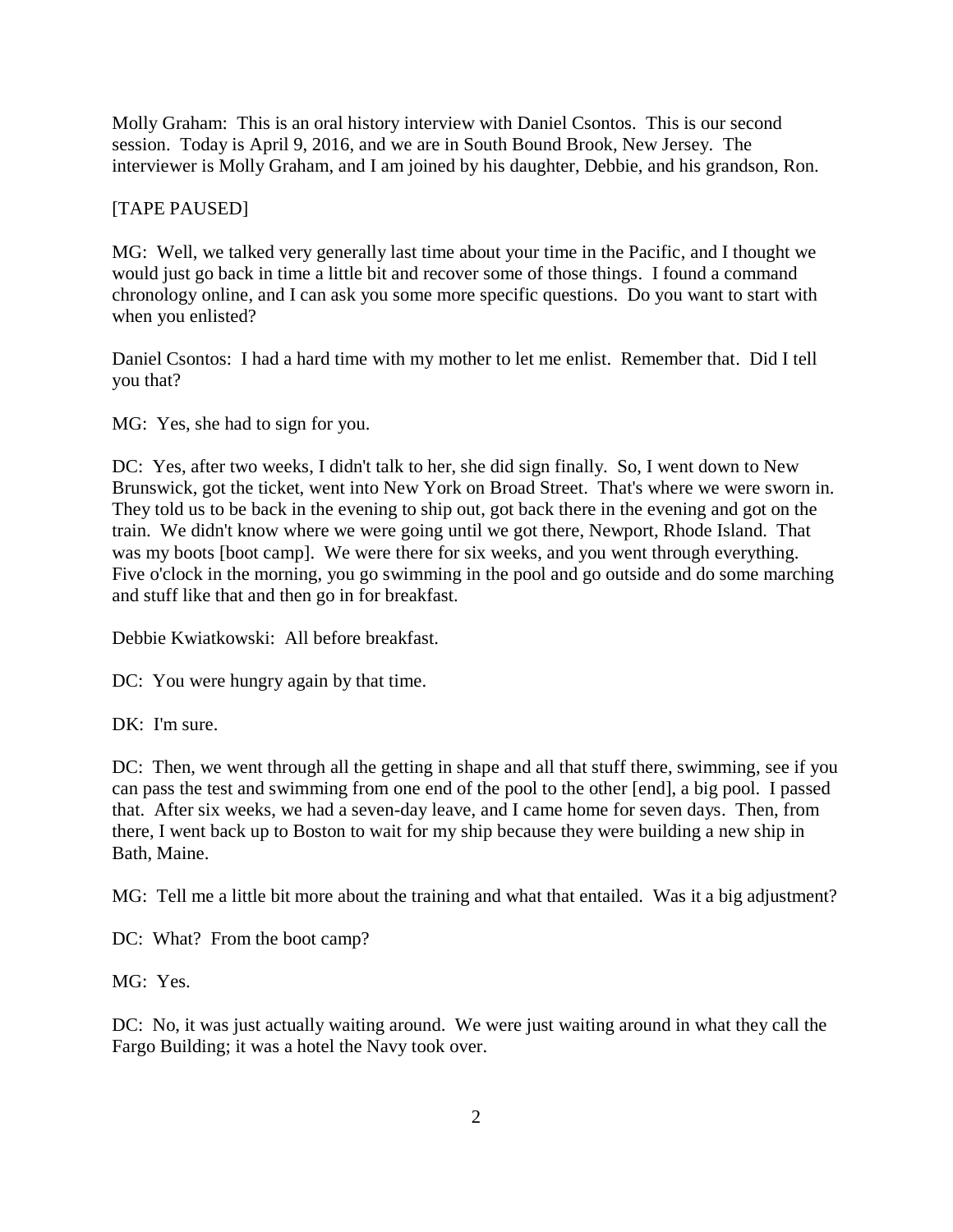Ron Kwiatkowski: That was after your training, wasn't it, Grandpa?

DC: South Boston.

RK: That was after your training, wasn't it?

DC: That was after boots, yes, after boots.

RK: What was your training like?

DC: Where, at the boots?

RK: At boot camp, yes.

DC: Oh, everything, marching, if you were able to be sharp in any kind of sports, nine times out of ten, they'd leave you there and play sports, but I didn't. I just went through whatever you had to do. [laughter] I did a lot of marching, a lot of swimming and calisthenics and all that stuff.

MG: Tell me a little bit about the other men that were at boot camp.

DC: What about the other men?

MG: Where were they from, and what were they like?

DC: They were all young, just like me. Most of them were from the East Coast, New York, and [New] Jersey and Pennsylvania. I got to know them little by little. Once we got in the Fargo Building, we were more closely associated because we waited about, I don't know, a couple of weeks before the ship came down from Bath, Maine. That's a brand new ship. That was it right there [pointing to a photograph of the destroyer USS *Braine*].

MG: Who was Braine?

DC: [What]?

MG: Who was Braine?

RK: He was a Civil War general. [Editor's Note: Admiral Daniel L. Braine lived from 1829 to 1898. He commanded the USS *Monticello* during the Civil War.]

DC: It's in that big book there. I'm having a hard time finding it. It goes way back, and that's when they named these destroyers for rear admirals, admirals, from way back. You never even heard of them unless you read about them. [laughter]

MG: Tell me about how you spent those seven days when you were back home in New Jersey.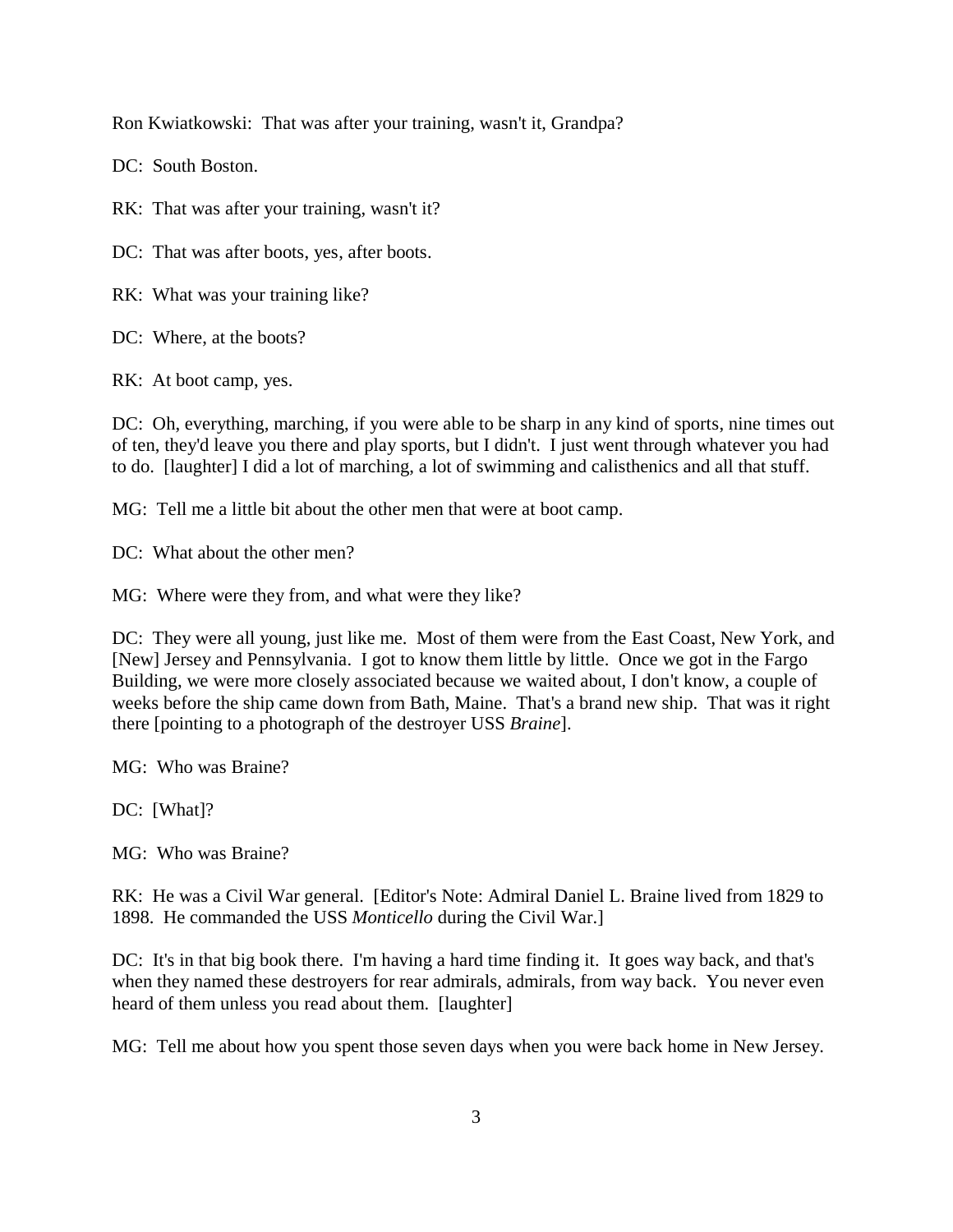DC: At home? I did a lot of work for Mom. She had me do this, do that, because my brother was married already. So, I did a lot of that and going around with the guys a little bit, and I was still too young to drink, but I got places where I could drink. [laughter] They didn't bother you. As long as you had the uniform on, it was all right.

I still was too young to, even when I was in Pearl Harbor at the time, we stopped there, every joint there, they had a shore patrol at the door. I went in this one place over there, and the shore patrol keeps looking at me, keeps looking at me. I said, "I know I look young." I looked at him. I said, "I better get out of here." [laughter] Of course, they'd take you in; they'd get the damn Marines to come over there and they raise hell with you a little bit and get you out of there. I went back to the ship. We didn't stay much long in there anyhow, because our skipper volunteered for escort duty of carriers there for the raid on Wake Island. Then, we escorted them there.

As a matter of fact, on the way back, we had to fuel at sea because it was a long trip. The destroyer could only hold so much fuel. They had a tanker out there. The tanker always went with you, so you fueled at sea while you're going and that's a tricky situation. The first thing they do is shoot the line over there, and pow. You duck your head; you don't know if that's going up or down. Then, they get that, and then they pull the main rope and they pull the hose over and they hook in the hose. Both ships got to be even going along. Otherwise, it'll break off, and if it breaks off, it's going to break off at the ship and then you have oil all over the place.

DK: Wow.

DC: They did a good job. I didn't have to do that, even though I was only a seaman.

MG: When you got to Boston, how did you pass the time waiting for the ship?

DC: There were a lot of good times there. [laughter] You had the Boston Commons there. You've heard of the Boston Commons. We used to go there all the time. We walked. Well, we did have a trolley that went from where we were stationed; it cost you a nickel or something. The guy says, "Get on, go ahead," and they take you right in town. We could walk at all times. As a matter of fact, on the way back, we always walked.

RK: Well, you had a job. Remember, you would help with the parking when you were there.

DC: You had duty there. Of course, we had prisoners in the back.

RK: You had what kind of prisoners? German prisoners?

DC: No, no, American, American, the ones that were bad.

RK: Oh, actual prisoners.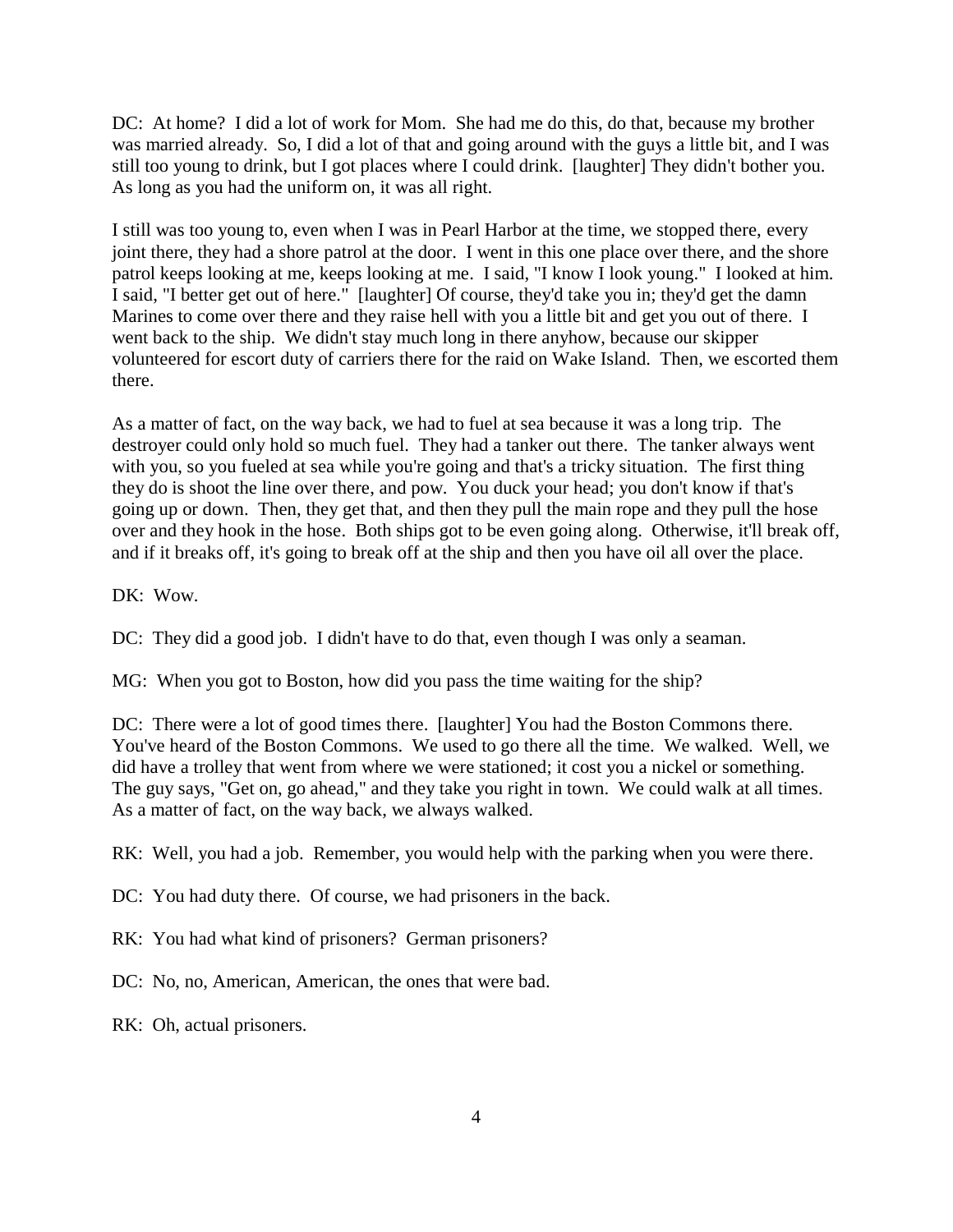DC: They were fenced in in the back of Fargo Building. The sidewalk was along the fence, and that's where we had shore patrol. I had duty there one day, and that's all.

RK: You had a gun with no ammo in it, right?

DC: No.

RK: It was empty.

DC: Big shots pulled up there, and they were talking about parking. I said, "You can't park here, Sir." He said, "Why not?" 'Because we have prisoners over there." Finally, I talked him into it. He gave me a dirty look, and they pulled out of there. He had the braids on.

RK: He was a commanding officer.

DC: Yes, and you had me with a rifle with nothing in it. [laughter]

RK: Two weeks into the Navy.

DK: At age seventeen.

DC: He probably said, "Look at this young brat." [laughter] He had the car loaded. He had a couple of women in there with him, too, two officers in the front and a couple women in the back.

DK: Oh, really?

DC: That was the Fargo Building. It wasn't bad, the Fargo Building. You ate good there and everything, and when the ship came in, that was it. I went onboard.

MG: Tell me about getting familiar with the ship and going aboard for the first time.

DC: First, they show you where you're sleeping and all that, and you get rid of all your clothing and all that stuff and put them in your lockers. They've got them underneath your sack. We had them three high. I had the top stack, back at the stern. I had the high one. That wasn't bad. As a matter of fact, heat rises, so it was warm up there. Actually, you get out to the Pacific, you didn't want any heat. That's the time we started sleeping underneath the torpedo tubes and alongside the radio shack, life jacket for a pillow, and that's it, sleeping on steel. [laughter]

MG: I read that the ship went up first to Portland, Maine, in Casco Bay.

DC: Yes, yes, we went up there with a battleship for practice, gunnery practice, up there. We never got to shore there. We were only there for a day and came back. I forget the battleship we were with, and they had practice too, same thing. They had a drone pulling the thing along, a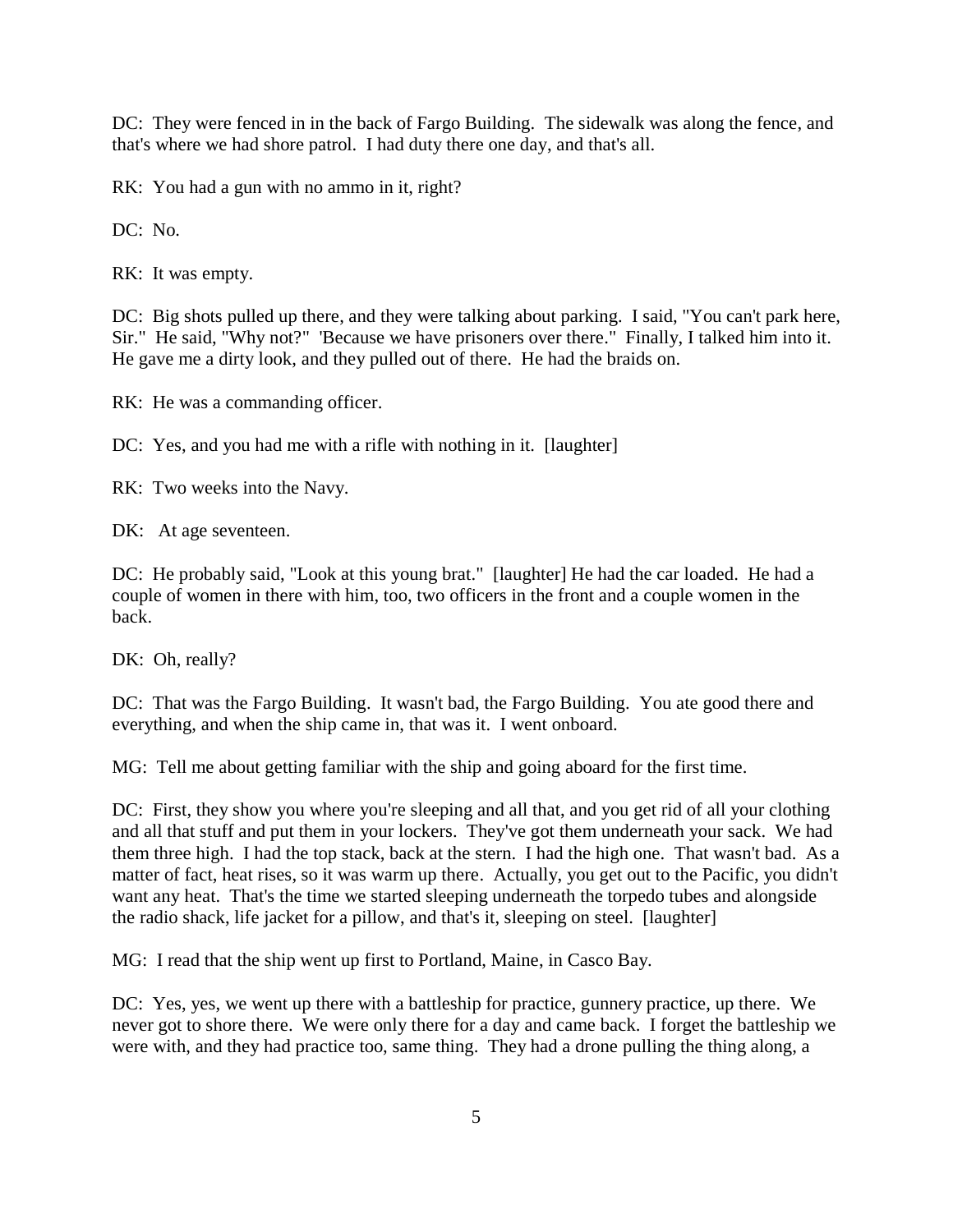drone plane, and that was your target to shoot at that with the 20mm and 40mm. Sometimes, the five-inch too would be shooting at them. Boy, I'd be scared in that damn plane.

RK: Yes.

DC: It's long enough. It had a long enough line.

RK: Still, it would be a dangerous job if you're towing that sucker.

DC: Yes.

RK: I didn't know you had target practice, that you went up there.

DC: Yes, Casco Bay. We never got to shore though. Nobody got ashore. Nobody was allowed. [We were] always on the go, and then we turned around and come back to Boston. I don't know where the damn battleship went to. I don't know. Maybe he went to Europe; I don't know. We went back to Boston. After, we put it in commission.

MG: From there, you went to Bermuda.

DC: Yes.

MG: How was everybody faring on the sea? Were people getting sea sick?

DC: I felt woozy. I was coming back from a liberty there. The skipper was on the sidewalk, so I'm walking back with him. I said, "Skipper, we're going to be out to sea quite a lot, aren't we, Sir?" He said, "Oh, yes." I said, "Well, I'm not going to get sick no more." I never did.

DK: It's all in your mind.

MG: Yes.

DC: It was smooth going to Bermuda, no storms. The only time it was rough when [the ship] was going to the Pacific, going down past Cape Hatteras. That's when we hit that hurricane. Here I am, seventeen years old, I didn't even see the Japs. I'm going to die right here in the water. [laughter] That was something. It's amazing. You didn't see the cruiser we were escorting.

DK: Wow.

DC: They were up in the sky, and then we were down in the gulley, just vice versa. That's the way the water went. I've never seen water like that, never. It's just like standing on top of that roof over there and down there, it was the sea, and then all of a sudden, you're up there. In the meantime, the whole bow goes, water all over the whole ship, covering the whole ship. They said, "If you can get up to the galley to get something to eat, go ahead." I tried it. I got out of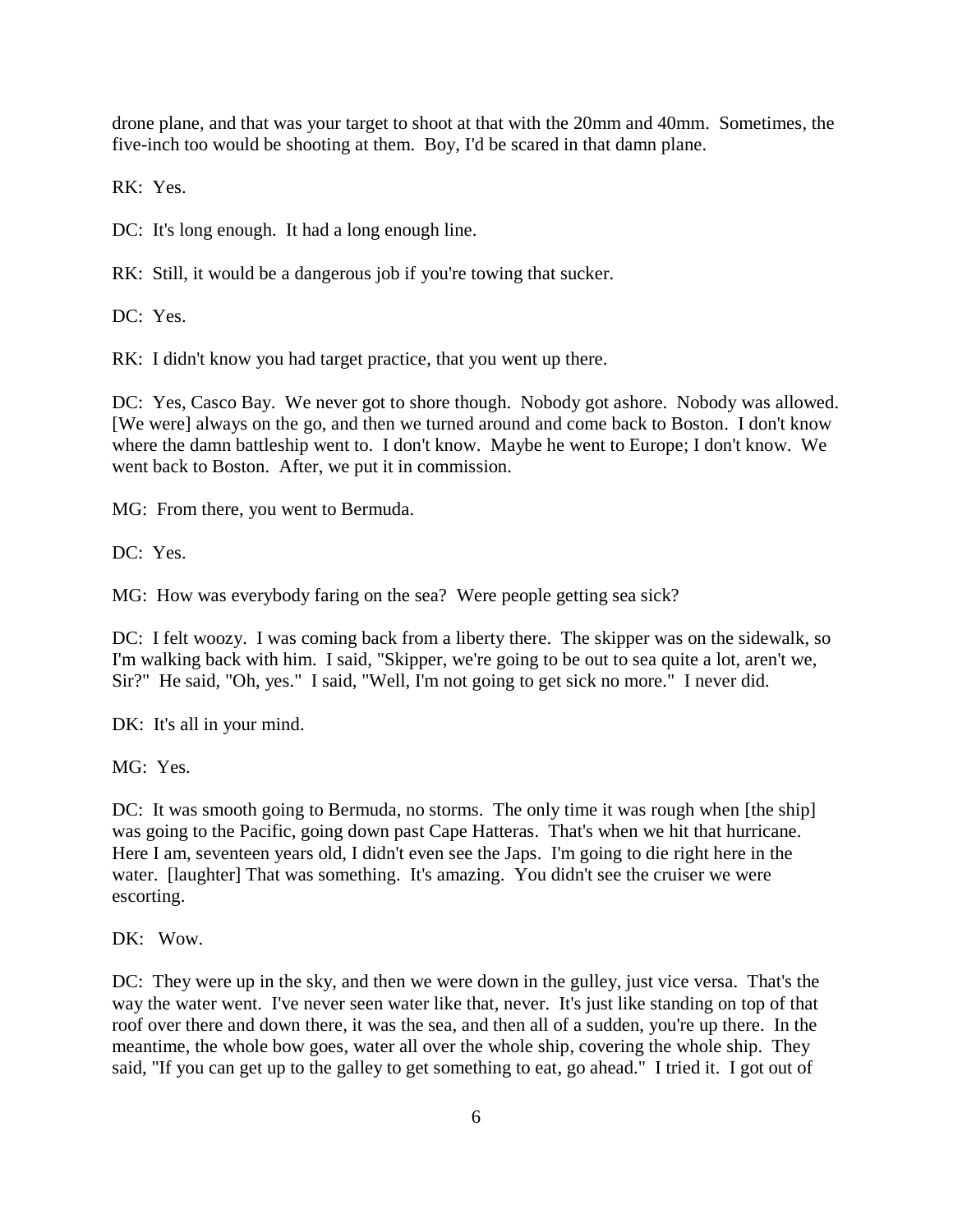this back over here, the second bow--there's a ladder under there. I opened the door when the ship is up, when it was down in the bow, open it up quick, go up, close the door, and go up to the next deck. By that time, the fantail would be down, and the water would be all over the fantail. If you were on the fantail, you were washing over board.

DK: Oh, scary.

DC: That was a hurricane. Just like that, the cruise ship there, same type, same type. I asked Apple Jack down there, "Remember that hurricane in '43?" He didn't remember it.

DK: Well, he probably wasn't born. He wasn't born yet. He's younger than I am.

DC: Yes?

DK: If it was in '43, yes.

RK: Yes, he's a young guy.

DC: Oh.

RK: You're better off asking his parents.

DC: Oh, that's right. I didn't think of that.

DK: Yes, he's younger than I am.

DC: I didn't think of that.

DK: That's somebody we know down in North Carolina.

DC: Oh, okay, that's right. [laughter]

DK: Yes.

RK: Did you guys take some damage?

DC: He was still in school then probably.

DK: Yes.

RK: I don't think he was born yet.

DK: No, he wasn't born yet.

DC: He wasn't born yet.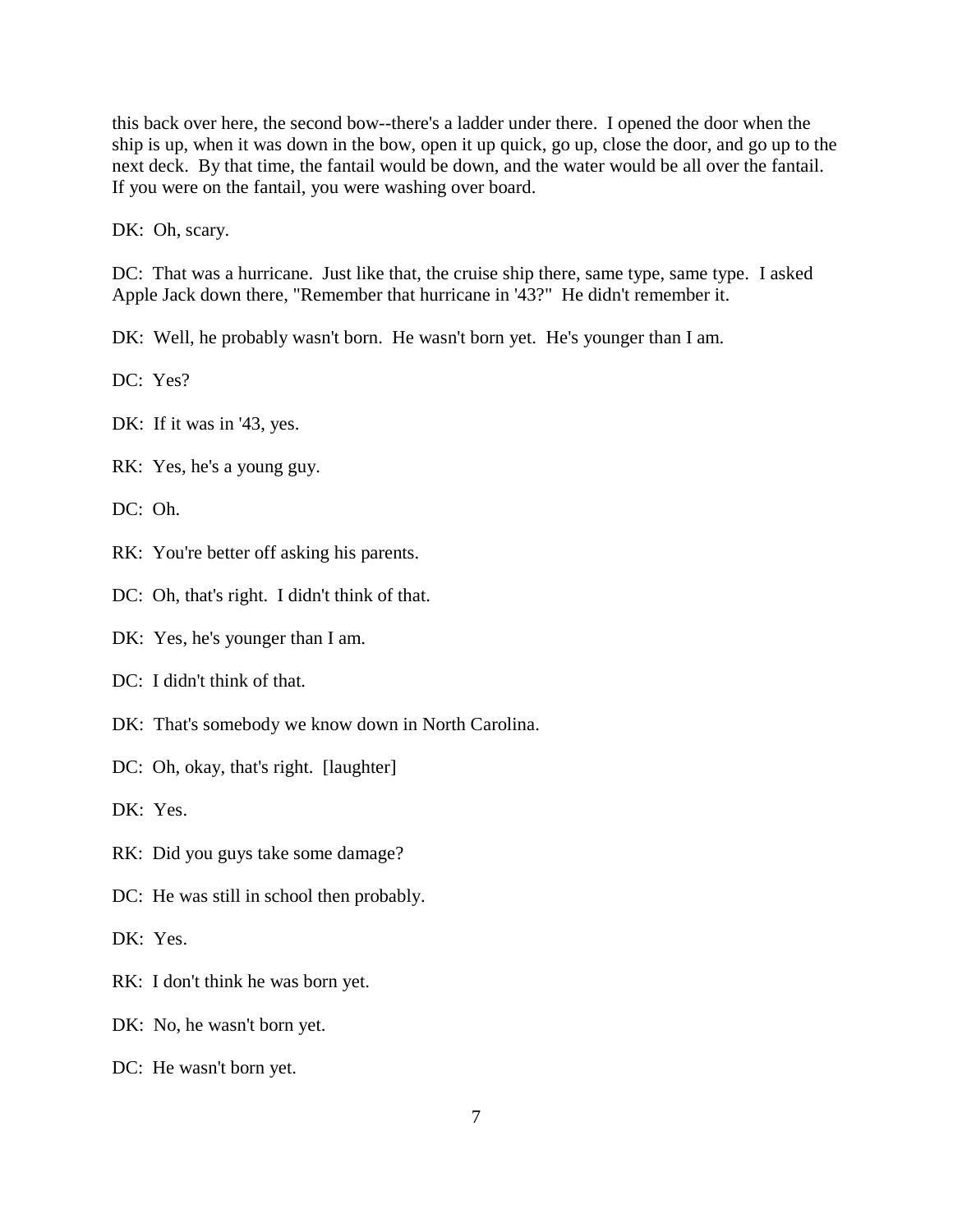DK: No.

- RK: He's younger than …
- DK: He's younger than I am.
- DC: Oh, yes?

RK: Yes.

- DK: A lot younger, probably younger.
- DC: Oh, well, I asked the wrong guy then.
- DK: Yes, yes. He's younger.
- DC: Okay, where are we at now? Are we on our way to Panama and going through the canal?
- MG: Not yet. When you left Boston Harbor, it was May of 1943.
- DC: Yes, sometime around there, yes.
- MG: You were in Bermuda for two weeks. Can you tell me about that?
- DC: No, no, just one day.
- MG: Oh, yes?
- DC: Yes.

MG: What about outside of Bermuda?

DC: That's where we anchored. We anchored out. Actually, we didn't anchor; we kept going the whole time because we couldn't go in. They wouldn't let us in Bermuda. They didn't want any armored ships in the city. I don't blame them, a little island like that.

MG: You just stayed in the area for one day.

DC: Yes, just one day. Actually, the same day, we left in the afternoon, late in the afternoon, back to Boston. Actually, it was only a shakedown to see if everything's working right, that's all.

MG: Were you doing more training?

DC: In Boston?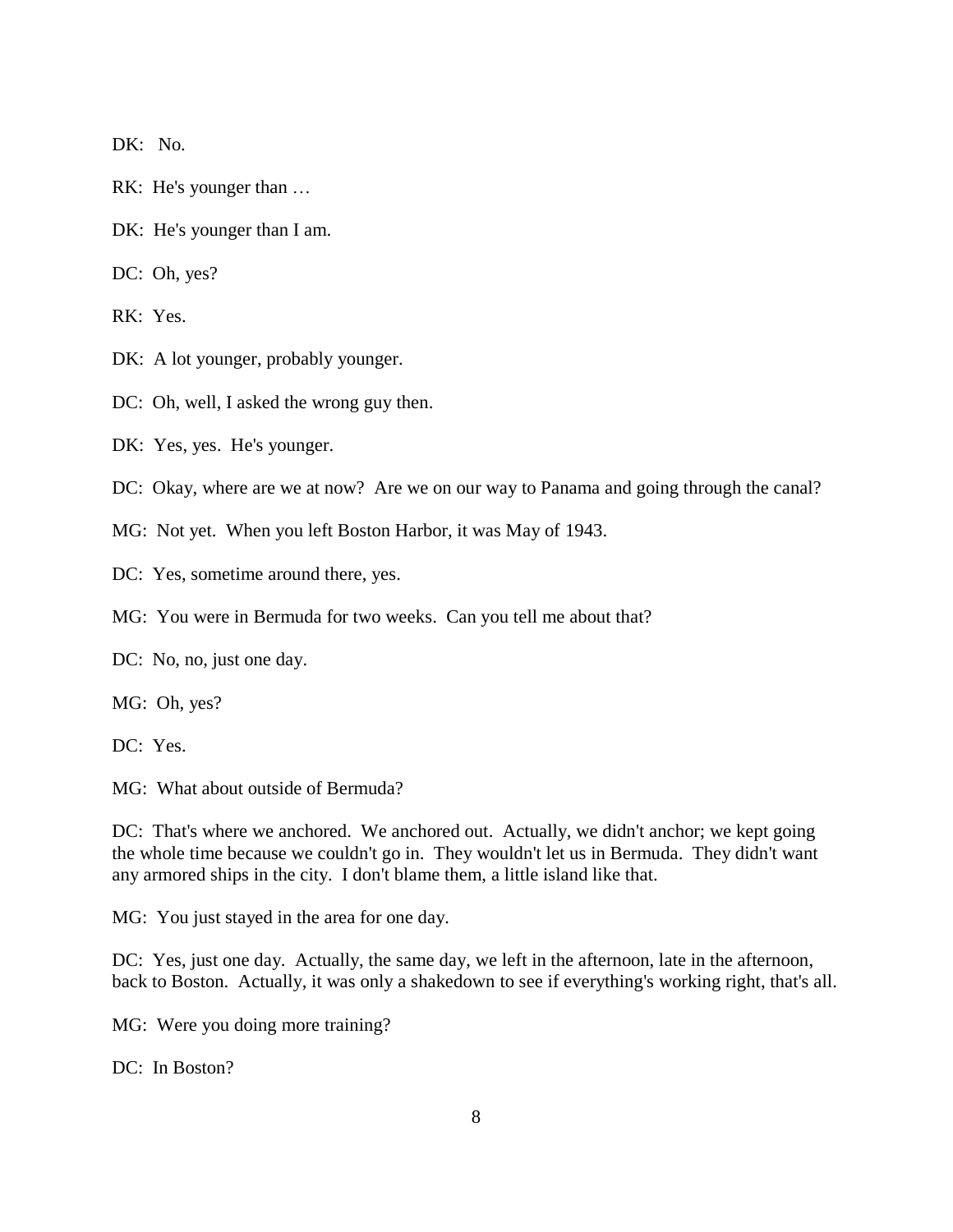MG: No, near Bermuda.

DC: No, no training at all. We didn't even get in.

MG: I read that someone fired a dummy torpedo into a sister ship near Bermuda.

DC: In Bermuda, yes? It could've been a sub, I don't know.

MG: Then, I read that the ship then came back to Casco Bay another time.

DC: Oh, that was before Bermuda, yes.

MG: Okay.

DC: No, no, that was after.

RK: Was that after Bermuda?

DC: Yes, that was after.

RK: I could imagine …

DC: Bermuda shakedown and then Casco after that, yes. That's where we came back from Boston from Bermuda, check the ship out. Then, we went up to Casco Bay, yes.

MG: I read that someone thought they spotted a German submarine, but it turned out to be a merchantman.

DC: We had a fake contact, [thought] we had a sub out there. They were testing us out, seeing if we were going to the right battle stations.

RK: They did that as a part of a training exercise.

DC: Not too far from Boston.

RK: They all went to battle stations.

DC: Because we had subs all along the East Coast, German subs, yes.

RK: Didn't you say you knew it was just a drill though?

DC: Oh, yes.

RK: You all knew it. They didn't tell you it was a drill, but you all knew it was a drill.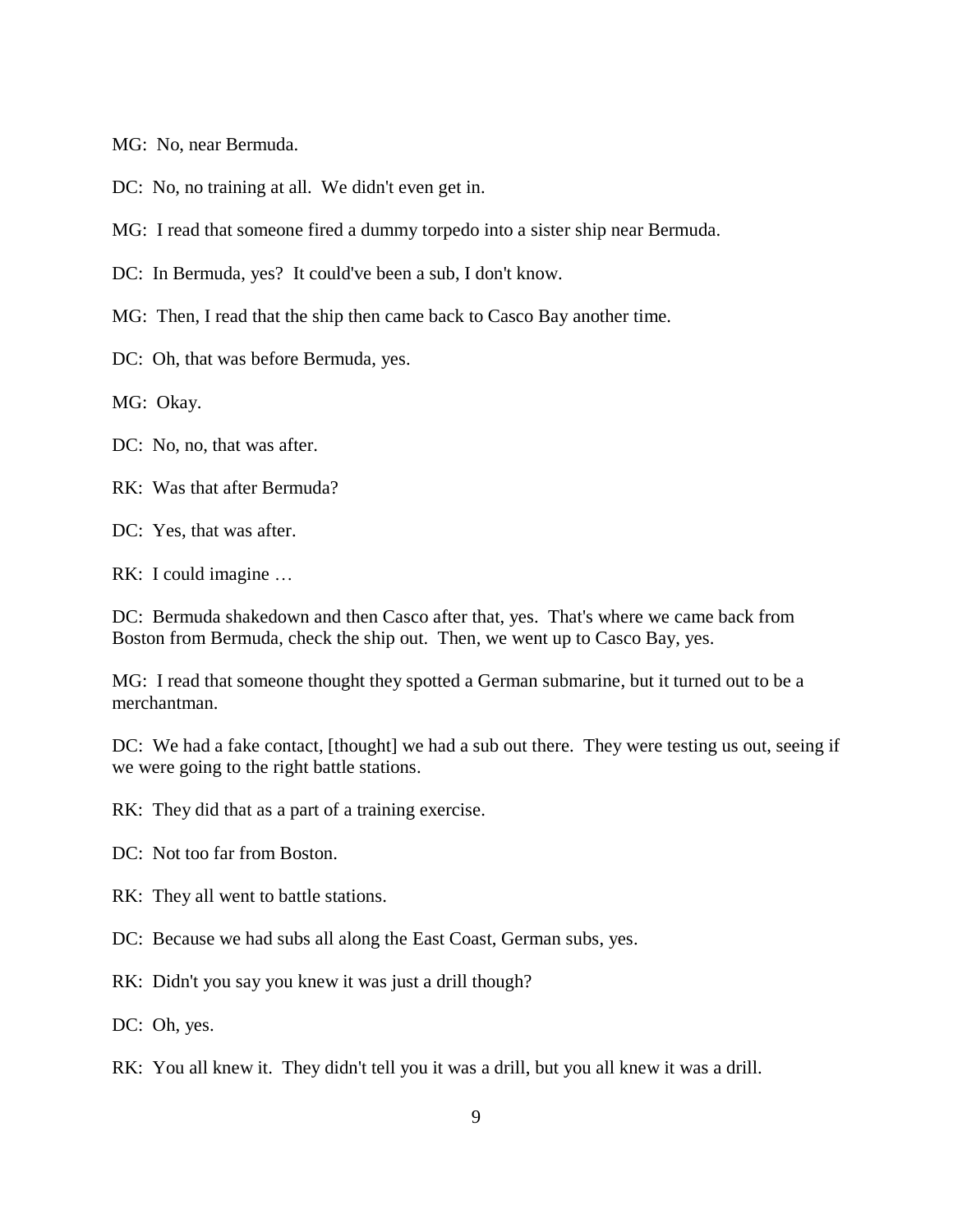DC: Yes, we could tell it was, which is good, it's good. Everybody knew it. If you go forward and you lived aft, you go straight on the right hand side, starboard side, and just the opposite on the other side, on the way back down, so you wouldn't bump into each other. Of course, a lot of times, you're just able to grab your pants and get to your battle stations and put them on where you're at. I was lucky. At the beginning, I was on that five-inch mount over there. I was close by.

RK: That was your first job, right?

DC: Once I come out of that door, I got in that five-inch mount, that last one down. Then, after I got into radar, I had a further walk. I had to walk forward.

MG: I want to hear more about the hurricane and how everyone else did. They must have been getting sick.

DC: It was rough. Everybody stayed inside. I took a chance going up there, trying to go down for a sandwich or something. We had one kid they had to guard. He wanted to jump overboard. Oh, he was so sick.

DK: Wow.

DC: He got transferred in Trinidad, some shore duty over there. He didn't want to stay aboard ship.

DK: Probably scared.

DC: I could've got transferred there, but I went ashore there one time, forget it. What a mess that place is, hot.

MG: The hurricane was in August of 1943. Does that sound about right?

DC: Yes.

RK: That's what I was trying to remember.

DC: I don't know.

RK: Is there anything on the notes in there when he left Boston for the final time? I thought we touched on it briefly.

MG: Set sail for Bermuda and came back to Boston.

RK: I think that was May, right?

MG: Yes, May 11th was when it was commissioned.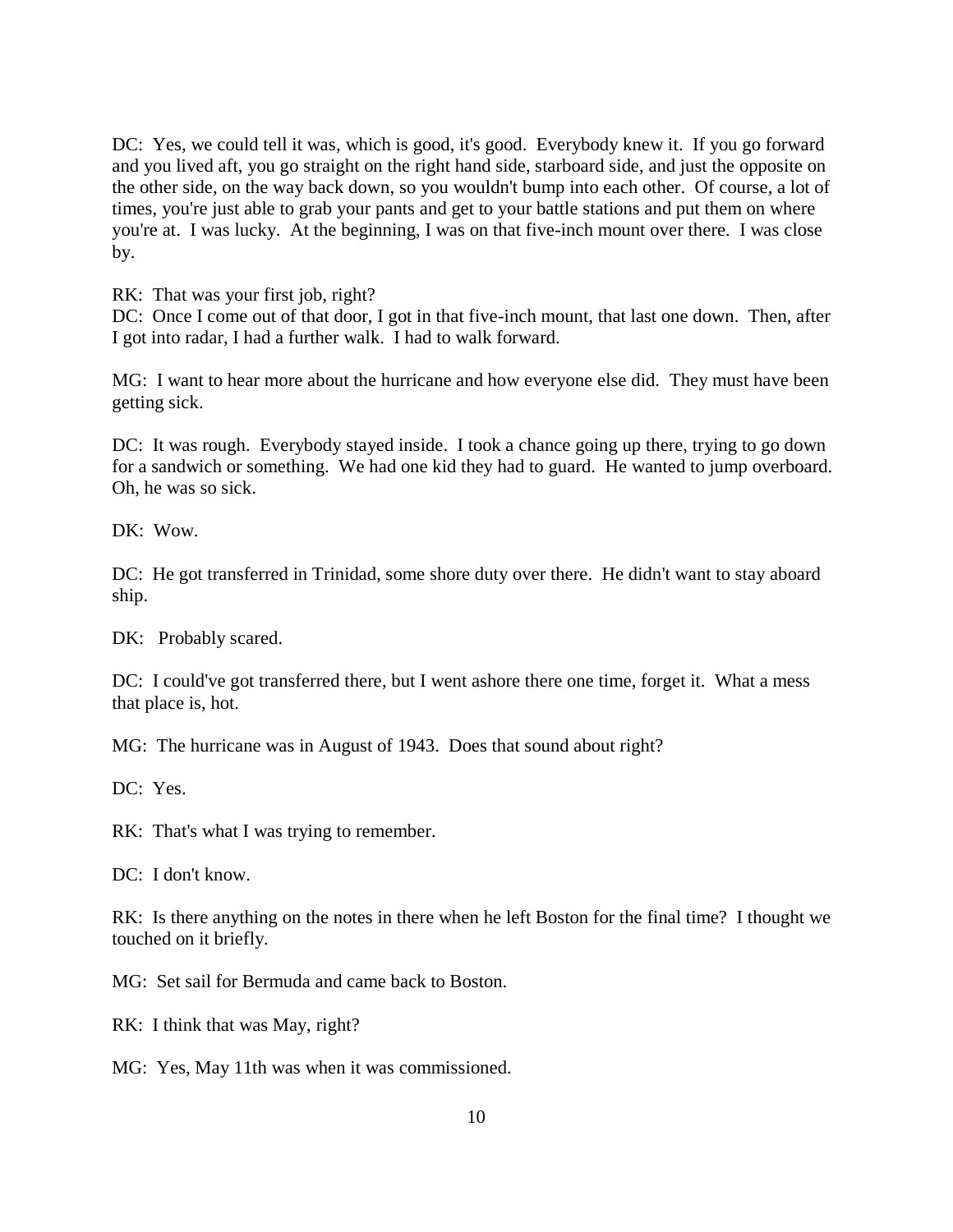RK: Yes.

MG: I had it in my notes that it was August 1943, when the hurricane took place, and from there, the ship went to Trinidad for repairs.

DC: Yes, the one gun mount was pushed in.

RK: Yes.

DC: Trinidad couldn't do it, so then we went through the Panama [Canal] and on the opposite side and went to the Pacific side, they couldn't do it. Then, we went up to California, Long Beach, and that's where we had it repaired.

MG: Not to San Francisco?

DC: No, Long Beach, below Los Angeles.

MG: Then, did you go to Pearl Harbor from there?

DC: From there, we went up to Washington to escort a cruiser to Pearl Harbor. We couldn't go ashore. We got there that day. That night, we pulled out. Nobody went ashore.

RK: Grandpa, didn't they have Marines guarding?

DC: Oh, yes, on the dock.

RK: Because they were afraid people would get off the ship.

DC: They told you, if anybody tried to get off there [in Seattle], the Marines were told to shoot. That's the way they were.

MG: In Hawaii?

RK: That was Seattle.

DC: We went out that night and went to Pearl, escorting that cruiser and then we waited there and we went down to Wake Island and then we moved down to Solomon Islands to join our group down there, our squadron. We were the last one of our squadron to get in there. There were six destroyers in our squadron.

MG: In Hawaii, did you see the damage from the attack on Pearl Harbor?

DC: Oh, yes, we saw the pictures in a lot of the stores and everything like that. It was a mess.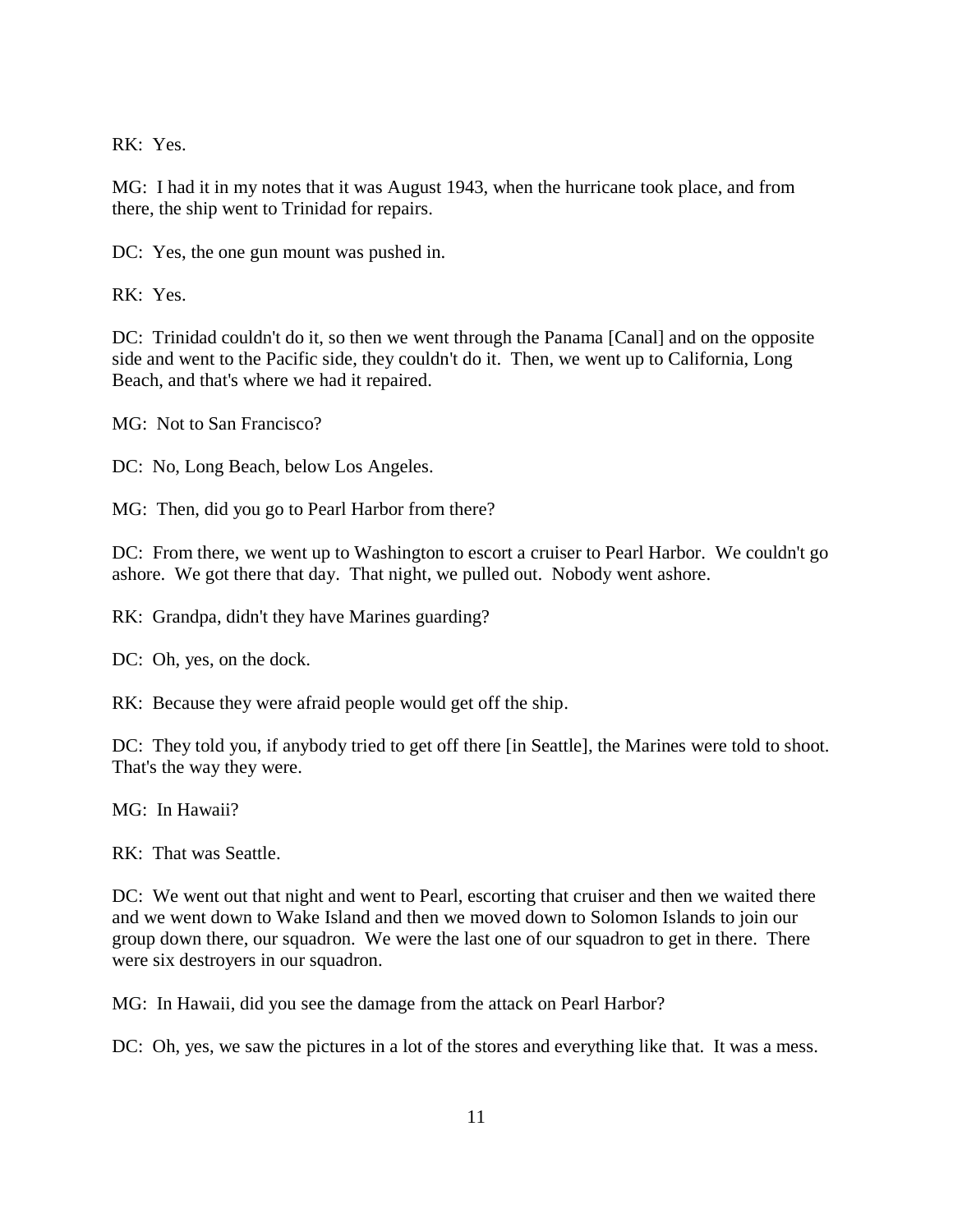MG: Does it sink in with you then the reality of the war and what could happen and things like that?

DC: What?

MG: Seeing all the damage.

DC: Oh, I didn't know. The youngster, you know …

DK: You weren't scared.

DC: Actually, [when] you see the pictures, you didn't sit down and cry about it. You were too young; you didn't realize. If you were older, maybe it affected you a little bit more, but to me, even being out there, I was scared but never showed it. You couldn't just go up the deck; something like that, they'd send you home. They'd say your cuckoo. [laughter]

MG: Was there anybody that eventually went cuckoo?

DC: No.

DK: Just that one guy that they let off the boat, because he got so sick.

DC: Oh, Brownie, that was in the Philippines, yes. He fell and broke his arm. That was before we went to Okinawa. He was lucky. He got off the ship because he was one of the stewards. They had six stewards. They had their little compartment. As you went down to go to the galley to eat, you had to go through their little compartment. This guy was the head of them. They served the officers only, that's all.

DK: Oh, okay.

DC: What else? Now, you got me going there.

DK: I kind of got you stirred off of that, sorry.

MG: The next stop was Wake Island.

DC: Wake Island, yes.

MG: How long were you there?

DC: I didn't even see the island.

MG: It's very small.

DC: We didn't even see the island. The planes went in there and bombarded and that was it.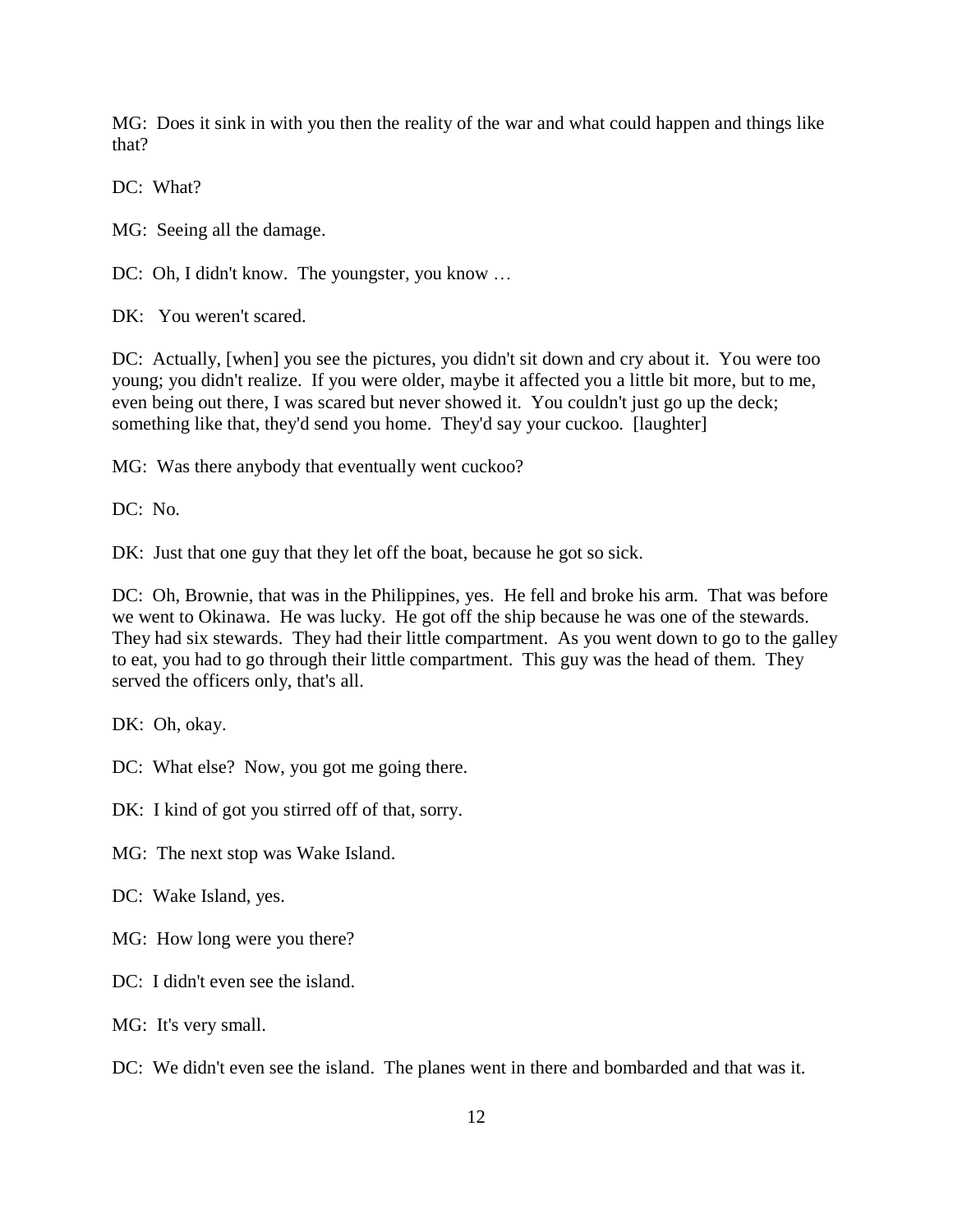MG: I heard that your ship rescued a pilot.

DC: That was on that Turkey Shoot. That was the Mariana Campaign. That was the next one. [Editor's Note: The Battle of the Philippine Sea, nicknamed the Marianas Turkey Shoot, occurred on June 19-20, 1944. Days earlier, on June 15, U.S. Army forces and Marines invaded Saipan in the Mariana Islands. While American ground forces fought against the Japanese to secure Saipan, the Japanese Navy counterattacked by launching its carrier planes. The U.S. Fifth Fleet counterattacked with its carrier planes. In the ensuing "Marianas Turkey Shoot," American planes shot down 346 Japanese planes at the cost of thirty American aircraft. The Battle of the Philippine Sea was a resounding naval victory for the Americans.]

After Wake Island, then we went down to the South Pacific, invasion of Bougainville. Bougainville's a big island. It's just as big as Guadalcanal, but it was on the northwestern side of the chain, the islands and how they are situated. Then, there was Green Island. That was another island right around Bougainville, invaded. Emirau, another one we invaded, we invaded that without a shot, and they only had about two Japanese radiomen on that island. The destroyers prayed as close as they can get to try and draw fire. There was no fire, so troops went ashore, and they found out there was only a radio thing there. It was a small island. Then, we went into Rabaul. That was the one there, that was scary, at night. You go in there quick, boom, boom, boom, blew up something, we don't even know what we blew up, turned around, got the hell out of there. We go back to Tulagi, that was our home port, right across from Guadalcanal, and then we come back to Tulagi. That was what you call a quick raid. [Editor's Note: U.S. forces invaded Guadalcanal and Tulagi in the Solomon Islands in August 1942. The USS *Braine* participated in naval support for the U.S. invasion of Bougainville beginning in early November 1943. The Allies launched the Solomon Islands campaign to regain territories from the Japanese in the South Pacific. The Green Islands are a number of small islands near Bougainville. They were invaded by Americans in January 1944. Emirau Island is part of the Bismarck Archipelago. It was invaded by the Americans on March 20, 1944. Rabaul is a port city on the island of New Britain. It was taken by the Japanese in January 1942 and held until Japan officially surrendered in 1945.]

MG: Yes. Your ship was involved in the Battle of the Solomon Islands.

- DC: Yes, well, yes, Bougainville is [in the] Solomon Islands.
- MG: Okay.

DC: That's the other big island. Are you hot there, Debbie?

- DK: Why? You want me to shut that thing off.
- DC: Yes, shut it off.
- DK: We got you going there, Pop. [laughter]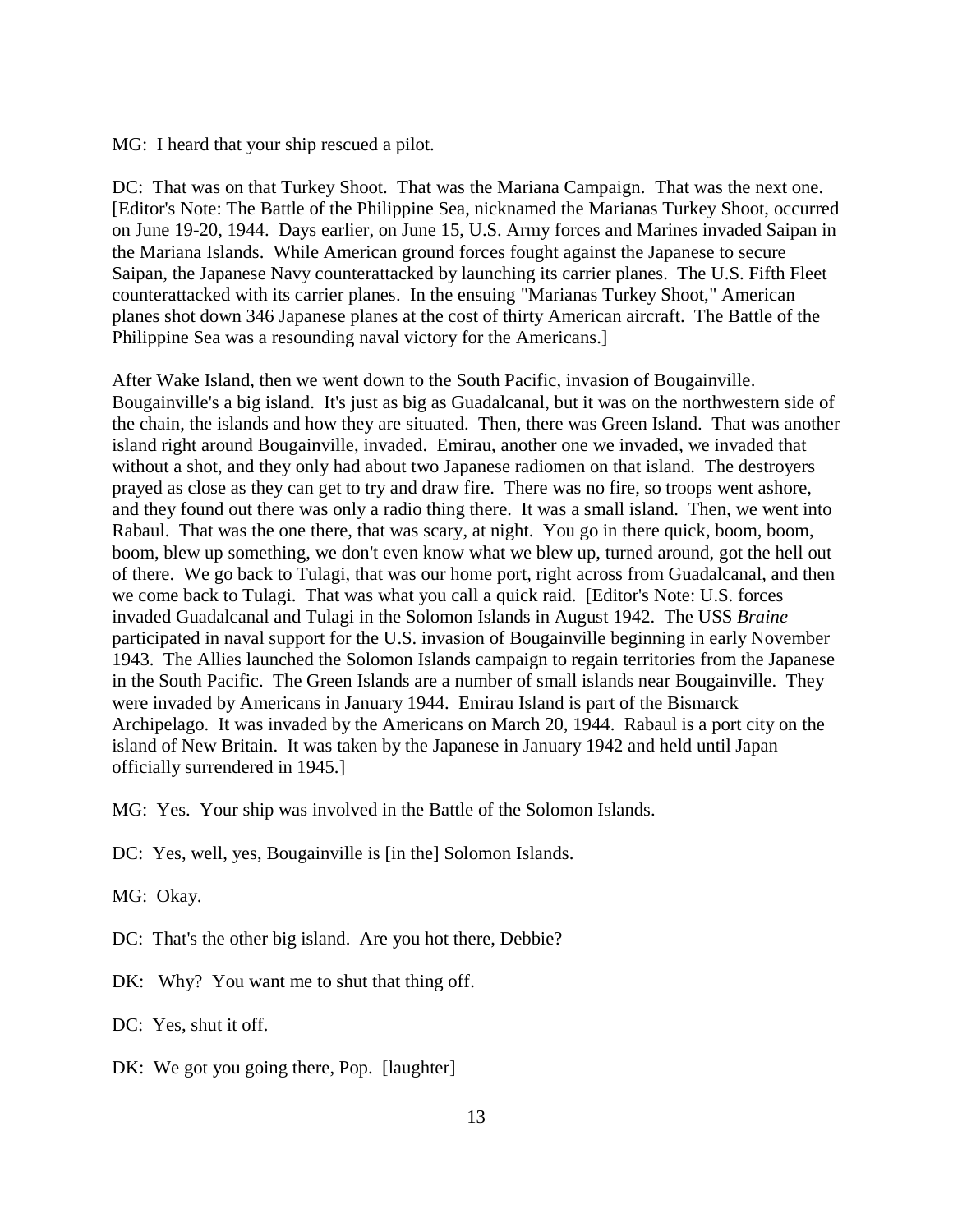DC: Molly got me going there.

MG: You're all revved up.

RK: Do you have enough soda there?

DC: Oh, yes.

DK: Do you want water, Pop?

DC: No, I got it, I got it.

DK: Okay.

DC: I only have one more piece.

MG: Did you go through the pollywog initiation? [Editor's Note: In U.S. naval tradition, the line crossing ceremony, also called the pollywog initiation or the Order of Neptune, takes place when a ship crosses the Equator. Those who are crossing the Equator for the first time, called Pollywogs, are subject to hazing by the crew of Shellbacks, who have crossed the equator and undergone the initiation previously.]

DC: Oh, yes. Do you know how that works?

DK: No.

MG: I want to hear it from you.

DK: I don't know how it works.

DC: There'd be a bunch of sailors lined up on the deck, say about mid-ships, and there's a door going from this side to the bow. They had paddles and hoses. They'd paddle your rear end, and you know when you're wet, when you hit it with the paddle, that's worse than when it's dry. You'd go as fast as you can, get to that door, open it up fast as they're beating you, you get out there, you get out on the bow. You pass the test. Next thing, you get up there, and the guy cuts your hair. He goes this way, that way. Naturally, after that, you've got to get it all cut off. He puts something on your face, even our captain, our second captain, he wasn't a shellback either. I passed. As a matter of fact, I got the card.

DK: The card, that's so cool.

DC: I'll show it to her.

RK: Not the Shop Rite Plus card. [laughter]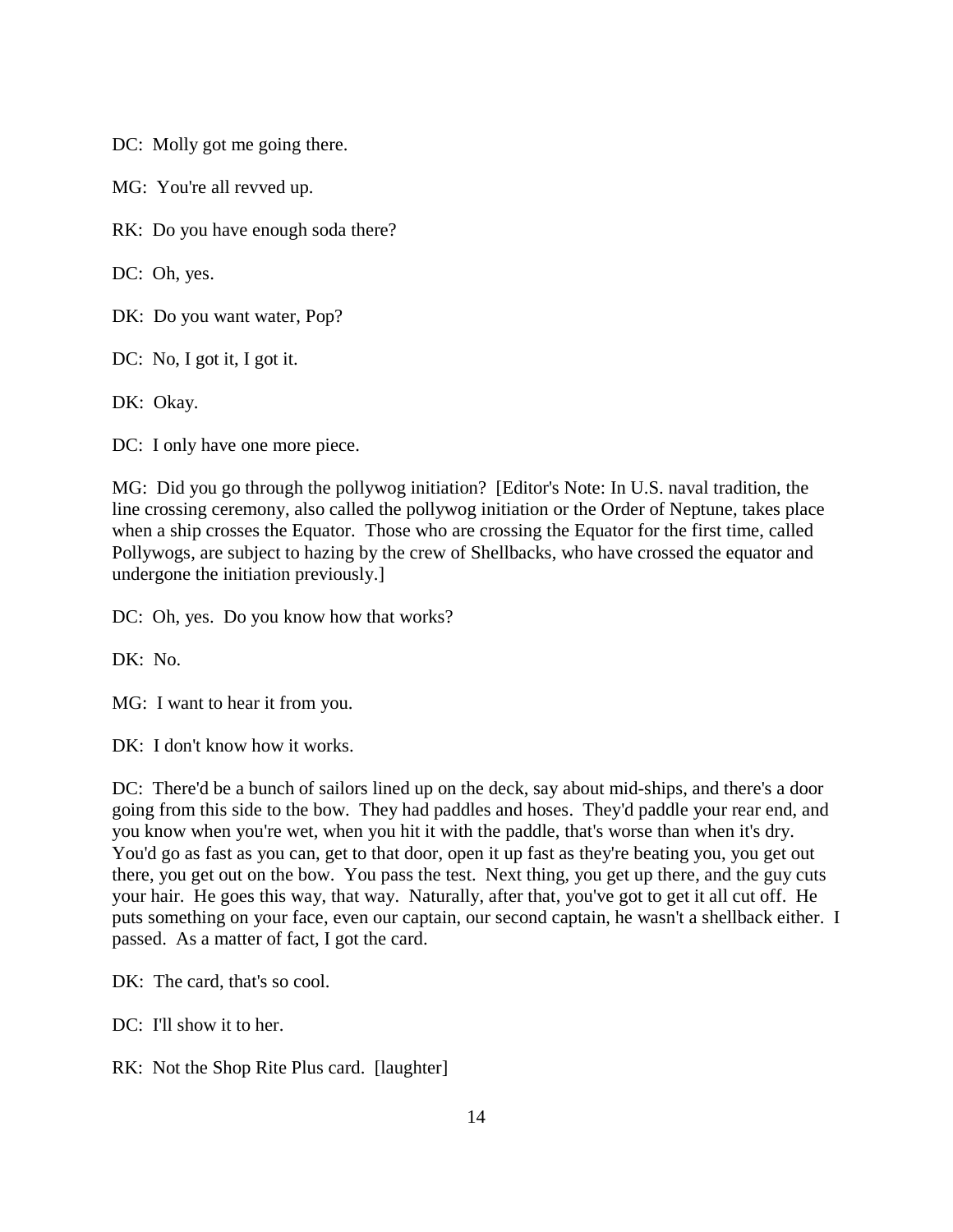DC: Shellback and also the 180th Meridian [International Date Line], that was another thing you got.

MG: What is that?

DC: That's separating the continent from North Pacific down to the South Pacific, right in the middle of the Pacific Ocean.

MG: Was there a ceremony to commemorate that?

DC: Yes, but there was no beating up on that one there. It's just automatic. As you went south down there, you crossed over into that Meridian.

DK: I wonder if they still do that.

RK: I would hope so; it's tradition.

DC: In fact, I might have pictures in there.

RK: I think you did actually.

DC: It's underneath that Navy book.

RK: Yes, I think you did. I remember there being something about it. You've got plenty pictures of girls in here.

DC: Show us the captain getting grease all over his face and everything like that.

RK: Is that what they rubbed on your face, grease?

DC: Yes, yes.

MG: I've heard it was chocolate.

DC: The cook is the big guy with the big belly. You had to kiss his belly. [laughter] Honestly, I forget that one. I don't know what the hell we called him.

MG: The royal baby.

DC: Yes.

DK: That's what they called him, the royal baby. [laughter]

RK: Yes.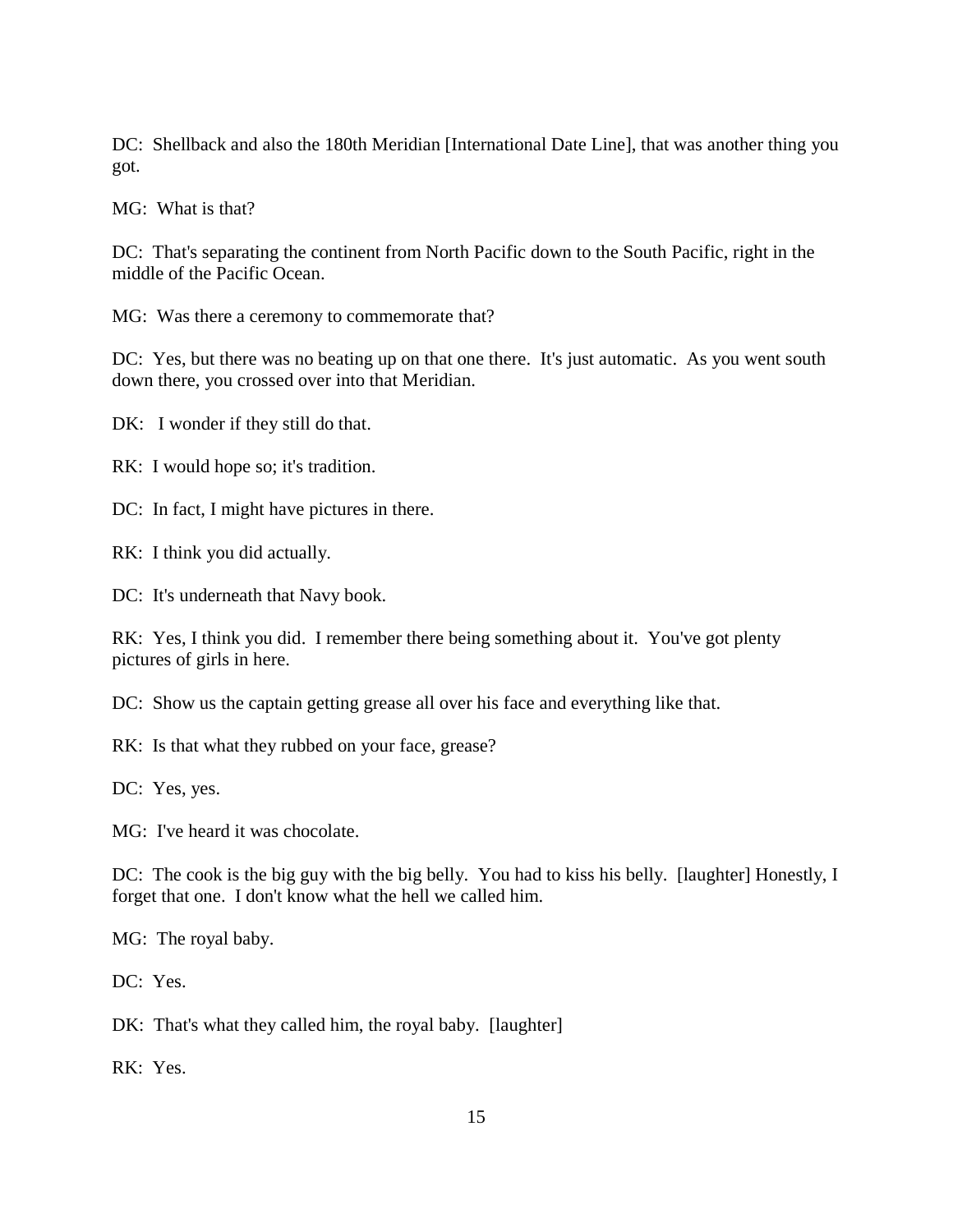DK: They had to make sure they had somebody with a big belly. [laughter]

DC: I got Mama's social security thing here.

DK: Yes, I know.

MG: It is okay. I believe you're a Shellback. Later in your time in the Pacific, were you involved in initiating new Pollywogs as a Shellfish?

DC: No, no, because we never went back to the States to get new people. We did cross it a couple times there, as we were started working up to the Philippines and the Marianas, that's passed the equator already.

DK: Pop, you can look for it later.

RK: Yes, don't worry about it, Grandpa.

DC: I know I got a lot of my sister's pictures in there. She was sending me pictures like crazy.

RK: I don't see anything.

DC: No?

MG: That is okay.

DC: Oh, okay.

DK: Pop, that's okay, we'll look later for you.

DC: Later alligator. After a while crocodile.

MG: What was the story about the captain related to the pollywog initiation?

DC: He took it like a trooper. You see him over there, they're greasing his hair and everything like that. That was pretty good.

DK: One of the guys. [laughter]

RK: Nothing in there.

DC: No?

RK: No.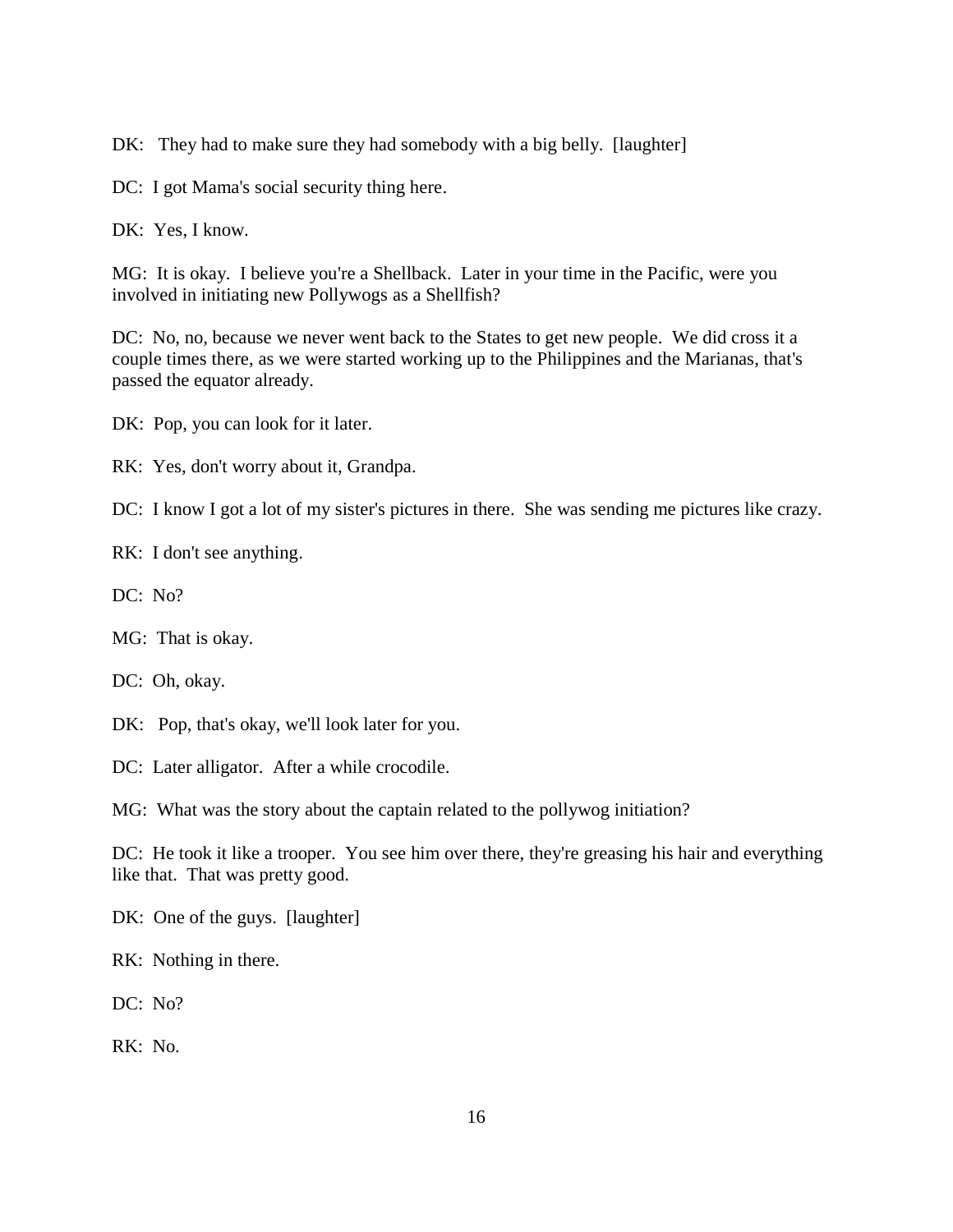DK: Just a bunch of girls, right?

DC: Too many girls in there, right?

DK: Mom let you keep that?

DC: Oh, yes, she let me keep it.

MG: Then, the ship ended up in Guadalcanal for a little bit.

DC: No, never got over to Guadalcanal. Our station was right across from Guadalcanal, Tulagi, T-U-L-A-G-I. I think that's the way they spell it. That's where we anchored, a safe haven. As a matter of fact, that's where we went to shore a couple times. You were allowed to buy two beers, two bottles of beer, go ashore, and that's it. A couple hours, you're there on the beach. We weren't allowed to go in the jungle, just stay right there on the beach, and from there back to the ship. That's the one bit of recreation we had, run around a little bit.

MG: Is that where you saw the sunken Japanese barges?

DC: No, no barges. Only small boats used to come along side of us with bananas. One of our tshirts, we made the girls take theirs off, so we could see their tops. Then, we'd throw it down to them. [laughter]

MG: Like Mardi Gras. [laughter]

DC: We got the bananas too.

RK: Was that the locals?

DC: Islanders, yes, islanders. There's a picture in there of that.

RK: I saw.

DC: You saw it?

RK: Yes.

DC: They came out to the beach.

RK: I saw the straw boat out there.

DC: It was tricky, as a matter of fact. They told us, "You have to watch out. They might be one of the Japanese, might have a grenade." As a matter of fact, I forget where it was, these boxes, they put these boxes over their head and floating, and we had guys with 30-30s. "You see anything moving around, even a box, you shoot at it." They say the one Jap got in close on the fantail, he had a hand grenade, threw it right on there and he killed two sailors.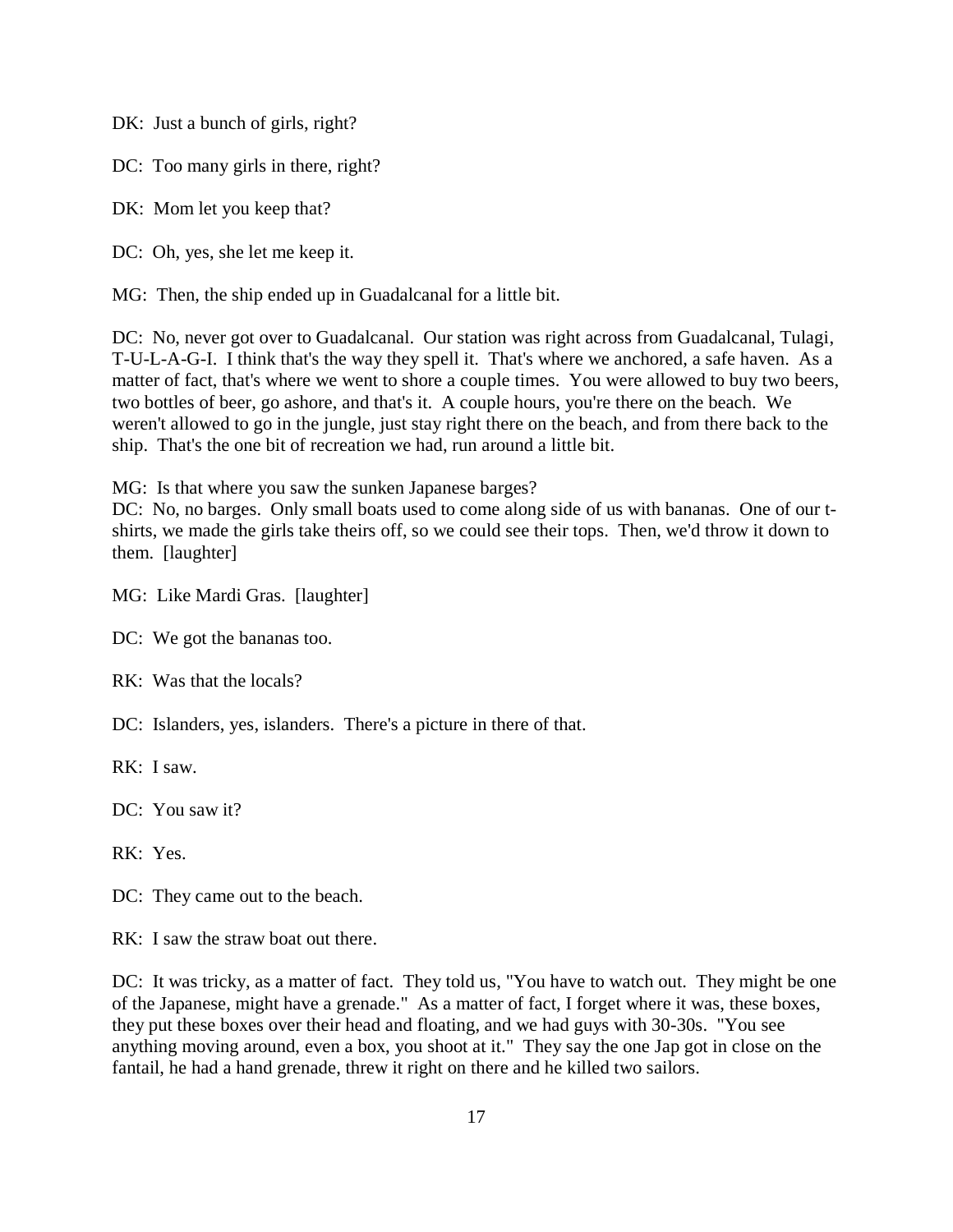RK: You're kidding.

DC: Not on our ship, it was another one. They told us about it. Any time we were anchored, we always had somebody walking the decks because if you're anchored, especially when you're there after an invasion, they'd sneak out there on you.

MG: When was that?

DC: [What]?

MG: When was that? When did that happen?

DC: Oh, that was all over, whenever we anchored. You never know when the Japs were going to sneak out there somehow, and they tried a lot of things like that. I don't know how good they were at it. It never happened to us because we always had guys with the 30-30s. So, I think some of them shot a couple boxes but no heads in there.

RK: Itchy trigger fingers.

DC: A little practice.

RK: Of course.

MG: I read that during the Solomon Island campaign that a number of Japanese bombers had attacked your convoy.

DC: Oh, for the invasion of Bougainville.

MG: Yes.

DC: Oh, yes. Torpedo planes, it was at night, I mean dark, real dark, and we had the, let's see-how would you say--the southwest part of the *Conway*, patrolling alongside of it, and then we picked them up on radar. I was still wasn't radar yet. It was torpedo planes. They came so close. Like I say, when the fantail lifted up, it dropped it so close, it went right underneath the fantail. If the ship was even, it would've blow that fantail right off.

RK: You would have been in a million pieces.

DC: Then, on the starboard side, the chief of the boat, he always stays on deck all the time. That was his station. He says the same thing. They dropped it so close to midships between the stacks that it went right through it in the air.

DK: Wow.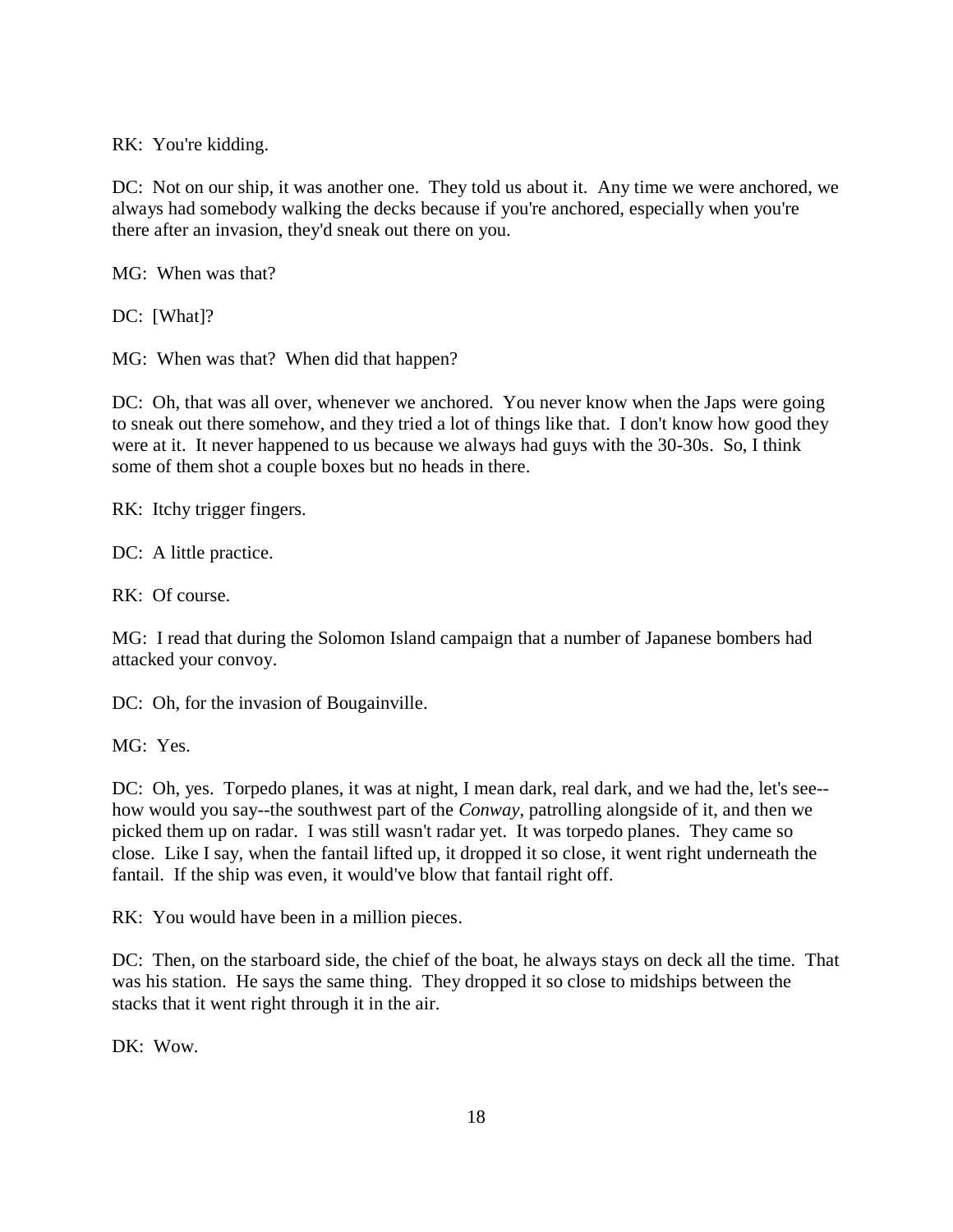- DC: It landed on the other side.
- RK: Like a football through the uprights.
- DC: He saw that. He told us, the chief.
- DK: Oh, my goodness.
- DC: I said, "Holy Christ."
- RK: Were you at battle stations when those torpedo planes came?
- DC: Oh, yes, yes.
- RK: You were on the 40mm.
- DC: That's what I said, I would've been blown in the water, from that number five-inch mount.
- RK: You were on the five-inch gun mount when that happened.

DC: Yes.

- DK: Wow.
- DC: That would've ended my career.
- DK: You wouldn't be here.

RK: That was a lucky wave that picked up the fantail.

DC: I'm telling you, boy. They draw a lot of water, when they go down like this there, a destroyer. It's not like those bigger ships; they go cruise along smooth all the time. That's why we have to protect the big ships all the time. Then, [if] a torpedo [was going to] hit them from that way, if you were close to it, we were supposed to get over there and take that torpedo. Expendable, that's what they call us.

DK: Really?

RK: There to protect.

DC: That's why they call it a tin can. You could put your fist through it.

DK: Wow, I didn't know that.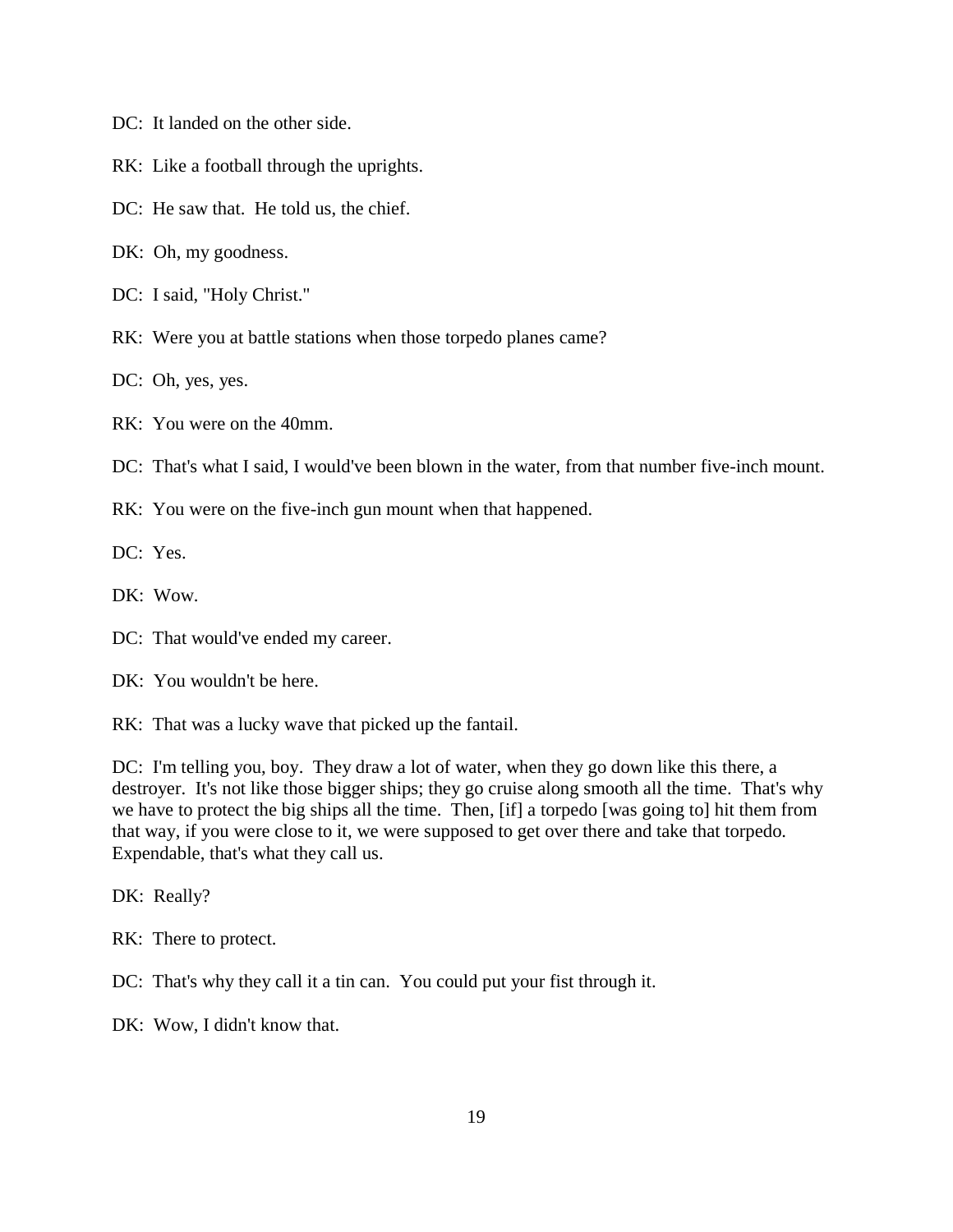MG: Your ship had hit the base at Rabaul pretty hard with a lot of ammunition and kind of set it on fire is what I read.

DC: What's that? When we were firing?

MG: Yes.

DC: Oh, from the five-inch round, it goes out back on the deck. So, you've got all those canisters that after it's all over, they just throw them over the side to clean up decks because it clutters it up quick.

MG: Yes.

DC: Only the powder keg, that holds the powder, that goes right out the back of the five-inch mount.

MG: Can you tell me a little more about attacking the enemy base at Rabaul?

DC: At Rabaul? Not much, we just quiet, just went up there quick, fired a few salvos, blew up something. We must have hit an ammunition dump or something and then turned around then, back to Tulagi. It was one of those quick raids. That's what they did, one destroyer at a time; they do that a lot of times down there. If you lose one, it isn't bad, instead of sending four and losing four. [laughter]

RK: Didn't you take shore battery fire from Rabaul or was that Bougainville, where you took shore battery fire?

DC: No, we shot at Rabaul. We snuck up on the enemy. It was about the size of the river here, for crying out loud. That's how dark it was, and that's it. We got up there, and they fired I don't know how many salvos they shot up there. We blew up something. It flared up. We turned around quick and got the hell out of there and went back to Tulagi. That was ours, all by ourselves.

RK: You were on your own.

DC: [What]?

RK: Was that a nighttime raid?

DC: That was night.

RK: That was middle of the night, right?

DC: Yes. Daytime, we'd have gotten blown out of there. It was a nighttime job. I don't know how they'd get up there. They're pretty good at navigation.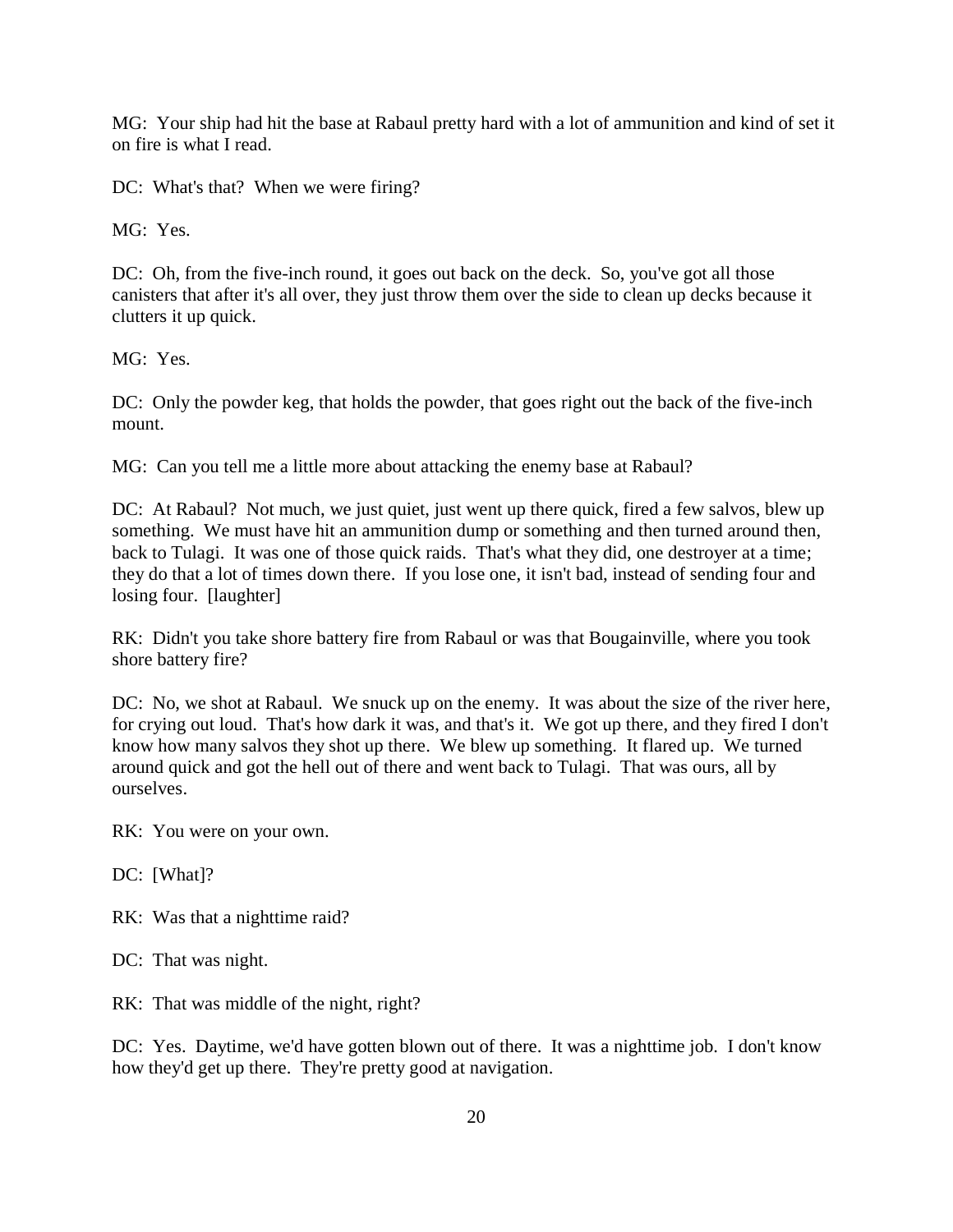MG: I read that it was after that that you went to Australia for ten days to repair the ship.

DC: Well, there was nothing to repair. We just went down there for R&R [rest and relaxation].

MG: Okay.

DC: Eight days, we were down there.

MG: What was that like?

DC: Beautiful. They made good beer. The girls were good. [laughter] I'll tell you, they all wanted to get married and get back to the States. I don't think I was eighteen yet, I don't think.

RK: Maybe just.

DC: Almost eighteen.

RK: Yes.

DC: I said, "Get out of here, I'm only a kid." [laughter] They were good. They were good. I told you about the cabs they had. They burned charcoal. They pulled it in the place where they sell charcoal and fill up the charcoal. What the hell do you do with charcoal? The charcoal they mix with the gas and they get better mileage out of it.

DK: Really?

DC: I'd never seen that.

RK: All the gas is going to the war effort.

DK: That's true. That's true, yes.

DC: That was amazing. Then, the girl, she says, "I'd watch your money because these guys will cheat you." I said, "Okay." They went by the pound; it's like England.

DK: Oh, okay.

DC: Pounds and pence and all that stuff. As soon as we got on shore, we went to the bank. I had three hundred dollars. I exchanged it all over to Australian money because I'm not taking any money back. Who the hell knows if I'm going to get back home anyhow? I spent every penny of it. [laughter] I went ashore there a couple times when we weren't supposed to. The chief saw me there in town one time. I said, "Oh, God, hopefully, he don't say anything." He didn't say anything.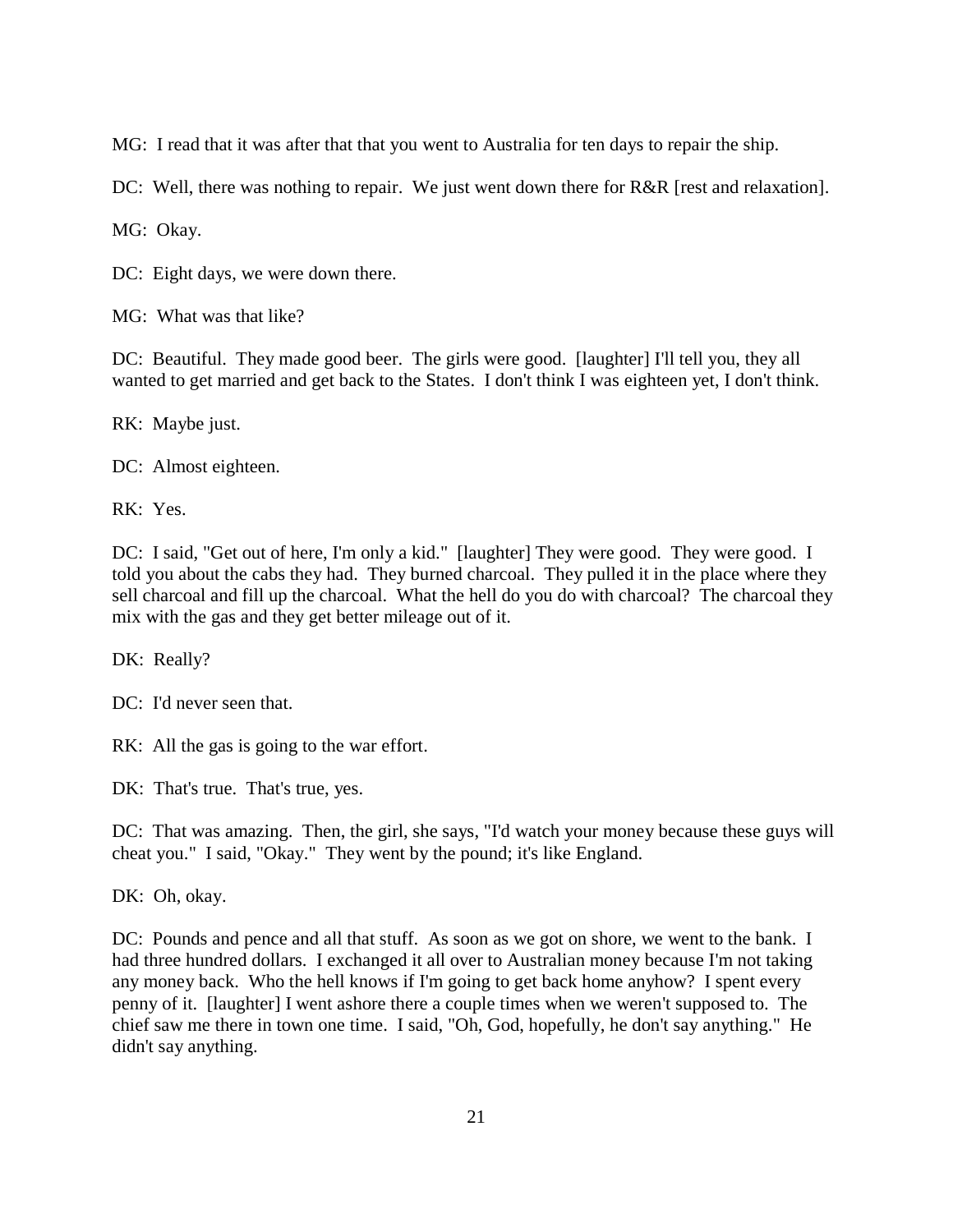DK: You guys were working hard.

DC: Yes, we were tied up alongside the battleship *Pennsylvania*. We had to walk across their deck to go ashore. I had the tailor-made blues there, the nice flapped out tailor-made [uniform]. The officer said, "What ship you from, son?" "That tin can alongside of you." "Oh, okay." He talked rough; we talked rough because we had to walk across their deck to go ashore.

DK: Yes, that's funny.

DC: Milk, we had milk. You remember the farmers who used to put the cans of milk out, years ago, to pick up. They had it on the quarter deck. As soon as you come back, all loaded, tired, man, you'd suck that milk down, take a gulp. Eight o'clock, you're ready to go again. [laughter] Make sure we spend all our money. They're good people down there; they're good people.

DK: Australia.

DC: I always say that if the United States ever kicked me out of here, I'd move to Australia.

MG: That is a good backup plan.

DC: I was going to go try and find a Hungarian place, but it was on the outskirts over there. I said, "I'm not going to mess around. I wouldn't know anybody there anyhow."

RK: Was it a restaurant?

DC: No, people, they had a community, like you've got a bunch of Polish in Bound Brook, Irish here, and the Hungarians were over there, the same way. The different nationalities, they all stuck together. They didn't separate all the way around, all the towns. I figured they were about five years behind the United States. That's the way it reminded me of it. They were good, good people.

MG: Did the ship get a new captain after the R&R?

DC: That's where we changed commands, down in Australia. That's where we got the guy from the Aleutians, from the Aleutians down to the hot box. He was no good; he was no captain compared to what we had. He was a rough one, but he was good. He was the first guy to come aboard when we come back after we got hit by this kamikaze, he came aboard, he's sitting there. He comes by me, "How you doing, Csontos?" I didn't get up to salute him. He didn't say a word. "You're looking good," he said. "Thank you, Sir." He remembered me, Captain [John Francis] Newman. [Editor's Note: John Francis Newman, Jr. commanded the USS *Braine* from May 1943 to May 1944.]

MG: That was the first captain.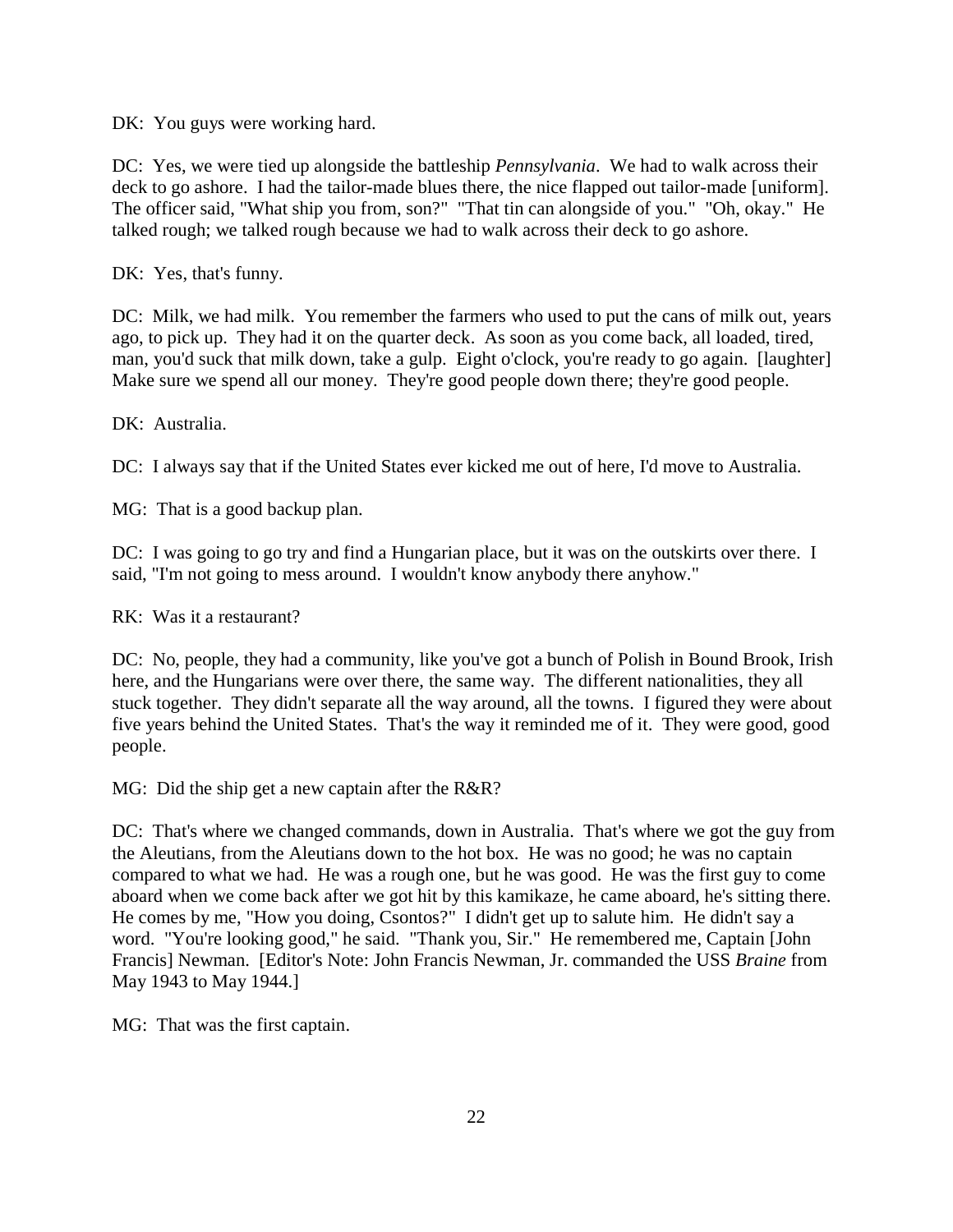DC: Yes. Eventually, after the war, he joined one of the Merchant Marines and got his own ship and back. As a matter of fact, he died aboard the ship. You were buried at sea at that time. We found out what happened to him because he was an old timer when he was on our ship, a real old timer. The one that traded with him, he wasn't as old. He was younger; he was quiet. He [had] no personality at all. Not like the other officer. You could talk to him just like you're talking to you and me. Just because you're an officer, it doesn't mean anything.

RK: Did they do a ceremony when they changed?

DC: [What]?

RK: Was there any kind of ceremony when they changed captains?

DC: No.

RK: They didn't line you up or anything.

DC: Yes, we had to line up. We had to line up in our dress blues. That's the only thing. Just lined up and I don't know how it went.

MG: What was the new captain like, Fitts?

DC: Yes, he was quiet. He was very quiet. No personality, that guy, I don't know. I still think he made the wrong turn when we got hit. [Editor's Note: William Wilson Fitts commanded the USS *Braine* from May 1944 to August 1945.]

DK: That's the guy you were telling me about.

DC: I had him on the radar. I said, "We got him. We got him." He didn't kill the damn pilot, and the pilot was able to drive right into us. I said, "Okay, we've got another one on the starboard side coming in at about a hundred yards." So, they're plotting it in the CIC, Combined Information Center. I'm in the little dark room where the radar is; I've got the big scope in between my legs and the small one up on top. Then, by the time I said that, boom. I don't remember anymore. The first one had already hit.

DK: Oh, scary.

DC: Yes. I was lucky, I was lucky. If there wasn't a hole made out on the port side over there, I wouldn't have gotten out.

DK: Yes.

MG: According to my notes, it was after Australia that you were at Tinian, and I think that is where the ship took shore battery fire.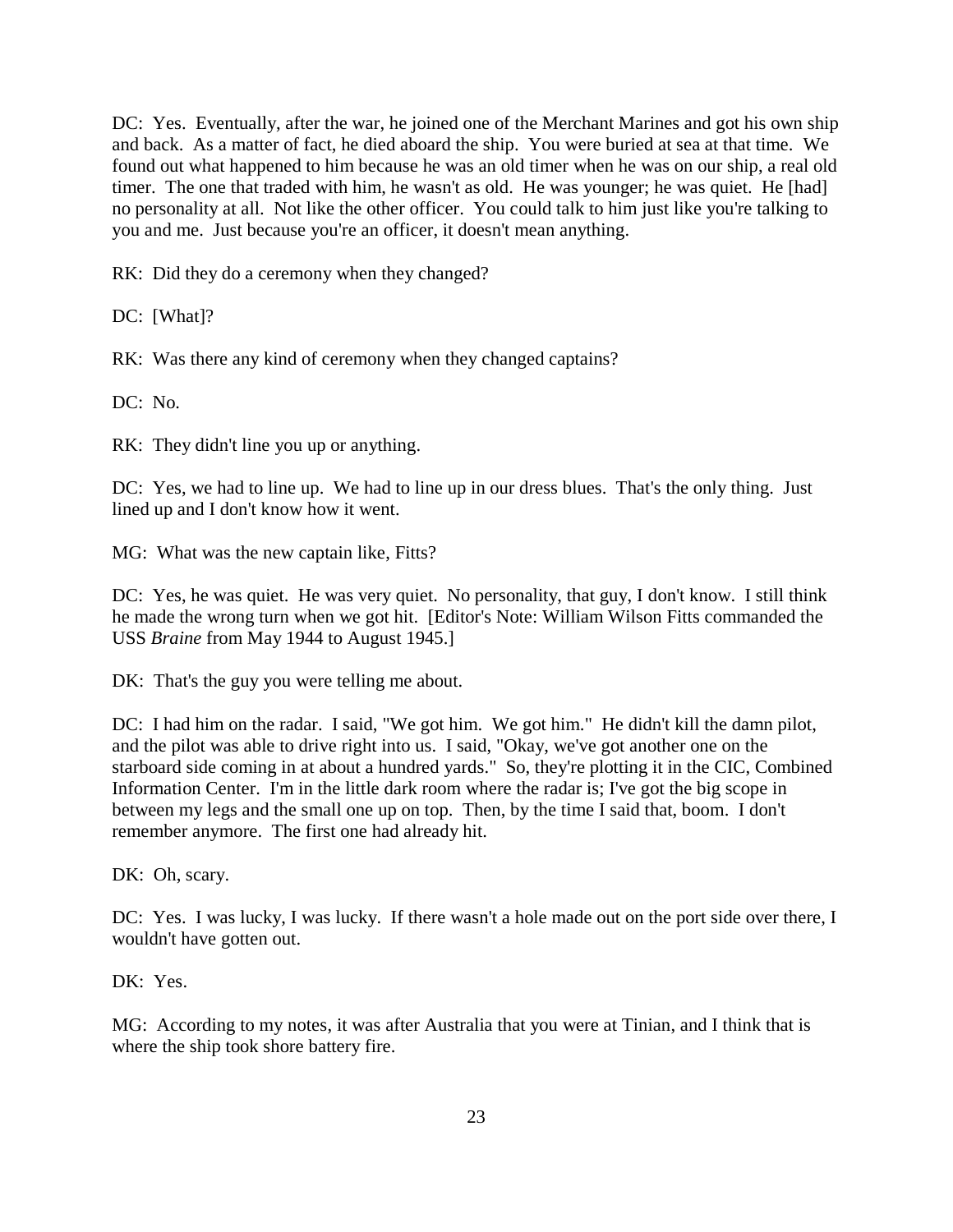#### DC: Yes.

MG: I think three men were killed.

DC: Yes, that was the next invasion, the Marianas. That's what they called the Turkey Shoot. There were about three hundred Jap planes were shot down. Between our fighters and our warships, they calculated about three hundred. They called that the Turkey Shoot. That's the time when our carriers, the planes off our carriers, [were] going after the Jap Navy. They're heading back to Japan, and on the way back, I don't know if they did any damage or not, but on the way back they ran out of gas, a lot of them. The admiral in charge of the fleet there said, "Put on all your lights." I said, "Oh, God, this man's crazy." If a sub was out there, they could have had a ball. The pilots had to ditch because they didn't have enough gas to land on the carrier. They ditched. We would just go around and listen, listen, listen. We picked up seven fliers. As a matter of fact, one of them, I don't know if I told you about him, but when we transferred them the next day on the carrier that he was from, they said his name, "Captain Kane. Killer Kane just got aboard." They said, "Whoa." A big roar went up on the carrier. He must have been a hot-shot pilot.

DK: Wow.

RK: Actually, that was actually on a History Channel documentary. They touched on Killer Kane being rescued by a destroyer. I've looked it up, but never once did they mention the name of the destroyer.

 $DC: No?$ 

RK: I looked it up online. They didn't mention it on the History Channel. They told the story, but they never mentioned your destroyer.

DC: I'll be damned.

RK: I can't find any documentation on it.

DC: Oh, yes? I'll be damned.

DK: Do you remember the guy being brought on to ...

DC: No, I didn't see him. They brought him into the captain's quarters to see if they're okay.

DK: Yes, that's true.

RK: Didn't you guys have to signal them with Morse Code with the lights because you guys were on blackout at that point or radio blackout?

DC: No, no, all the ships put their lights on.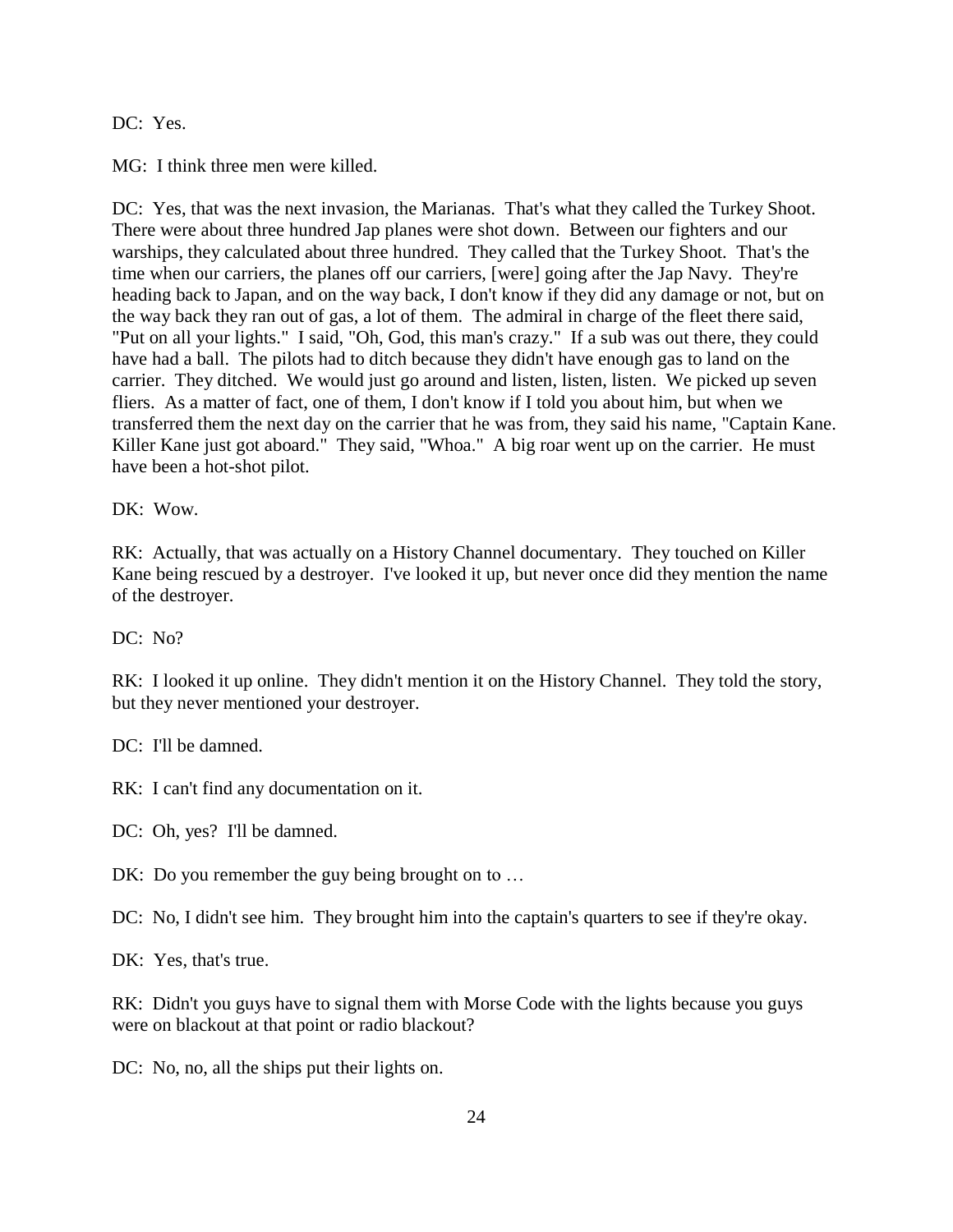RK: How did you signal the carrier that you had Kane?

DC: Oh, when we transferred him in the boatswain's chair, on the boatswain's chair, by rope, just like when you fuel, the same thing. If a person needed a doctor, you couldn't go in the water and swim over to him. They call it the boatswain's chair, the lines. [Editor's Note: A boatswain's chair is a wooden board slung by a rope and used to sit on while at work aloft or over the side of a ship.]

DK: That's scary.

DC: That's how they got him over. Can you imagine, a destroyer and a carrier like that here. Actually, he's going uphill to get on the top deck. You had to get off on the deck, on the top deck, where the planes take off from. That's where they announced it over there, and then they had the big roar for him. I couldn't believe it.

DK: Yes.

DC: I never saw and of them. They took them right away to their quarters, officer's quarters, to see if they're all good, in [good] shape.

DK: Sure, yes.

DC: Because when you ditch ...

DK: What do you mean by ditch? They jumped out of their plane.

DC: A plane will go in like this here when they ditch. It's just like on the land. They'll keep the bow up as much as they can, so the tail end hits the water first. That sort of slows it down, and then it goes down there. Still, they could get hurt when it goes down. The water, the glass, whatever they got in front of them can blow right out.

DK: Sure, wow.

DC: The ones that ditched, they did a good job out of it. Now, Jessie's in-law said ...

DK: Grandfather.

DC: Grandfather. He was on a plane. He had to ditch one time.

DK: He did?

DC: Yes.

DK: Wow.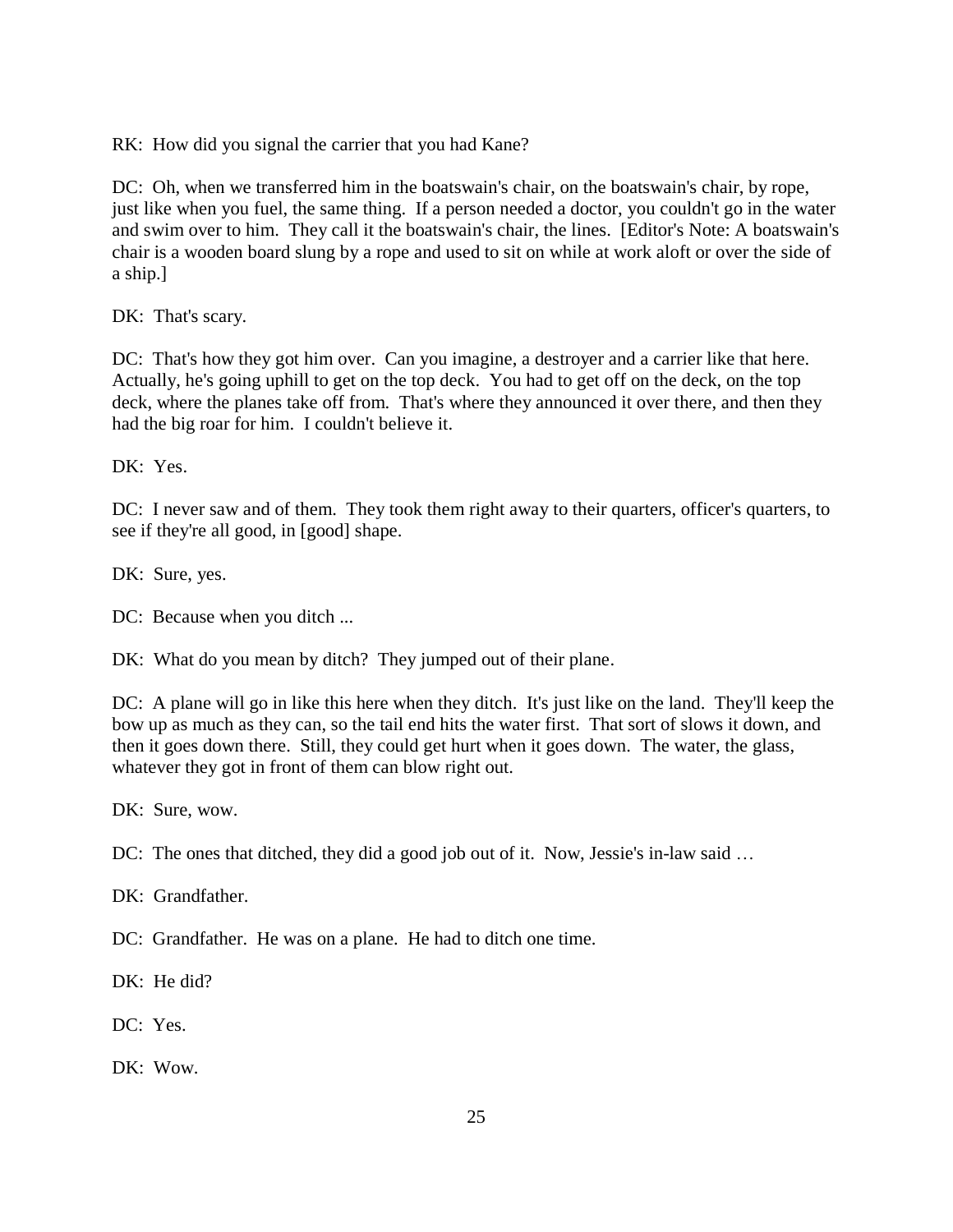DC: He came in a later part of the war.

DK: That's my daughter's husband's grandfather.

DC: Yes.

MG: Oh, wow.

DC: Yes.

DK: He was in the Air Force, right?

DC: Yes, Navy.

DK: They met each other at their engagement party.

DC: Yes.

DK: They sat in the corner talking. It was really neat. He's still alive.

DC: He had to ditch. I don't know the circumstances on it, but if he wanted to tell me, he'd tell me. I didn't ask him about it.

DK: Yes, yes. That's interesting.

MG: What happened to Kane after that?

DC: Oh, I don't know. He stayed on the carrier. He still had a lot of battles after that. After the Marianas, the next thing was the Philippines, and that was the big one too. When we got hit with Tinian, we went back to California, to San Diego, and then from there, they gave us a fourteenday leave. Remember I told you I had a fourteen-day leave. I grabbed the train and got all the way, seventy, eighty dollars round trip by train. It was in the seventies. I know it was that. So, I had six days at home and eight days travelling. I wasn't going to go because it was such a short time. Of course, as soon as I got to Grand Central, I told them, "Look, I have to be back at a certain time." So, they told me how to do it, what time I have to pick up the train at Grand Central because they always change in Chicago. They change over to the Santa Fe Trail. That takes you into LA. So, I got there the night before about eight o'clock, so it wasn't that bad. I fooled around a little bit, and then I went back to the ship because I now had to be back by eight o'clock anyhow. I was tired out.

MG: Is there anything else you remember about the Marianas campaign? Because that was a real turning point in the Pacific.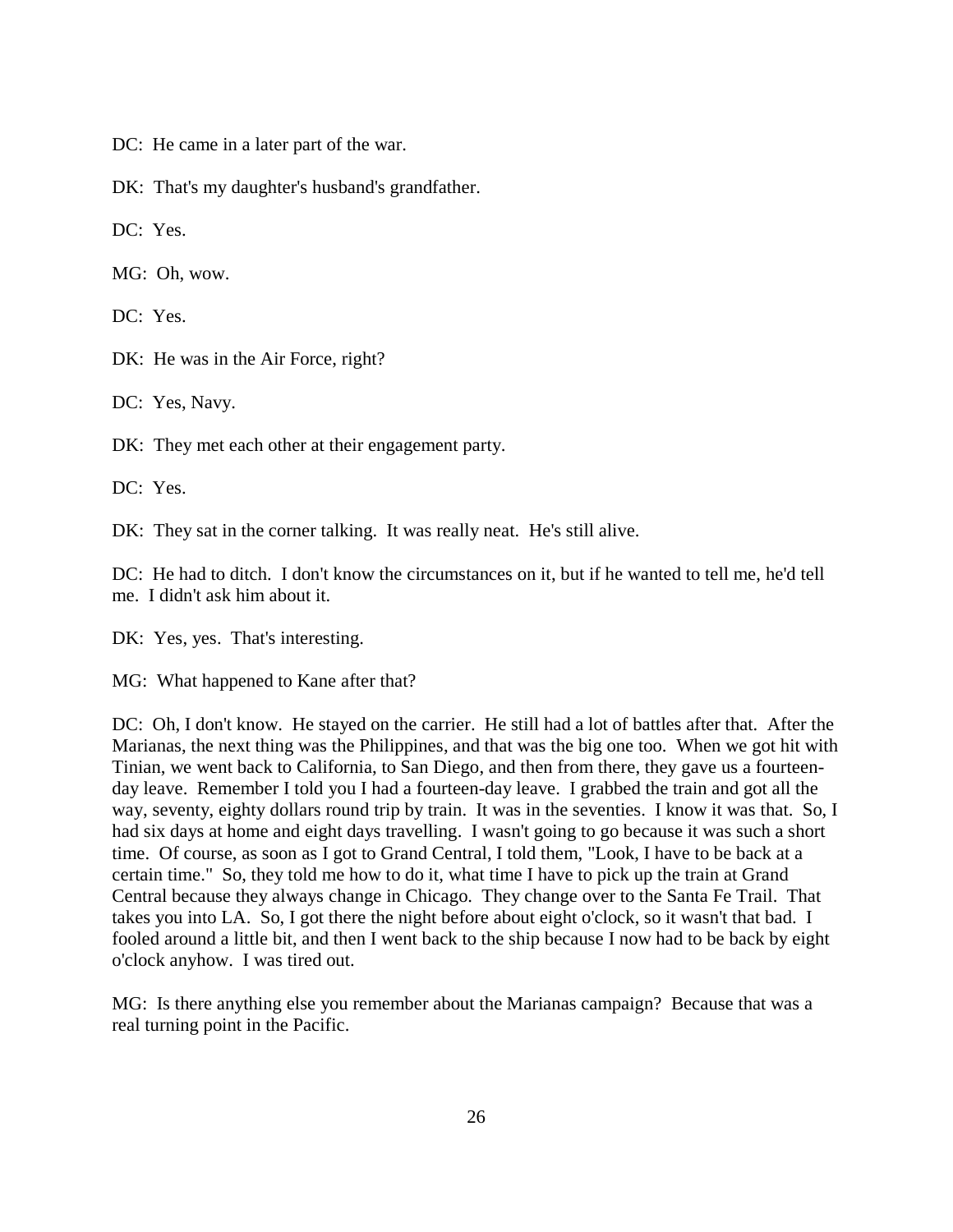DC: When we first got there, Saipan, we bombarded. Of course, we had that whole island covered by ships, and if you start on the other side of the island, you couldn't see the island from all the smoke and fire.

DK: Wow.

DC: I didn't realize it, the 102nd Engineers, my cousin from the Bronx was in that landing, and I didn't know it until I came home from that fourteen-day leave. That's when I found out that he was down in New Hebrides. They said he got hit right on the beach, right there on that beach. He was in the 102nd Engineers from the Bronx; that's where he's from.

MG: Your leave must have been in the spring or summer in 1944. Does that sound about right?

DC: What was that?

MG: When was it that you took this fourteen-day leave?

DC: Oh, Tinian. Yes, well, that was the invasion of the Marianas. We were told to go inspect the harbor. They think a Jap ship is coming out. We went over there, went too damn close, and the beach opened up and hit us. Once they hit us, the old skipper turned the boat around--the boat, I call it the ship--turned it, the shell was there, turned that way, shell was there, he turned that way, he got it far enough away. In the meantime, our five-inch kept shooting. They had to holler, "Stop shooting, stop shooting." Those guys were just loading up the shells. They finally stopped. I don't know if we hit anything over there or not. [Editor's Note: On June 14, 1944, the USS *Braine* partook in the bombardment of Tinian in the Mariana Islands and sustained minor damage.]

RK: But it was giving away your position, right?

DC: We lost three guys.

RK: Where on the ship did it hit? Do you remember?

DC: I wasn't in radar yet. When the hell did I get into the radar? When we came back from the leave, Tinian, I went up to go see the executive officer, little guy. He was real Navy. I said, I told him, "I'd like to strike as a radarman." He says, "Yes?" I said, "Yes." He says, "Well, you better be a good one." I said, "I will, Sir." That's how I got in, right after Marianas.

DK: You asked for it.

DC: Yes. I think I was a pretty good radarman.

DK: Sounds like it, yes.

DC: When I stopped the fleet from seeing the movies, that was it. [laughter]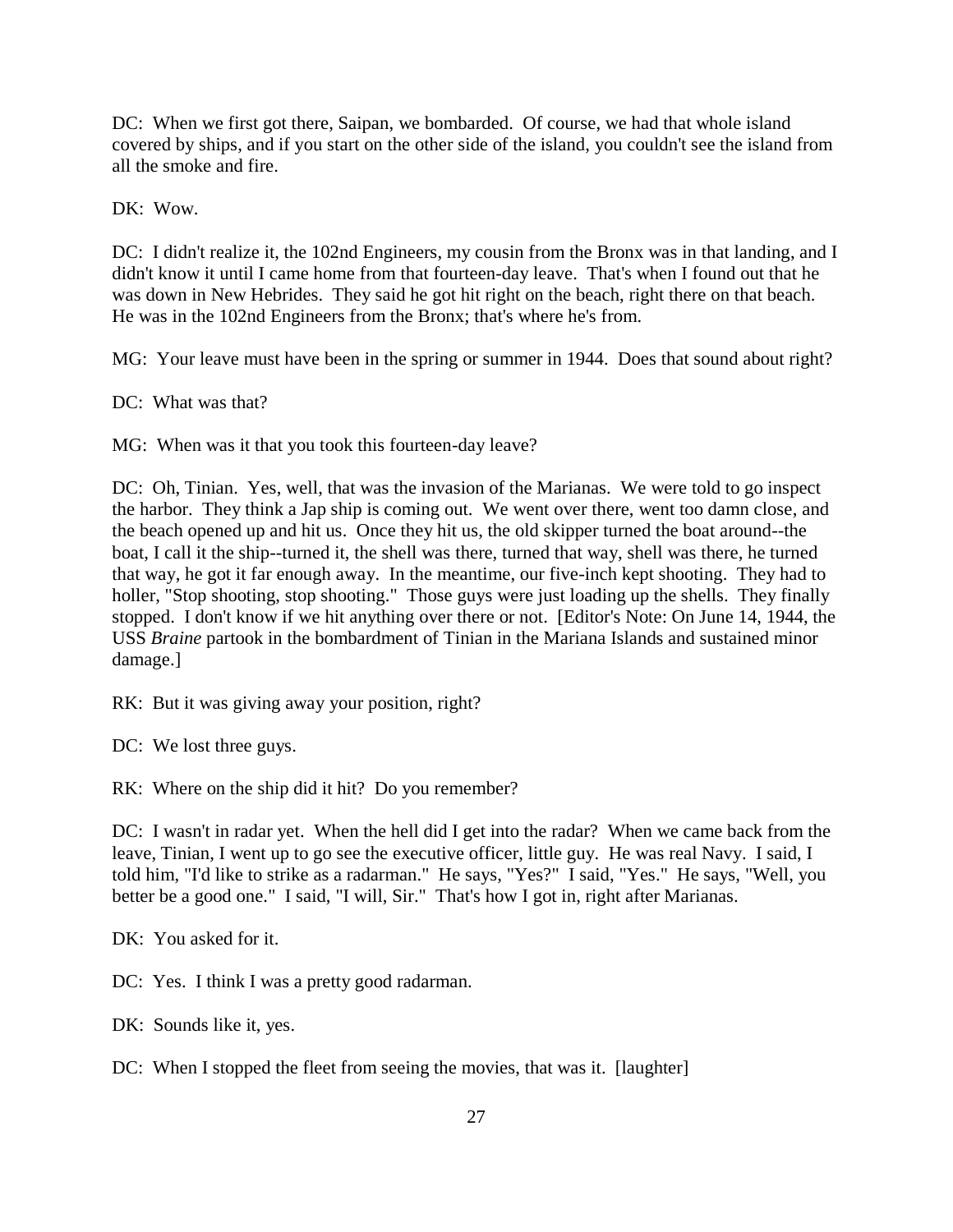DK: Yes, you did.

DC: As soon as I gave the bearing and range, everybody else picked it up, and all the lights went out. All the movies were down, no more movies. What's that, Ron?

RK: No, that was a cool story. Do you remember where that was? You guys were anchored up then, right?

DC: Yes, at the Admiralty Islands.

RK: Which islands?

DC: Admiralty Group. They called it the Admiralty Group; it's below the Philippines.

RK: Okay.

DC: Yes, we're anchored off there, sort of a safe haven.

RK: Was that after the Marianas Campaign? Was that after?

DC: Yes, that was after.

RK: Because you had the Marianas down there and then you went to the Philippines, right?

DC: Yes, we went down to New Guinea, picked up troops.

RK: That's right.

DC: Then escorted troopships to Leyte.

RK: Yes.

DC: Admiralty was before that.

RK: We're just trying to get the timeline established, how that went. You just kept going south pretty much.

DC: Well, you couldn't go further than the Solomons.

RK: Yes.

DC: The only thing farther south was Australia.

RK: Yes, that's true.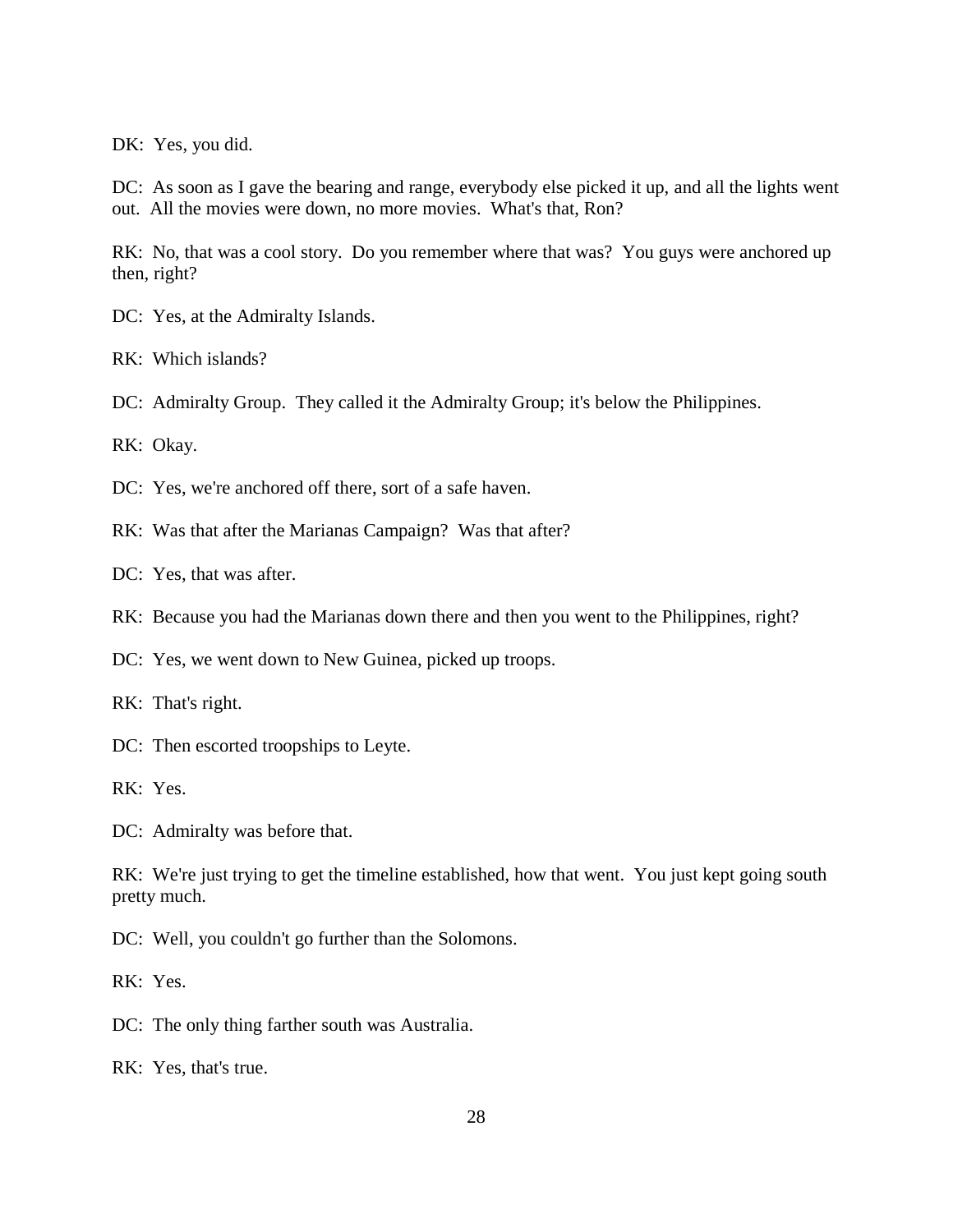DC: I would've liked to stay there. [laughter]

RK: I'm sure.

MG: Do you remember when it was that you went to the Philippines?

DC: Ron, have you got that date, the invasion [of the] Philippines?

RK: You were part of the invasion fleet there, weren't you?

DC: Oh, yes.

RK: When the Japanese fleet split, didn't you chase them?

DC: No, no. We took the troop transports in. We escorted the troop transports from New Guinea.

RK: That's right.

MG: I am reading that the ship left Seattle in August of 1944 and maybe got to the Philippines by October.

RK: October '44. [Editor's Note: The invasion of the Philippines began on October 20, 1944 when Allied beach landings occurred on the island of Leyte, followed by the naval battle between the U.S. and Japanese navies, the Battle of Leyte Gulf.]

DC: No, no, that was after. The Philippines was the last--well, the last campaign was Okinawa. [Editor's Note: The Battle of Okinawa occurred from April 1 to June 22, 1945, during which time American forces invaded Japanese-held Okinawa and American naval forces engaged in simultaneous operations.]

RK: Well, October is pretty late in '44, so that was pretty close to '45. It says here, October 20th to the 21st, 1944, you provided fire support for ground troops as they landed and repelled several air attacks.

RC: Where was that at?

RK: That was the Philippines.

DC: Philippines.

MG: General MacArthur was there.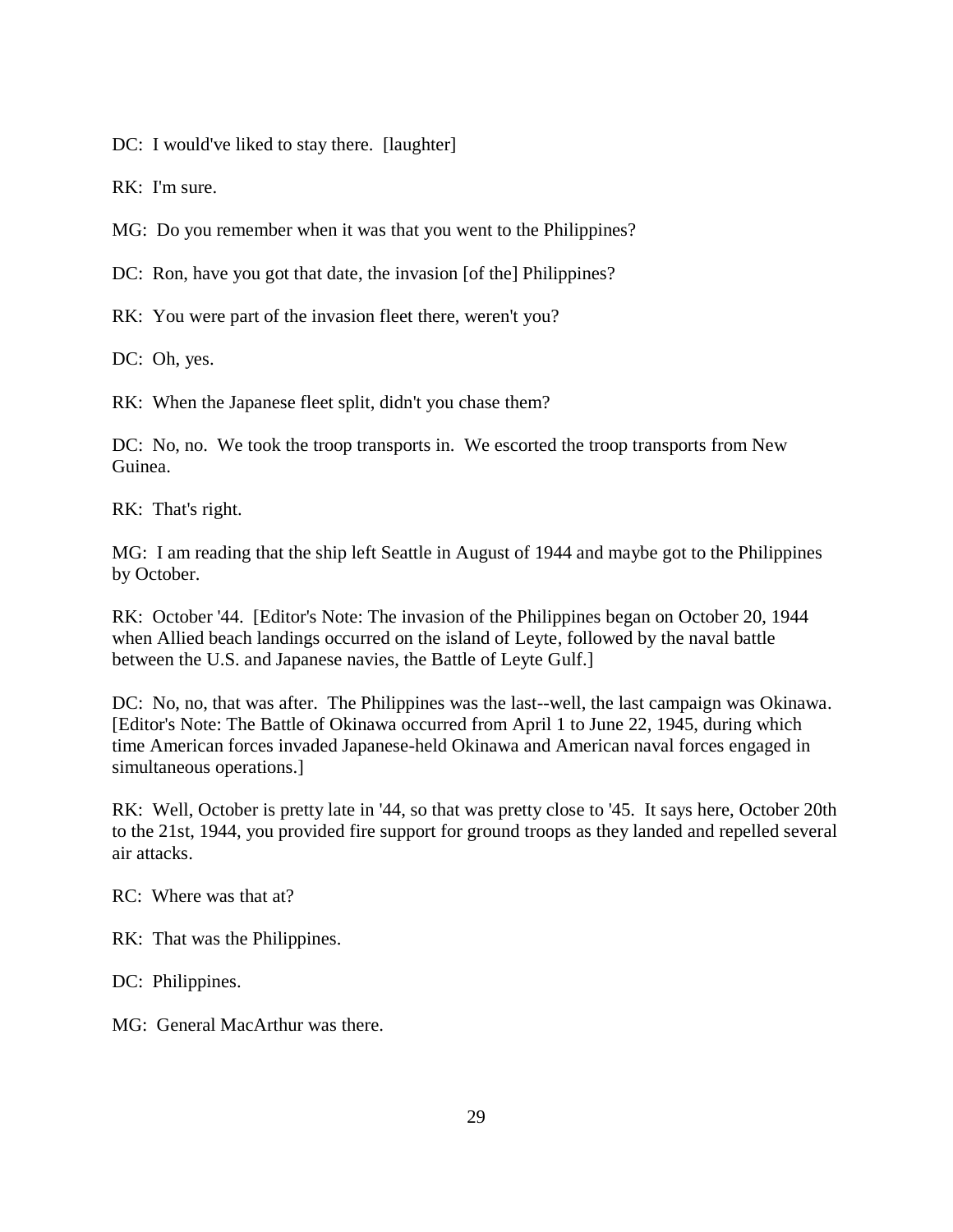DC: Yes, yes, he came ashore. [MacArthur said], "I have returned," instead of, "We have returned." That was the worst word to say, "I have returned." He was down in Australia having a ball down there, for crying out loud. They rescued him from Corregidor, him and his family, at night, on a small boat. That's how he got out of there. [Editor's Note: On October 20, 1944, General Douglas MacArthur waded ashore onto the island of Leyte in the Philippines. He made a radio broadcast and stated, "People of the Philippines, I have returned." In March 1942, he and his family had escaped the Philippines from the island of Corregidor, after the Japanese invasion. Over 90,000 American and Filipino soldiers became prisoners of the Japanese. Two-thirds of them died by the end of the war.]

DK: Wow.

DC: They took him down to Australia and stayed down there.

MG: You saw him make that speech.

DC: I didn't hear it. It's the first thing [MacArthur did once] he got on the beach there on the old mic they said.

RK: The famous video of him wading through the surf. You were close to him, weren't you?

DC: No, no. I was onboard ship.

RK: You were onboard the ship.

DC: Yes, we were making smoke.

RK: It said that you were close, though, to MacArthur.

DC: No.

RK: Maybe not close enough to see him but in the vicinity of him.

DC: We had to make smoke. That whole day, we were making smoke, so the Jap planes, they couldn't make out who's who down there.

RK: That was in the daytime, right?

DC: Yes, yes. Then, we snuck out at nighttime to go back down to New Guinea and pick up more troops. We went out at nighttime.

MG: You were making the screen cover at the invasion of--was it Mindanao?

DC: Where?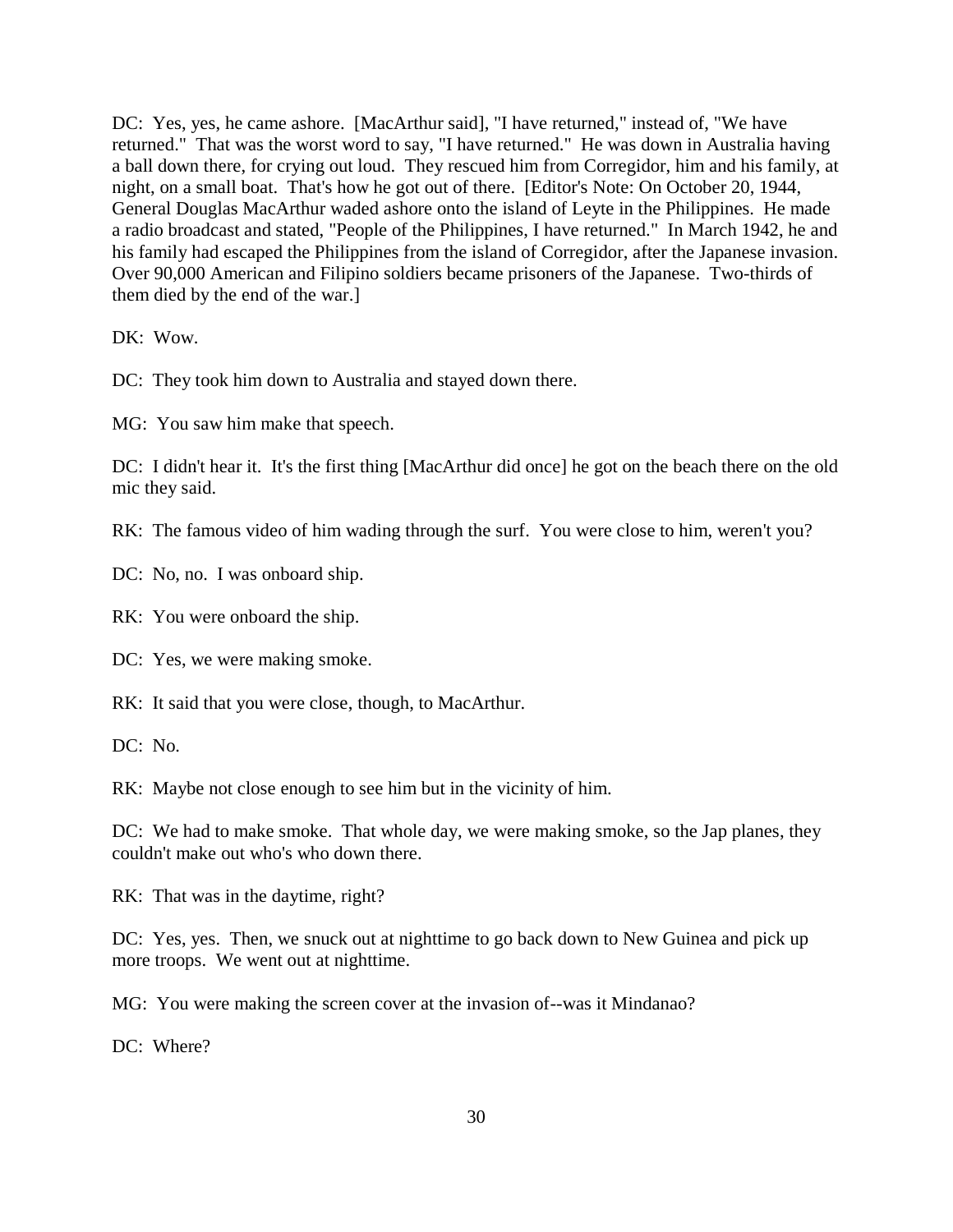MG: Mindanao. Does that sound familiar to you?

DC: Oh, Mindanao.

MG: Yes.

DC: Yes.

MG: It was attacked by a few kamikaze pilots there.

DC: No, no, we didn't get any there. Actually, the *Columbia*, my buddy I grew up with--I told you I met him on the island of Tulagi--they got hit with a kamikaze out there, just before Mindoro, and he was on a cruiser, the *Columbia*. That was the first time the Japs decided they can hit better by taking the plane in instead of dropping a bomb because their bomb sights were not as good as ours. That's what happened. They all volunteered. They want to die. They'd give them a plane, "We'll take you down there. You just pick out the ship that you want, and you go." They had their own funeral in Japan. That's the kind of people we had to fight. At least the Germans weren't like that. When they were cornered, they gave up. Not the Japanese; they said, "Banzai, let's go." Do or die. The poor guys on the beach, that's what I'm talking about, the Marines and the Army. They had it rough. They had it rough. [Editor's Note: On January 6, 1945, a Japanese kamikaze crashed into the USS *Columbia*, killing thirteen. This occurred during naval support operations for the landings in Lingayen Gulf during the Philippines campaign.]

DK: Wow.

MG: Did that sort of intensify the mood out there that now there were kamikaze pilots, suicide pilots?

DC: It was scary up there at Okinawa. You didn't know when they were coming. Sometimes, they came with threes, fives, sometimes ten, and you've got that many and you've only got two destroyers in the picket station. You could never shoot your way out. One of them was going to get in there and get you. Two of them got us, so that ended us, almost.

MG: It sounds like there is a lot of action at the end of 1944. Were you able to celebrate Thanksgiving or Christmas in any way that year?

DC: Yes, well, those holidays we always were in Tulagi. We ate good boy. We had our turkeys from Australia. We had all our food from Australia, horse meat. [laughter]

DK: Horse meat.

DC: Horse meat was good.

RK: Yes, you said you liked horse meat.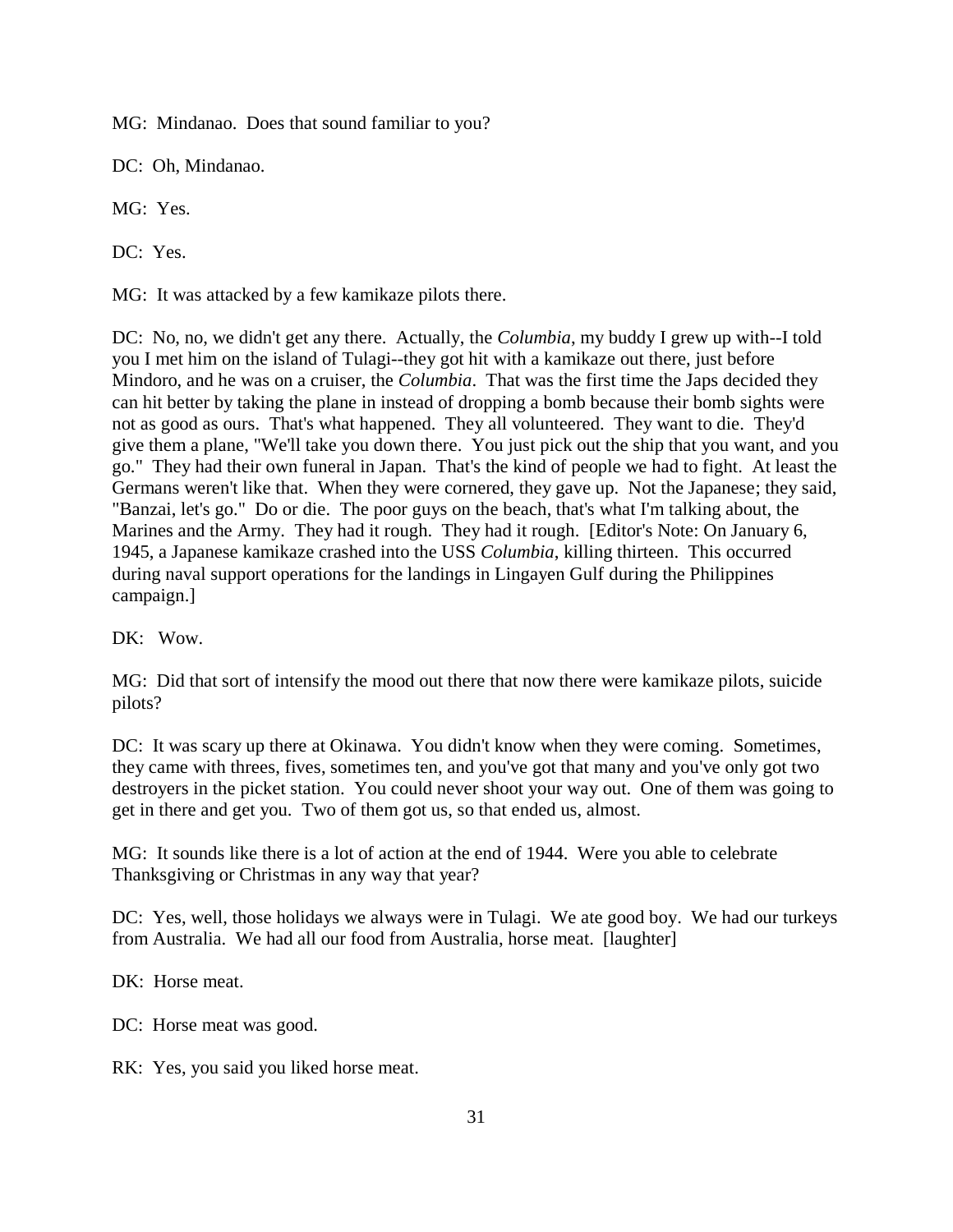DC: They didn't tell us for about a month after that. Hell, it was sweet. It was very good meat.

DK: They told them until after they ate it. [laughter]

MG: Would you have eaten it if you knew it was horse meat?

DC: I don't know. It don't matter. It didn't matter. You're hungry, you ate. Sometimes, if you're lucky to get seconds, you went and got seconds. You could only store so much at three hundred men in a destroyer like that. The freezer is just a normal-sized freezer. I'd never been in the doggone thing. You'd go down those steps, go down below there, and coffee there would be hanging up and it's swaying with the ship. You couldn't put it down on the table because it will fall off, so they had it hanging up. [laughter]

MG: From the Philippines, did you head to Okinawa?

DC: Yes. We had trials there to see if we can go up to thirty-five, thirty-six knots, practice. You needed speed up there. We passed all the tests. That's where I told you, the colored guy broke his arm. He transferred off. Otherwise, he wouldn't be here today. Well, I don't know. He was older than I was, Old Brownie, "Leave no survivors." He was the number one handler on the number one mount when we were shooting at the Jap ship coming out of Manila Harbor, and he was the first loader. Every time he put a projectile in there, he said, "Leave no survivors. Leave no survivors."

- DK: What's the point in saying that? [laughter]
- DC: He made us laugh all the time. He was a comedian.
- RK: Was that when you caught the Japanese cruiser? Was that a cruiser that you guys caught?
- DC: No, a destroyer. It was a destroyer.
- RK: That was at night, wasn't it?
- DC: Yes, first shot blasted them right out.
- RK: Did you send a torpedo at him?

DC: No.

DC: We were told to send up the flare to light up the sky because they didn't know for sure whether it was a bigger ship at night. [The radar] doesn't tell you what kind of ship; it only tells you a blip. It's like a blip on the screen. That's all it is. Like today, it's all TV now; you can see what kind of ship it is. We put the flare up, lit up the area, and then they found out it was a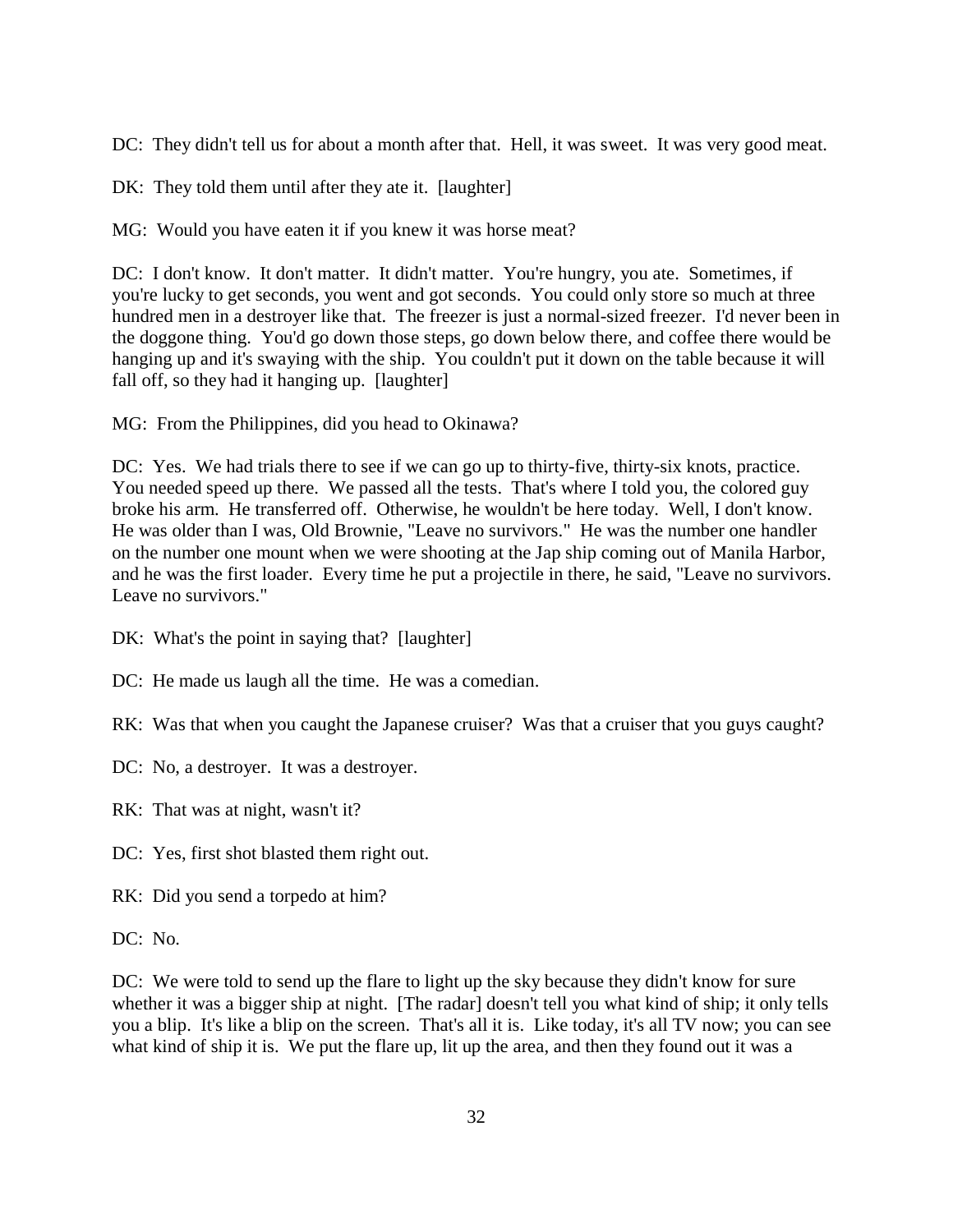smaller ship. We fired, and then after that, we fired a few shots. Another destroyer was with us. We were on our way to Lingayen Gulf, to invade Lingayen Gulf. That's north of Manila.

RK: Okay.

DC: It's north of Manila. They sunk it, and they were told to pick up one survivor.

RK: Just one, right?

DC: Yes. Maybe the other destroyer picked it up, I don't know. We didn't pick it up. Then, we went back in convoy and went back up to Lingayen Gulf for the invasion of Lingayen Gulf. That was up north of Luzon, north of Luzon, yes, the big island. That's where our Mexican boy there from New Mexico, he got off. His brother was a prisoner. There was a Japanese prisoner camp up there.

DK: Really?

DC: So, they let him go ashore to see his brother. Can you imagine?

DK: Oh, wow.

DC: Four years he was a prisoner up there.

RK: That was someone from your ship, his brother?

DC: Yes. Well, his brother was on our ship. He was from New Mexico.

RK: Wow.

DC: His brother was captured there at the beginning of the war, when the Japs took over the Philippines and he was in that prison. Then, they found out, so they let him go ashore. They were bombarding the shore. They let him go ashore. [laughter]

RK: That's a nice gesture.

DC: That was something.

DK: He got to see his brother.

MG: Then, at Okinawa, your ship came under quite a bit of attack.

DC: Oh, yes

.

MG: Was it eventually hit there?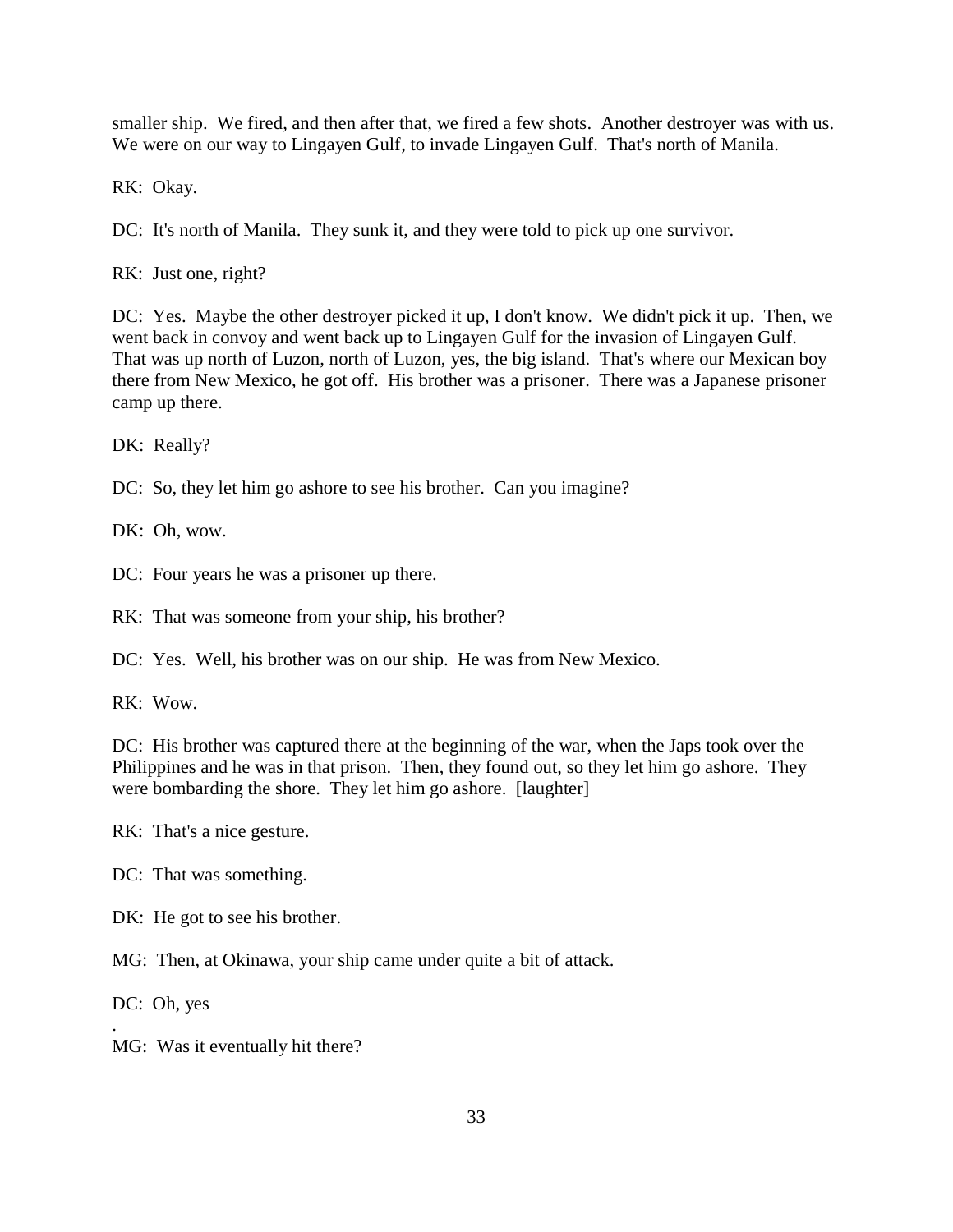DC: Yes. As a matter of fact, the next day, we were supposed to go back in to fuel, but we never did make it. At the beginning, those destroyers that were up there at the beginning, they got pattered. We lost a lot of Navy personnel, just on that island alone, between the ships. You could sink a ship like that with one of those little planes if they're loaded with gas and everything and I don't know if they have a shell underneath them or not, but they make a hell of a hit. A battleship, they could land on top of the damn battleship, they wouldn't even scar it. Even a bomb, those battleships, they were strong. [Editor's Note: While the USS *Braine* partook in Okinawa operations as a radar picket ship, the destroyer was struck by two Japanese kamikaze planes on May 27, 1945, sustaining major damage.]

DK: Wow.

DC: There was one lucky guy there. His name was Diamond. He got transferred. Guess where we saw him after we had the burial for the sailors that got killed on Tinian on shore battery? He was on the battleship watching us do the burial, and he hollered over, Diamond. [I thought], "How'd he get on there?" Every time Neil Diamond has a song, I always wonder if he was related to him. You remember Neil Diamond?

DK: Oh, yes.

DC: I just wondered if he was ever related to him.

DK: You never know.

DC: He was a smoothie. He got off our ship for a big battleship, a lot of protection there. I don't think they sunk any of our battleships. Carriers, they did. The carriers are the bigger prize, especially because of all those planes they could put on there. They can invade with the planes first, then the troops.

DK: Yes.

MG: Can you say a little bit more about what happened at Okinawa? There were a number of close calls and then eventually the *Braine* was hit.

DC: No, that actually. No, it was just that one time, just that one time. We had a couple scares, like they were coming but never did come. This one here that came, that was the only one. No other scares or anything like that, until the time we got hit.

MG: What happened? What was that like, and what was the damage done?

DC: Show her the pictures. I got the pictures.

RK: Do you see the pictures on there?

MG: I am looking through them.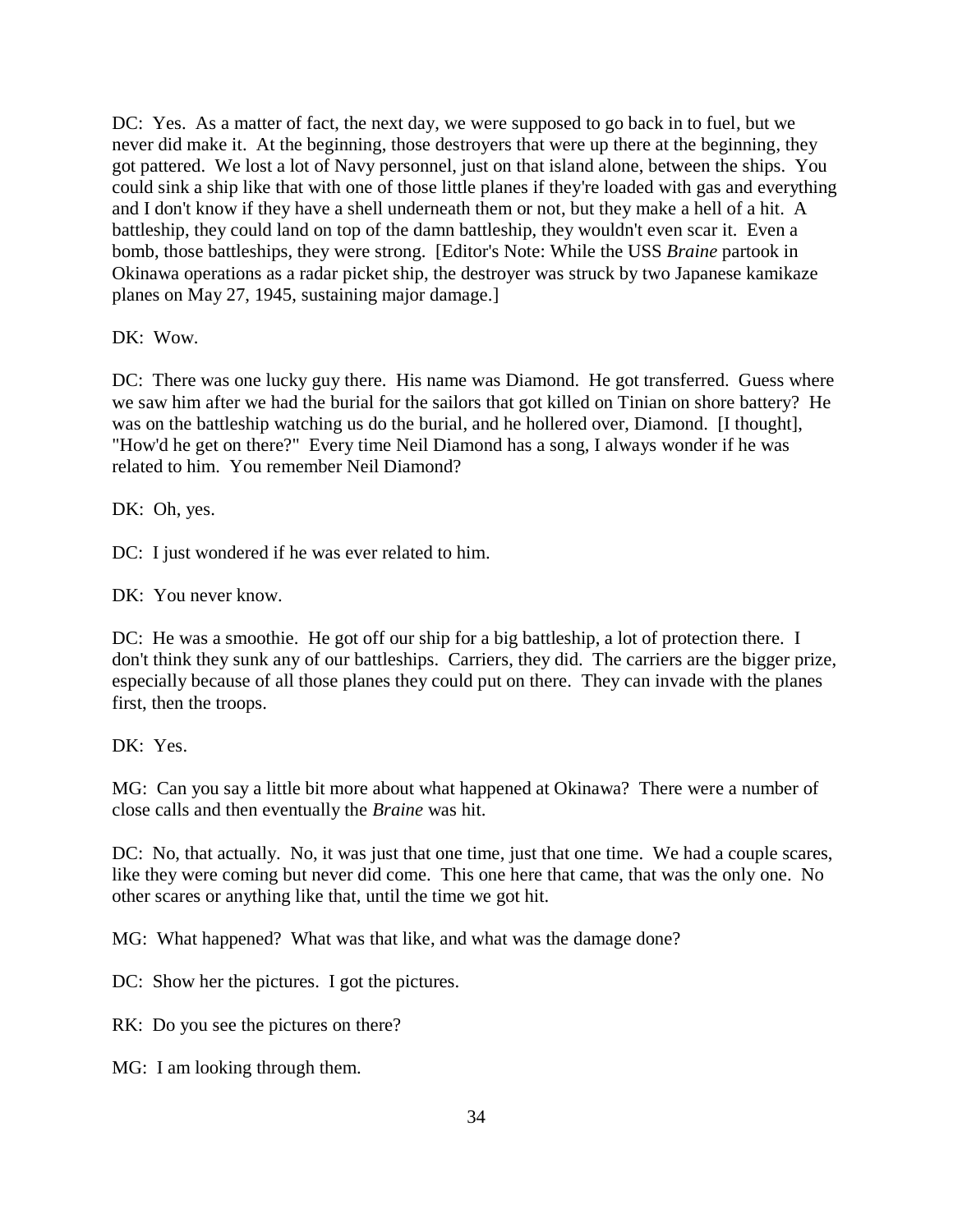RK: There's two or three pictures.

DK: Is that from you?

RK: Yes, there's a couple zoomed in ones on the front where he was, where the kamikaze hit on the front of the ship. It's from a downward angle looking at the front of the ship, and then they have an overview picture that's zoomed out and you can kind of see the totality of the damage.

MG: Yes.

RK: The first one hit you midship, right?

DC: No, the second did. Port side. If he'd had made a hard left, we would have missed it.

RK: Well, what was the first one that hit because you got hit by two?

DC: Yes. See this mount here?

RK: The second or first?

DC: The first one, right here.

RK: Yes.

DC: Port side. Now, if he had made a quick left, that plane would've skimmed us on the other side, and the other plane would've went between the two stacks.

RK: He turned right into it.

DC: But he turned right, like a dummy.

RK: So, he opened it up.

DC: So, that opened it up more, and that was able to hit that. By turning, he might have skimmed the first one over there, but all this was all burned out, right here. Everything was burned out right here.

RK: Do you have that picture?

MG: Yes, I can see that.

DC: All that's left up there is the bridge up there, like that. Then, the other one was on the other side. It hit the stack on the other side.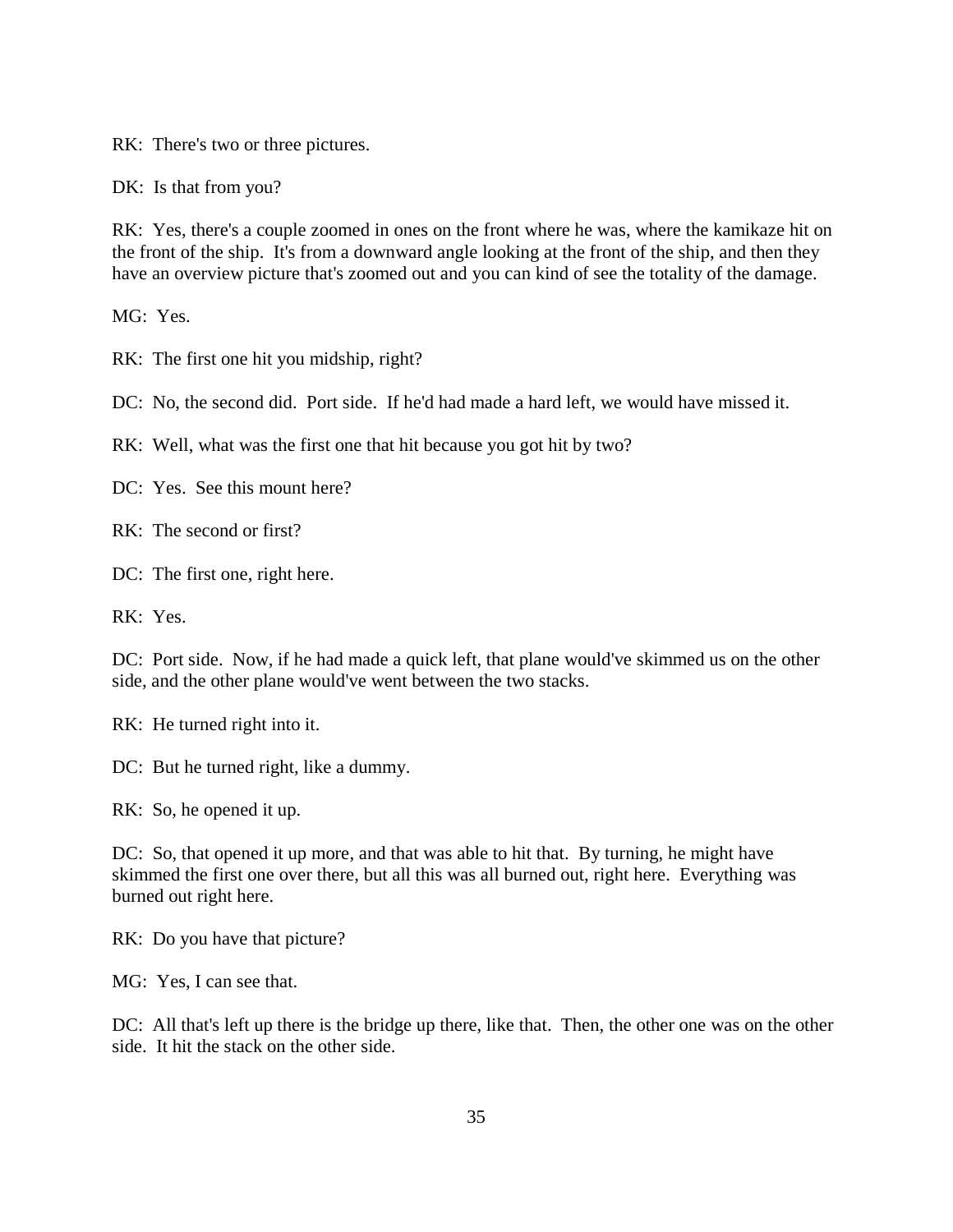MG: This is where he got the Purple Heart, after the first hit.

RK: Yes.

DC: That blew a lot of guys into the water, the second one there.

RK: He got second-degree burns.

DC: Well, you had 40mm on that side there; there were about six guys on there. It blew them right in.

RK: The mounts, were both these mounts gone? Did they take out both mounts? I know they got the number two. Did they get the number one?

DC: Not much.

RK: Not much?

DC: No. The full plane, it hit right underneath that. You see, by making a right turn, that's why it gave him a perfect shot to go in there in that way and he did the damage and all that stuff came right back to us, underneath the bridge.

RK: You were underneath here, right?

DC: Yes, right there, yes.

DK: That's where you were when this hit.

RK: So, everything carried right towards you.

DC: Yes, yes, that's where it created a hole over here on the port side. There was no hole there. That was the bulkhead there, and the crash itself opened up a hole there. That's how I crawled out.

RK: Where was the hole, on the starboard or port?

DC: On the port side; there was nothing on the starboard.

RK: How many guys were in that?

DC: Oh, we had ten guys in there. Three of us got out.

DK: That's it?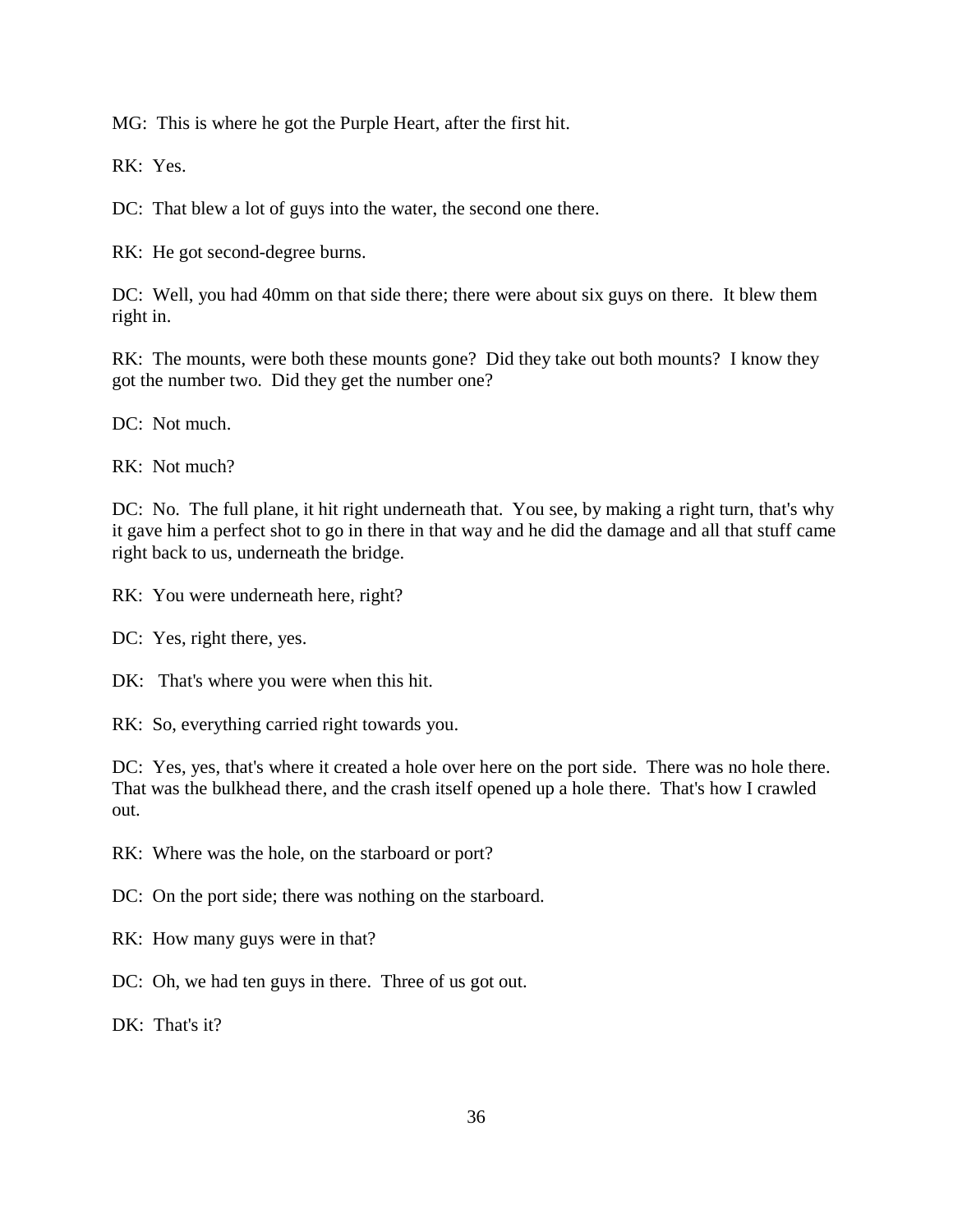DC: Me and my relief guy and I think one of the officers. They had new officers. They had transferred on our ship in Pearl Harbor on the way out, our second time on the way out.

RK: Lucky them.

DC: Yes, they weren't lucky. They both got killed.

RK: They were forward of you.

DC: Yes, well, there's the CIC.

RK: That's the first room.

DC: Just like the toilet here, that's the radar shack, and where the captain does his duty in that room, that was the CIC. You had charts, all charts all over, and the guys are all lined up around him doing their job.

RK: So, that was officers that were in that room.

DC: Oh, yes, yes.

RK: Now, didn't you say that your relief guy was in front of you? Did you say he got a lot of it?

DC: Who?

RK: Didn't you say the guy that you were with was in front of you, so when it came through and it hit him first?

DC: Oh, I don't know.

RK: Your relief guy survived, both of you guys in the radar room.

DC: Yes, yes. He sat down alongside of me. I don't know how he got out, unless he was able to get in by the board room, get out on the starboard side, but I don't know. I never did find out how he got out, because I got transferred, once they picked us up there on the LST and then got on a destroyer and then they sent us on a big transport.

RK: That was after.

DC: Then, I stayed there until they flew us back down there, Guam, find out it [the *Braine*] wasn't there. Then they flew us back up to Saipan, and that's where the ship was. From there, I went home.

RK: Did you tell Molly about how you abandoned the ship?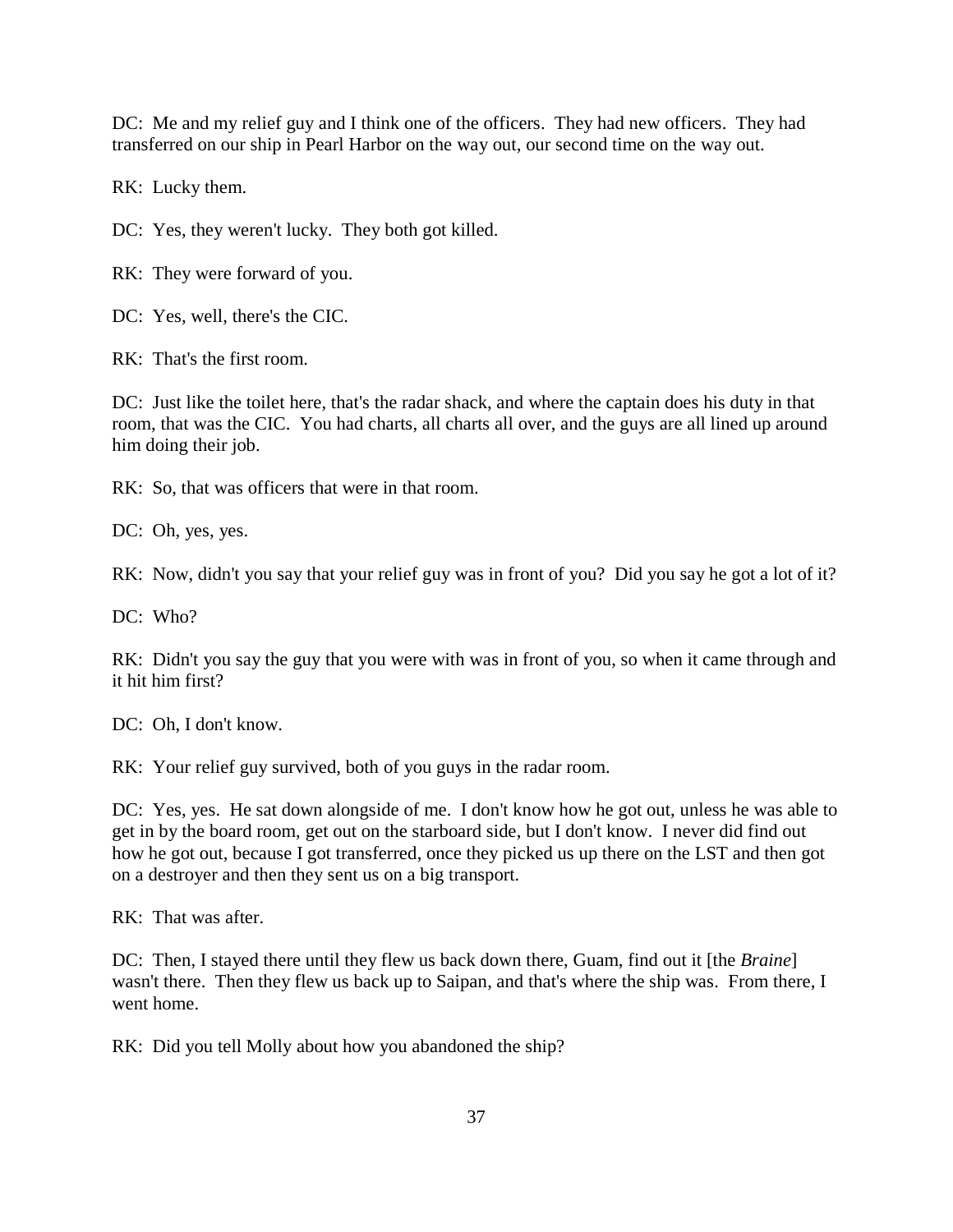DC: Oh, I don't know.

MG: No, not yet.

DC: No? This is the port side, on the other side.

MG: It must have been so chaotic.

DC: Yes, port side. That was the starboard side.

RK: Grandpa, tell us what happened after you got out of the ship, after you got out of the hole.

DC: After I got out of the hole right here.

RK: Yes.

DC: That's someone I met, (Mizeli?), from Michigan. I had no life jacket. I left it where I was on the radar. I forgot all about it. So, he found one, gave it to me and we went around on the starboard side.

RK: So, you went to the other side of the ship.

DC: Yes. See this boat, like this here?

RK: Yes.

DC: There was another one on the other side. We got in there, lowered the boat, and we loaded on the other side.

RK: So, you got in the boat?

DC: Yes.

RK: Who was lowering you down?

DC: Well, the guys on deck. They had to release the lines. As a matter of fact, the guy in the back, he released his first. Now, we're on the other side. Here, we're going like this here, and the guy on the bow, he didn't [do it], so we're going like this. I said, "Holy Christ. Let go of that line up there."

RK: You were holding on for dear life in the back.

DC: I was in the back part. Once we got out of there, we were out in the open. We got hit by this darn skirt over here. As we came down this way, we got hit with the skirt. There was a skirt down here to protect the propeller.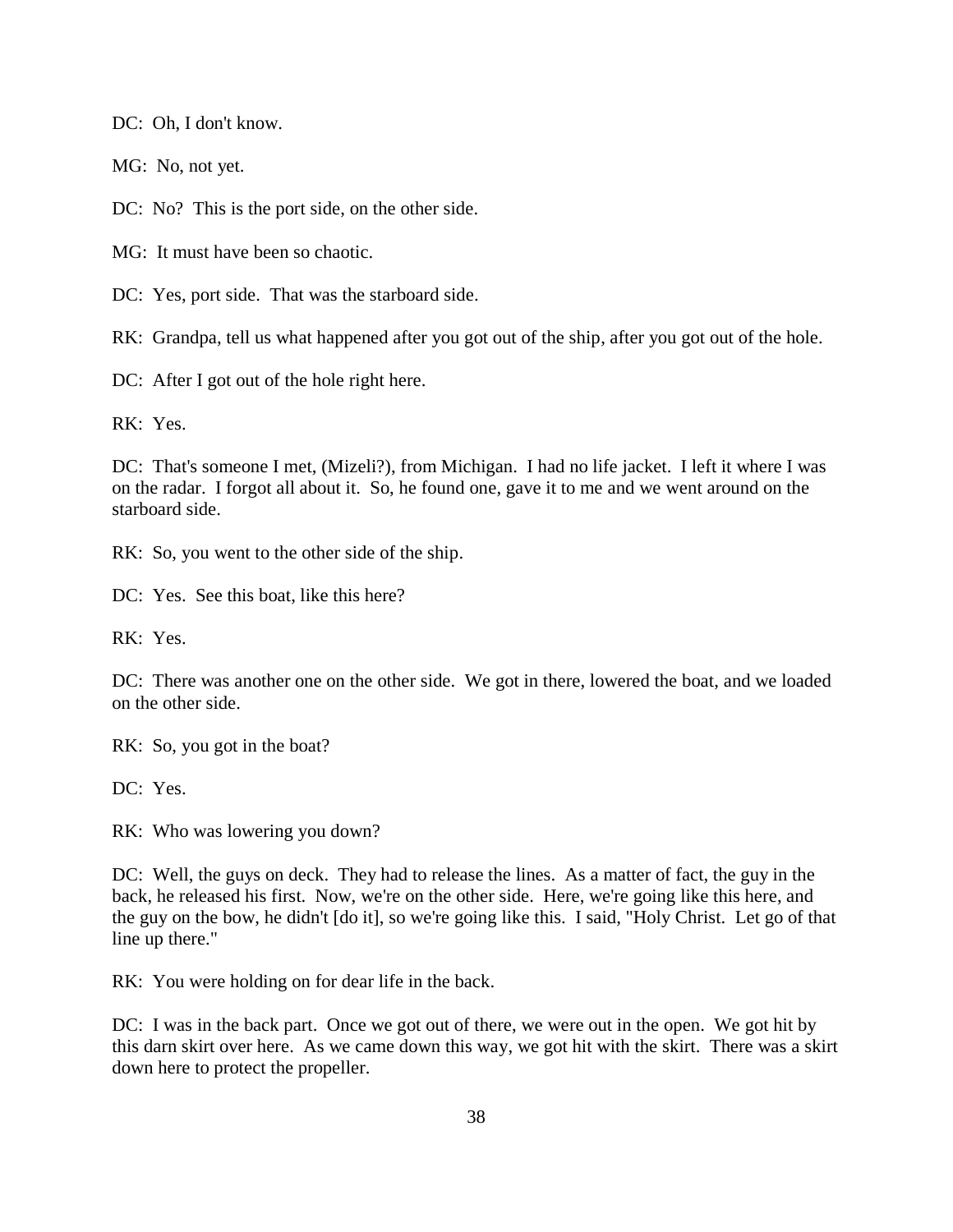RK: Oh, wow.

DC: Once you got beyond there, I'm over here, I'm doing the steering. I don't know how the hell I did it. I just got up there and started steering, looking around and looking around.

RK: Was the other guy rowing?

DC: No, there was no rowing. It was a motor.

RK: Oh, there was a motor on it.

DC: Yes, oh, yes. As a matter of fact, there's a plug, and good thing we had a guy that worked in the engine room because he knew where the hole was. Water was coming in, where the hell is the water coming from? So, he knew where the plug was. We're throwing all the boxes with the rations in just in case we had to be out there a while, you throw it out, but he put the plug in and it was all right then. [laughter]

RK: The plug that let the rain water out, right?

DC: Yes, you raise up and take the plug out. Nobody knew that. Good thing he did. There was a hole down there in the engine room on the other side, he was sticking out there, and he jumped up and got in there with us. It was a good thing he did because he was the only one who knew it. So, he got the motor running, and then I'm steering around.

DK: After all that, they could have drowned.

DC: We picked up Lieutenant Johnson. He was blowing the whistle, the life jacket. I turned this boat over there, picked him up, he got in. Finally, we got to the two gunships, LCIs [Landing Craft Infantry] they called them, and they picked us up. I don't know what they did with the boat. I stayed on the LCIs until they transferred me to another destroyer.

DK: Was this at night, Pop, when this happened, all at night?

DC: No, that was eight o'clock in the morning.

DK: Really?

RK: On a Sunday, right?

DC: Eight o'clock in the morning.

DK: How was the water? Was it rough or was it calm?

DC: It wasn't bad.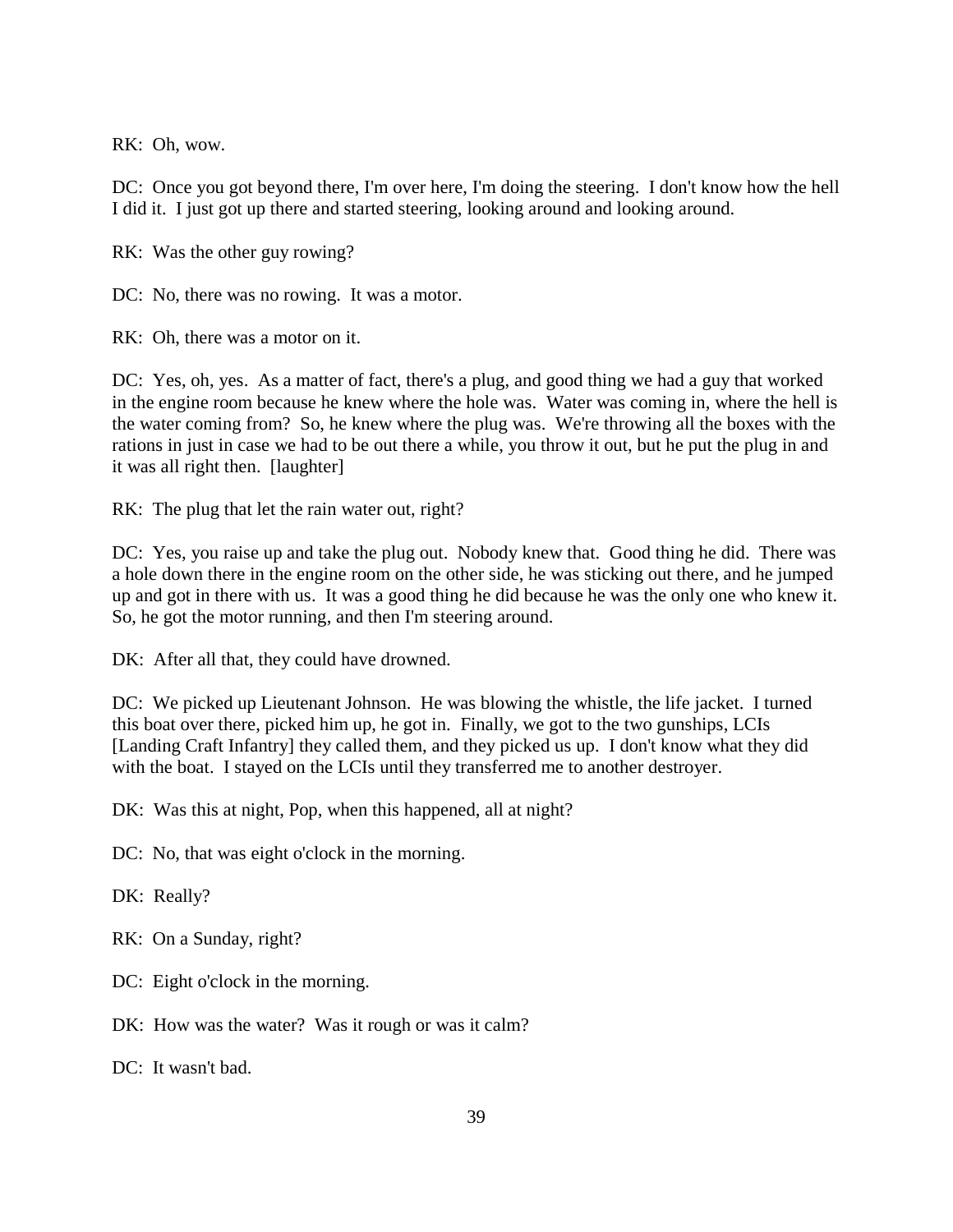DK: It wasn't bad.

DC: We never had rough water. We never hit any storms at all there. We were ahead of a typhoon one time, but we outran it.

DK: Was the water pretty warm? Was it warm outside?

DC: The Pacific was much calmer, even though it's bigger than the Atlantic. The Atlantic is rougher, especially the North Atlantic. I thought it we were going to be in the North Atlantic escorting those supply ships over to England and all that. That was rough for them guys over there. The only rough part, like I say, was just Cape Hatteras. That was the only rough water we ever had. Otherwise, it was nice.

DK: Yes, there are a lot of bad storms out of Cape Hatteras.

DC: Yes.

MG: Were you aware of your injury at that point? Did you know how badly burned you were?

DC: No, I didn't know. I put the life jacket on. That must have covered it, and I kept that on all the way. I didn't even know until I got into the bay there and they put me on the big transport, way down below in there. I said, "Geez, that must be ten stories high, that sucker." [laughter] That's how they brought me on--what the hell you call it? To take you up to the deck.

DK: Elevator?

DC: No, outside, with the ropes.

RK: Did you crawl up the rope ladder?

DC: No, no, I didn't. They pulled the whole thing up, the whole boat right up.

RK: The LST?

DC: No, not boat. I got there. Down there they had--the Coast Guard dropped the thing down there for you to get in.

RK: Oh, yes, and then they raise you up.

DC: Yes.

RK: With a basket.

DK: Like a basket.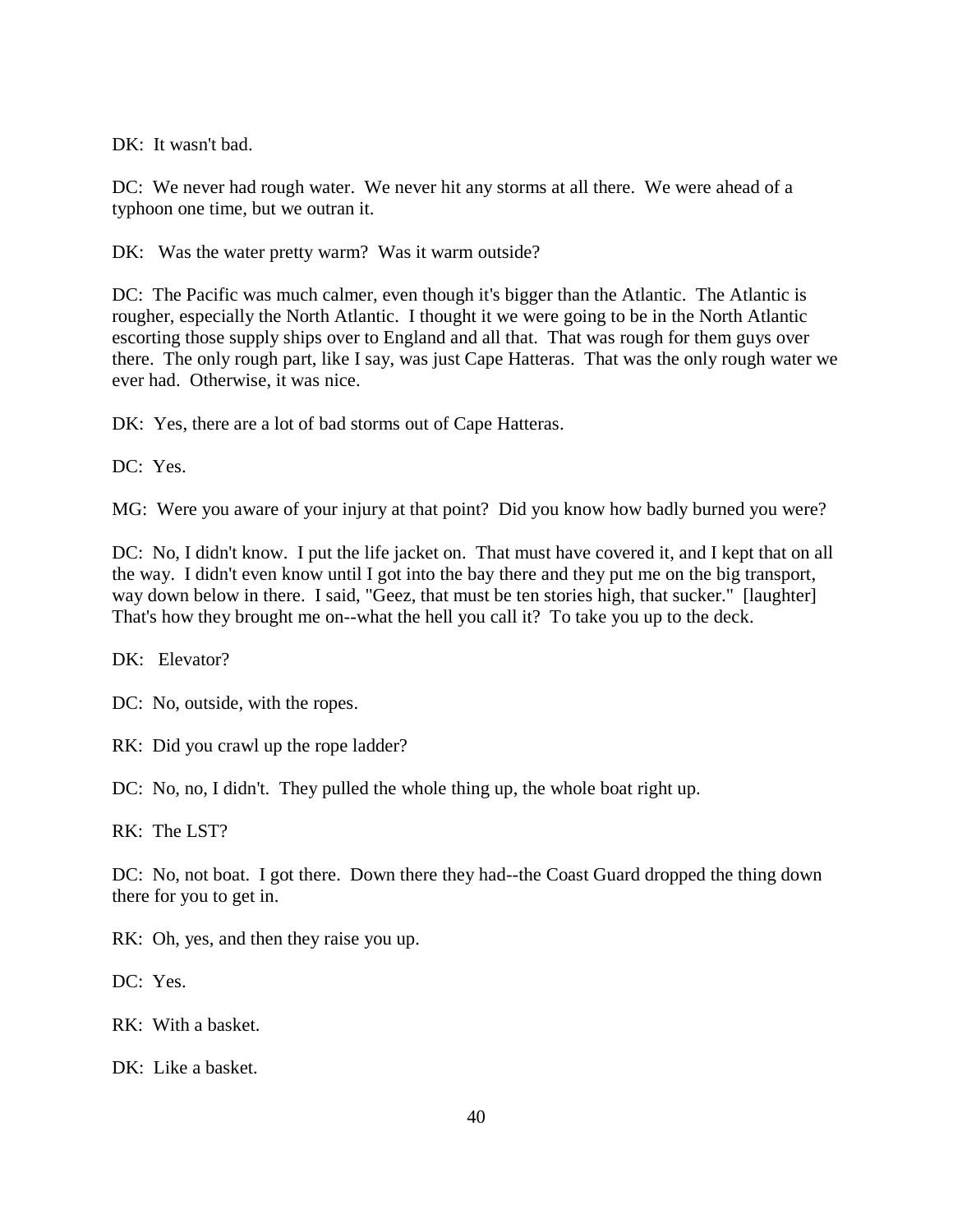DC: Yes, yes, and then they take you up there with the basket. I said, "I can walk. What are you doing?" "No, no, get in there, get in there." I was able to walk, but they made me lay down in there. I said, "If the damn rope breaks, I'm done." That thing was about ten stories high, that sucker.

DK: After all that.

DC: Then, they put me inside there, checked me out and started giving me penicillin and shots and the whole thing.

RK: Who first told you that you were burned and injured? Who told you?

DC: Right there when he got me up on top there.

RK: Was it a nurse or a doctor who told you?

DC: No, the guy that strikes for being a doctor on the ship.

DK: A medic.

DC: Yes, a medic, yes. From there, they put me on a hospital ship and too me down to Guam, me and a buddy of mine, a red-headed guy. I can never remember his name, never remember his name. We're going on the hospital ship, all lit up. Man, I was scared as all hell. Those damn Japs, they didn't care. They'd shoot them out too.

DK: Yes, that's true.

DC: They had a little tug follow us out so far, and that's it. I told the nurse there, I said, "Boy, you guys get under attack, we're going to all have to jump overboard."

DK: Oh, yes.

DC: By that time, the Japs didn't have anything left. It's near the end. They took us down to Guam, and then we stayed on Guam for fourteen days. That's when I saw my first open-air theater. The Seabees made them out there. Then, when we came back, they were starting to put them up all around here. That's where they got it from, the Seabees.

DK: Now, they're all gone pretty much, yes.

DC: I almost joined the Seabees. I was tempted to go. You picked up a trade there in the Seabees. The guy that was the postmaster down there, he got in as a Seabee, "Why don't you try to get Seabees? You'll learn something," like bulldozers and stuff like that, but that was dangerous, too. You're in there with the Army. You're doing the airfields and they're pop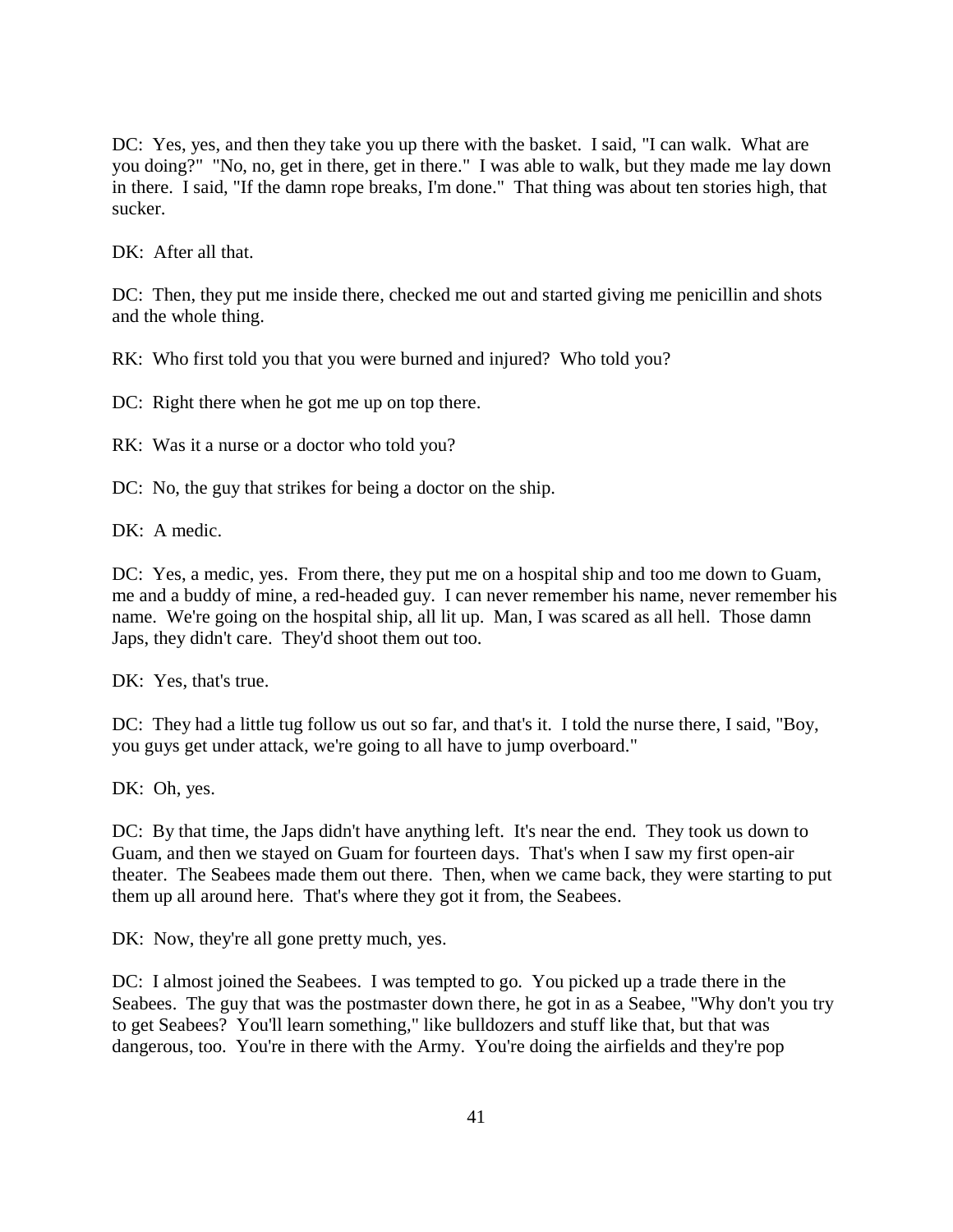shooting at you from the forest and everything like that. I don't know if I made the right move or not.

MG: Did you ever see the *Braine* again after that?

DC: Oh, yes, in Boston. That's where I got discharged, right there in Boston. As a matter of fact, I was still sleeping down below, back aft. See, everything was up forward.

MG: So, it was repaired.

DC: Yes, they were going to repair it. I was surprised that they were going to repair it. I thought they were going to sell it for junk, but they did, they did. [Editor's Note: The USS *Braine* was commissioned in 1943. In 1971, it was sold to Argentina. It was then sunk for target practice in 1983.]

DK: They sold it to another country, you said, didn't they?

DC: Oh, yes, that was later on.

RK: Argentina.

DC: After they got it fixed, they had nice cruises over to Italy, over to the Mediterranean, good will tours.

DK: Yes.

DC: They had it made there. Then, after that, they sold it to Argentina.

RK: Well, Grandpa, you sailed home on your ship, didn't you?

DC: [What]?

RK: You guys sailed home, didn't you, under your own power? You guys sailed home.

DC: Oh, yes.

RK: You were on the ship on the way back to Boston, weren't you?

DC: Yes, yes.

RK: You said it was slow because you were only on one boiler.

DC: One boiler, yes.

RK: With no escort. It was you by yourself.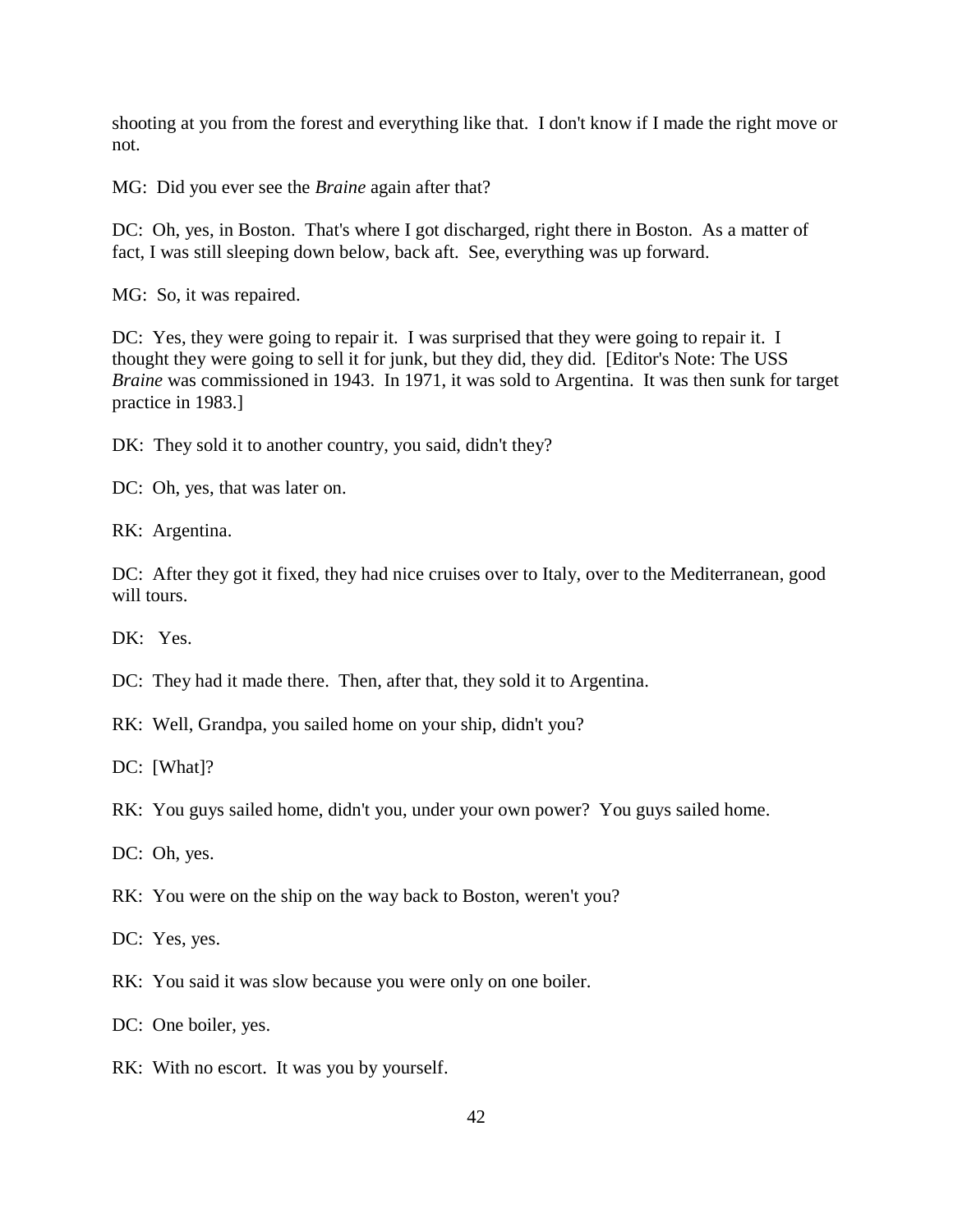DC: All by ourself, yes.

DK: Wow.

RK: You picked that up, where? Guam, did you catch the ship?

DC: No, no.

RK: Did you miss the ship?

DC: Saipan.

RK: Saipan is where you got it.

DC: Guam was the hospital.

RK: They flew you to Saipan, right?

DC: No, they flew us to Guam.

RK: They flew you to Guam.

DC: Yes, and I was there for two weeks, and then from there, they found out the ship wasn't there, after the two weeks, and it was in Saipan, so they flew us up to Saipan on a rickety-rack plane.

RK: You said the stewardess gave you sandwiches on the plane.

DC: Oh, that was on the way down.

RK: Oh, on the way down.

DC: The other time. [laughter] Tuna fish, I didn't even know what the hell it was. I never had a tuna fish sandwich. Me and that red-headed buddy of min, "Yes, we'll take it." Spoiled pilots. She was a WAC, an Army WAC [Women's Army Corps]. I guess they had one on each one of those planes for service.

MG: Was it a tense voyage home? The ship had been damaged, and fuel was probably running low.

DC: No, we never ran out of fuel coming home. We did all right going home. We stopped at San Diego. Three days we stayed there, and then from there, we went south through the canal and then back up to Boston.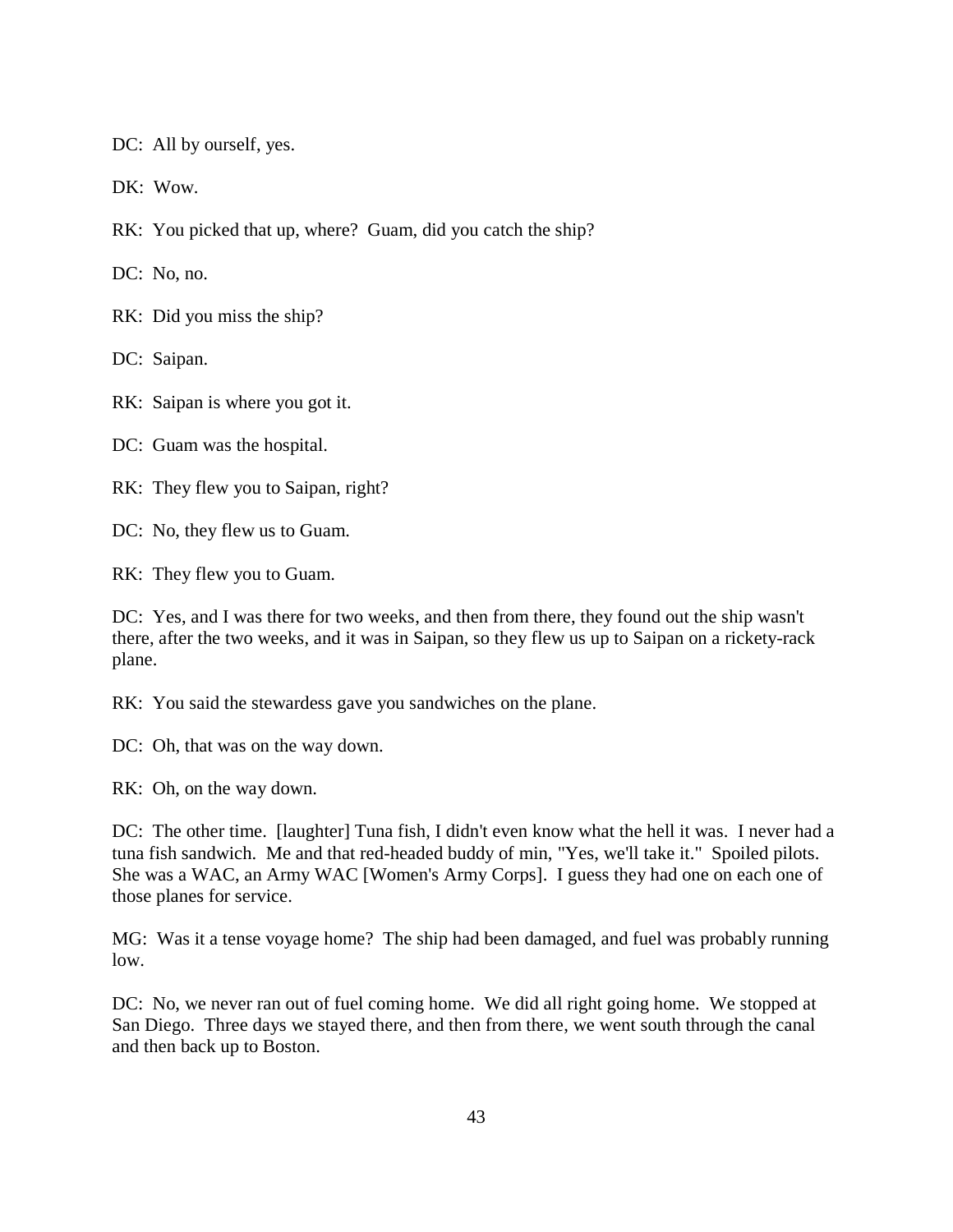MG: Where were you when the first atomic bomb was dropped? [Editor's Note: The United States dropped atomic bombs on the Japanese cities of Hiroshima on August 6, 1945 and Nagasaki on August 9, 1945.]

DC: You mean the suicide planes?

MG: No, the atomic bomb, the a-bomb.

DC: I don't know where the heck we were at. I don't know if we got any word on that.

RK: Were you in Boston already at that point?

DC: No.

RK: Were you still out in the Pacific at that point?

DC: I think we were on our way back or somewhere. I don't remember being told about the atomic bomb.

RK: Really?

DC: It was so secret even before, and they kept it a secret after.

RK: What's the timeline on that?

MG: It is August 6th and 9th.

RK: So, August 6th and 9th in 1945, and Okinawa happened when? When does that happen when your ship got hit?

MG: That was May in 1945.

DC: Yes, we got hit May the 27th.

RK: About two months later, the atomic bombs got dropped. So, I would imagine that the probably still out there. That's way too quick of a turn around to go all the way back home. I would imagine you were somewhere in the Pacific when they dropped the bombs.

DC: Yes.

RK: Does it say when they got back to Boston?

DK: It does.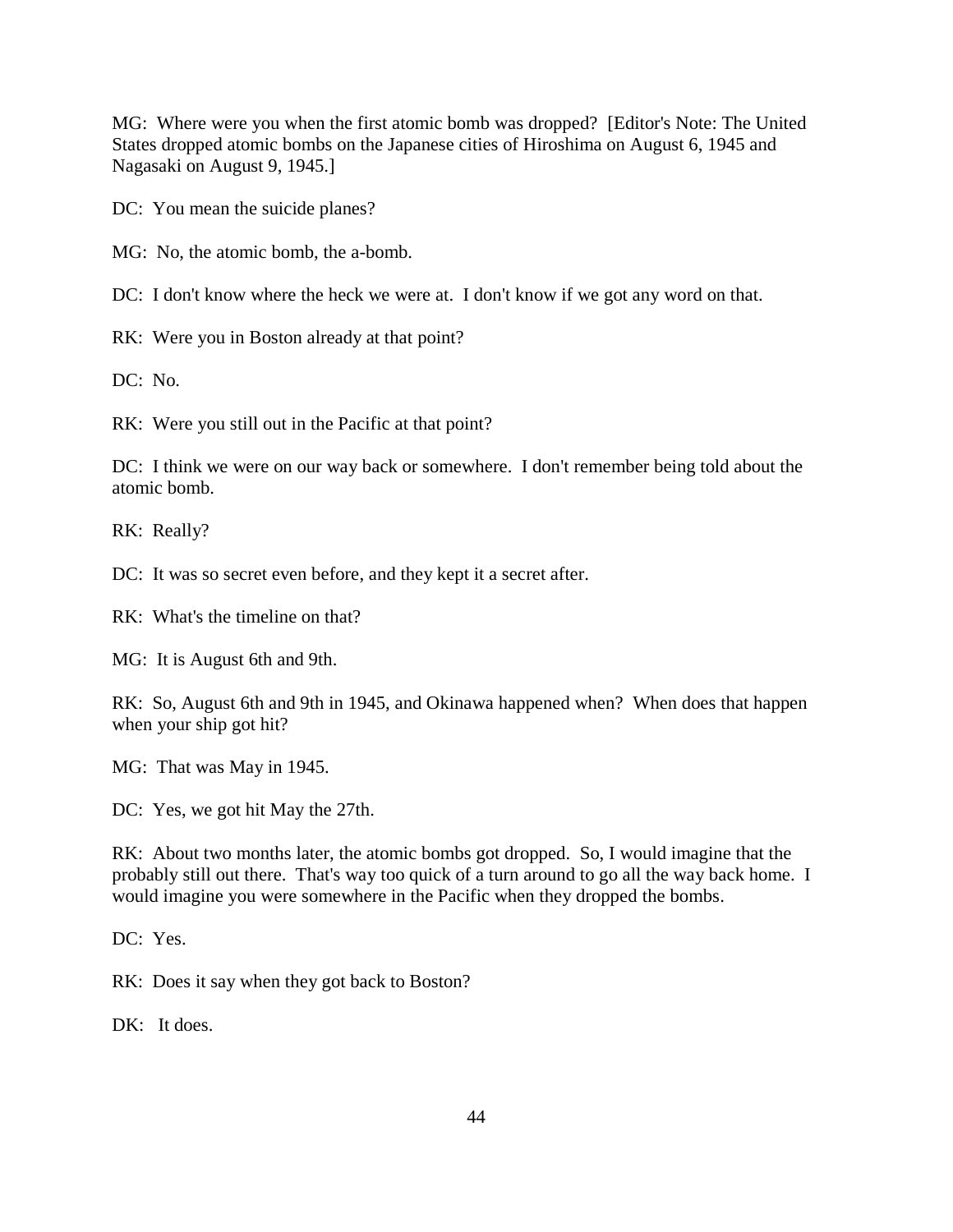MG: [Editor's Note: Molly Graham reads from her notes.] "San Diego, July 19, 1945." So, you were in the States.

RK: Oh, he was in the States.

DC: I was?

MG: "The trip through the Canal was uneventful and the *Braine* arrived at South Boston Navy Yard on August 6th, the same day the atomic bomb was dropped on Hiroshima."

- DC: Oh, okay, I was in the States then.
- RK: Same day, wow.
- DK: Wow, it was on the same day.

DC: I thought it was. I'm not sure. I wasn't sure, yes.

- MG: How did you feel when the war finally ended?
- DC: Well, I had duty onboard ship when the war ended, and I couldn't go ashore. [laughter]
- DK: Oh, you couldn't go party.
- MG: You couldn't celebrate.
- DC: They say the girls were all over the other sailors. [laughter]
- MG: What was your duty that kept you on ship?

DC: Just to be aboard. That's all.

DK: Oh, you just had to stay aboard.

DC: Most of the time, the welders were around, we had to stay on fire watch, just in case they had a fire. That's about it, but the next day I was able to go ashore, so it was all right.

DK: Then, he partied.

MG: What was the mood in the country now that the war was finally over?

DC: It seemed all right. You walked downtown in Boston around the Commons or we went to our favorite bar and we claimed it for the USS *Braine*. It was a small bar, and we used to all go in there. Then, I got to go home on weekends while I was still up there, and then I'd go back. Then, I got discharged in November right from Boston. Oh, they sent me up to the hospital up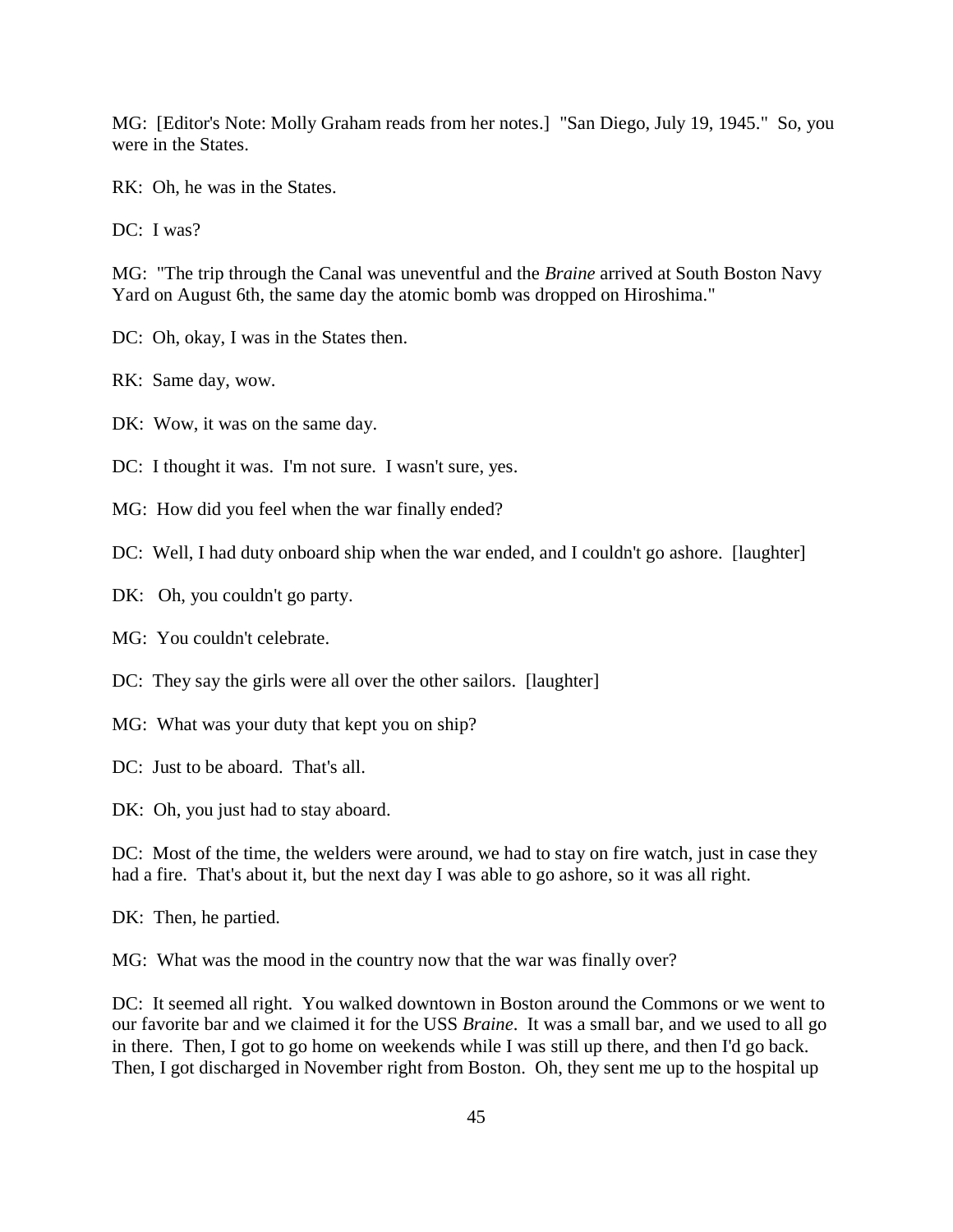there. There they evaluate you up there, and that's where they found out after I was home for a couple of months and then they're going to send me fifty dollars a month. [laughter] I said, "For what?" They actually increased it years ago. I ended up getting about one hundred dollars a month, but now I went back for more tests for hearing and everything and I get a little bit more for a loss of hearing.

MG: Well, I want to ask you more about your homecoming, but I think I need a break first. [laughter]

DK: Do you know where the bathroom is?

MG: Yes.

DK: Okay.

MG: I will just pause this real quick.

[TAPE PAUSED]

DC: You're done?

MG: No, not yet. I still have some more questions.

DC: Uh, oh.

MH: We are only in 1945. We've got to get to today.

DC: Oh, from the time I got discharged?

MG: Yes, I want to hear about coming home and what it was like.

DC: Well, they had [for us] twenty dollars a week for a year, the guys that got out, and I never took a penny. I got discharged on a Wednesday. Monday, I went right to work. I worked in a little clothing factory over there in Middlesex.

MG: What was that called?

DC: Where I used to [work]. They used to call it Warrick's. They had these long tables and then they put these things that hold the collars down like this here and the guy would go down like this here and it'll come out. Then, they'll move it over to the next one, and the guy in between gets another one in between. By that time the whole thirty yards or so is done, you let it dry and then we had to wash it and steam it and then roll it up and they sell it like that. All kinds of cloth. I worked there for a while, and then I quit there. I went in the foundry. That was the worst thing. I got pneumonia there. After that, I said, "Oh, hell." I always said, "I'm going to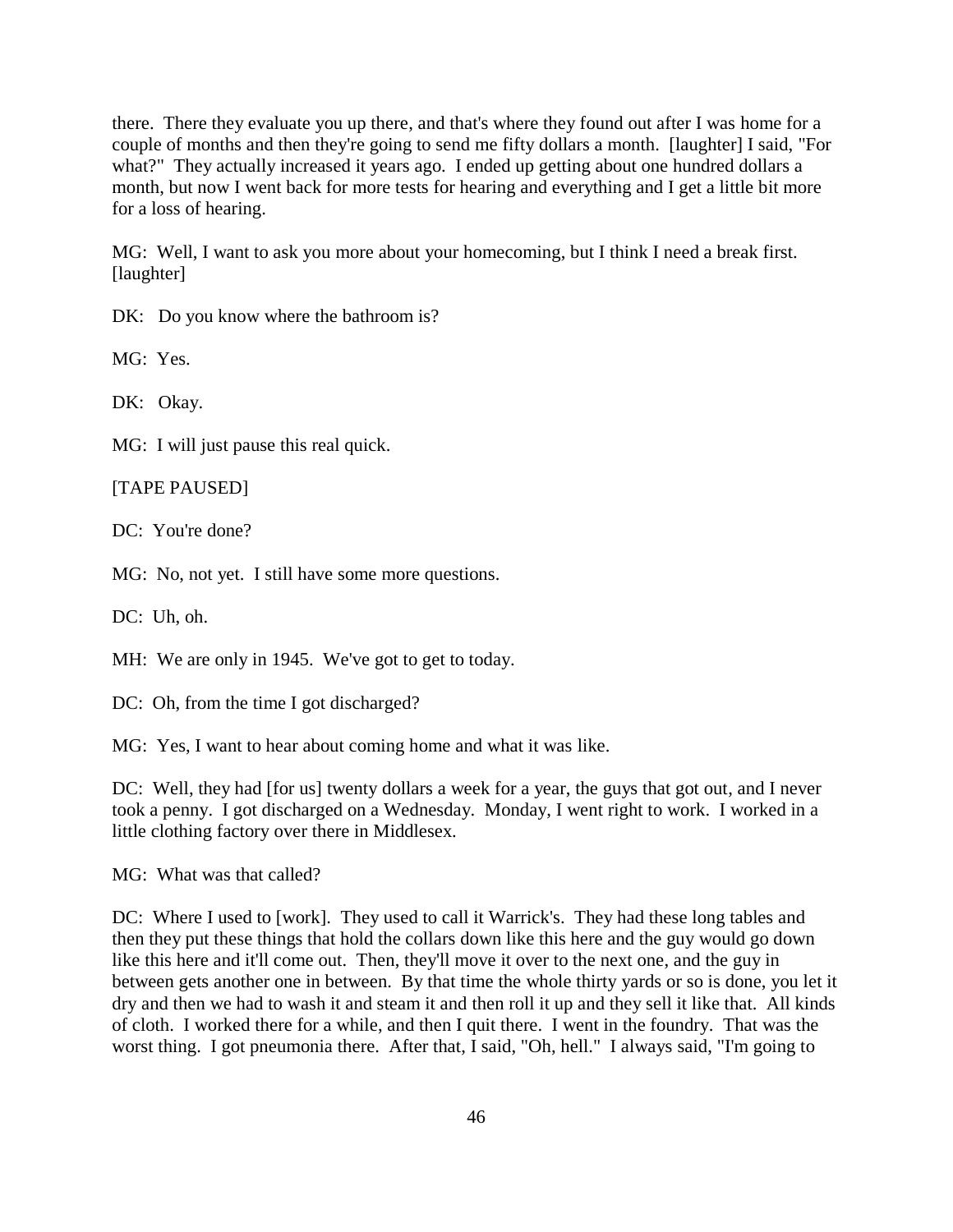Bakelite for last, because I can always walk to work." So, that's what I did. I went over to Bakelite and got a job right off the bat.

DK: That's Union Carbide.

DC: I stayed there for forty years.

MG: You skipped over meeting your wife.

DC: Oh, I met her, let's see, when I got home.

DK: What did they call it, (Meale's?) [pizza place in South Bound Brook] or something?

DC: Yes, the pizza parlor there.

DK: Right now, it's a restaurant.

DC: She was there with my sister. That's where I met her there. As a matter of fact, her cousin was there, and she had to go to work. She worked as a telephone operator in New Brunswick. I took her down, and then I came back. That was the last time I took her anywhere. [laughter] I stayed with my wife and then dated her for the rest of the time.

MG: When were you married?

DC: Oh, let's see ...

DK: Tax Day, April 15th. What was the year?

DC: Oh, '46, yes, April the 15th.

MG: It was a short courtship.

DC: Yes, she said, "If it was up to me, we would've been married in December, the day we met." [laughter]

MG: Tell me a little bit more about her. What was her name and what was her background?

DC: Oh, she was Hungarian. She was from the soft coal region below Pittsburgh. She had a cousin out here. She worked at Ruberoid because he was a foreman there in maintenance. That's where she got a job because there was no work out there where she lived. You either worked in the coal mine or store if you can get a job. There were no jobs at all, southwestern Pennsylvania.

RK: What was the town named, Grandpa? Do you remember?

DC: Clarksville.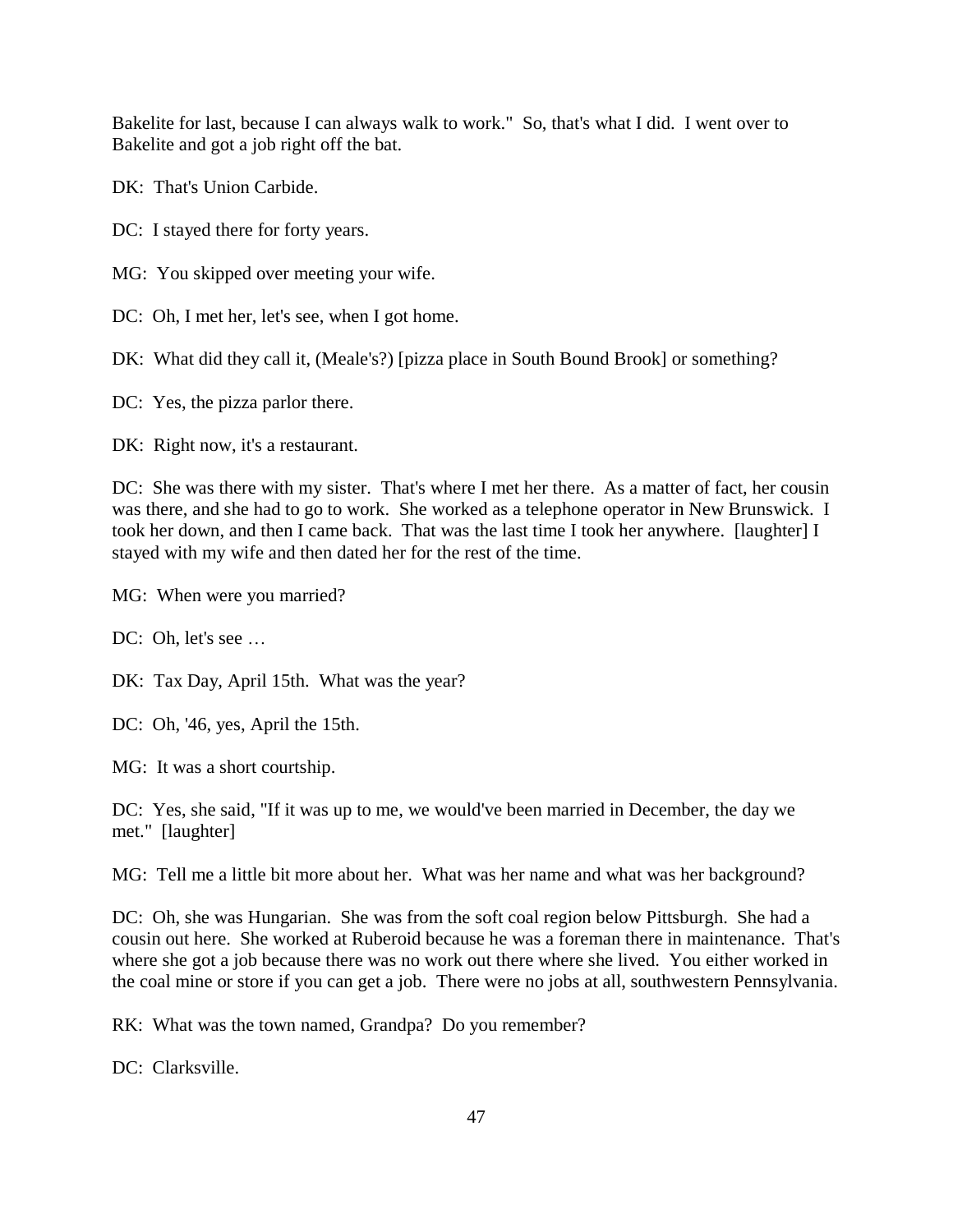DK: Yes, that's where she grew up.

DC: Clarksville. It's not far from the West Virginia border. It's in the southwest corner of Pennsylvania.

RK: What was Grandma's maiden name?

DK: Simko.

DC: Simko.

RK: Simko.

DK: Yes, Simko.

DC: Simko.

RK: Ethel Simko.

MG: Well, tell me about your wedding day. How did you celebrate?

DC: My mom didn't like the idea. She wanted me to stay home because my brother was married, my sister was married, and I had a younger sister. She was sort of against it, so we took off to Maryland and got married. [laughter] We didn't tell anybody. We got married down there, and then I had an old Hudson. If you sat in the back, you needed a radio to talk to the guy in the front. That's how big [it was]. We went to her hometown in Clarksville. As a matter of fact, we had to borrow twenty dollars to come home, from her mother. [laughter]

RK: Didn't you guys break down?

DC: Oh, yes, on our way out. On our way out, we broke down. It was steaming over the whole time. I stopped by a brook and I got water and put it in the radiator, so it was able to go.

RK: He climbed down a hill to a brook. [laughter]

DC: That was some trip, but we were married already. On the way back, we got back okay. Then, I moved in with my brother, because Mom wouldn't take me in there. I wouldn't dare to go there. As a matter of fact, I went in there to get my clothes and she started to hit me a little bit but not much, on the shoulder and everything else. I got my clothes and got out.

DK: She hit you?

DC: My brother was living up here in Franklin Township, and they had a little room there, not much. So, we were there for a while, and the people that owned the house, they told us we had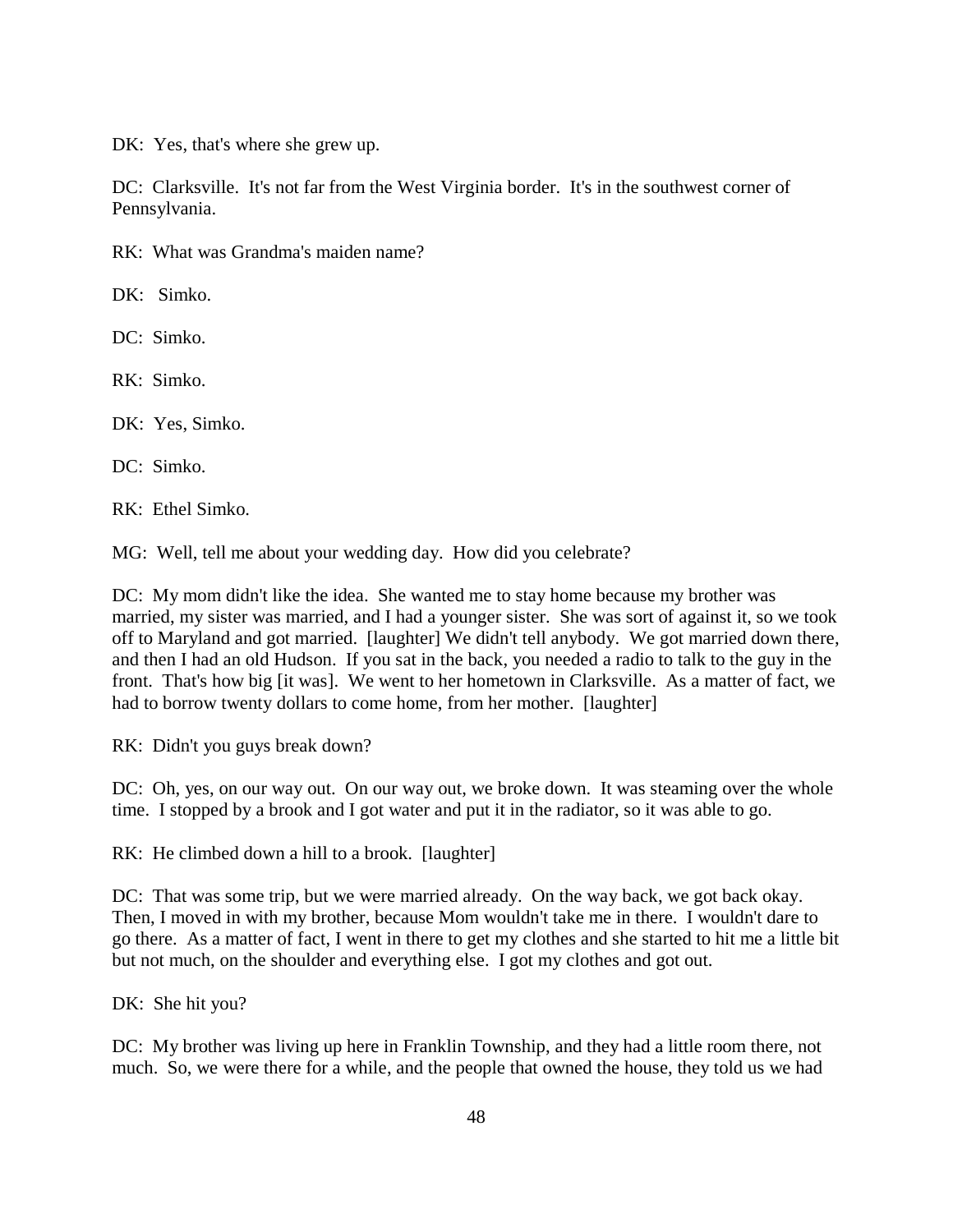to get out because there's too many in there, my brother, his wife, he already had one kid, I'm not sure.

DK: He had one kid.

DC: We had to get out. Guess where we went? We went to the hotel in Bound Brook. Right across the street was Dr. (Goble?). Do you know that corner by Chi Chi's? Right there, there used to be a hotel there.

DK: Oh, okay.

DC: We were there for a couple weeks, and I got pneumonia again. I was working in the foundry. I was sick. (Goble?), he used to come down from there, cross the street, go up to the hotel and take care of me.

DK: Yes, the old-fashioned doctors used to go to the houses.

DC: I had pneumonia. Where did I go from there? Oh, that's when Mom took us back.

DK: Oh, she took you in.

DC: When I got sick.

DK: You wore her down.

DC: Yes, she took us in, and then we had that house built across the street, that little house.

DK: Grandma built that house.

DC: Yes, yes. We bought it up on 22. They put up the whole frame with a coat of paint on it, the roof and everything, but the inside was empty. So, you had to do that. It was kind of cheap at that time, and (Charlie Houzel?)--do you know (Charlie Houzel?)--he separated the rooms and I helped him out, put in the furnace and the electric and everything like that.

DK: Yes.

DC: A little house like that. We stayed there for a while.

DK: Until I was older.

DC: Her mother died while we were down there. We had to go to Pennsylvania for that. After that, her father, he came out here for a while and he was still drinking, so they didn't get along together because Mom used to holler at him about drinking. He hopped on a train, went back home, and then he died. Then, she was left the house out there. It wasn't much, I think a little over three thousand dollars, the house, coal miners.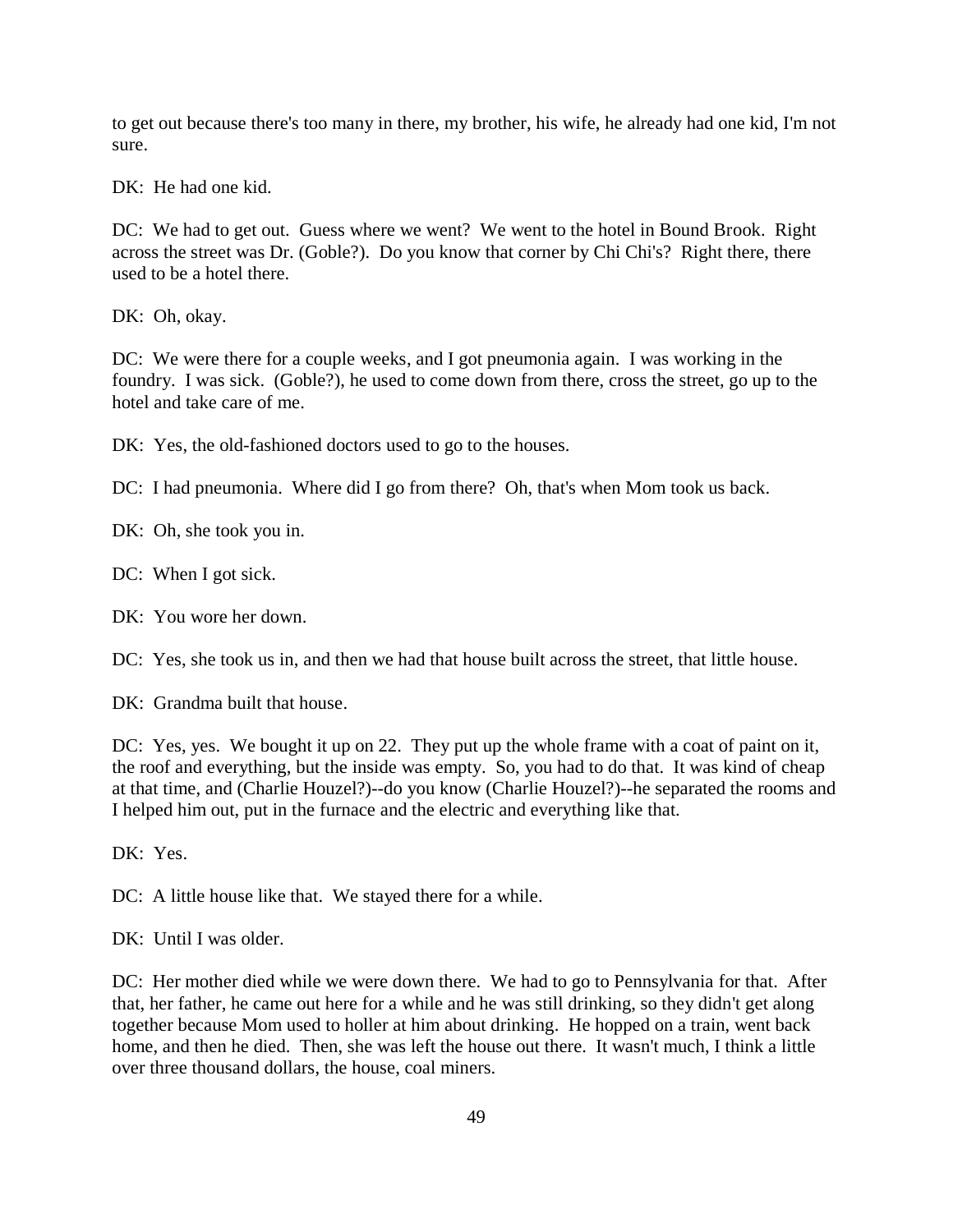RK: Well, you guys sold it, when you went out there after he died.

DC: Yes, well, I didn't sell it. We had the neighbors, Helen Hritz, his mother, she was the executor and she sold it for us, because we couldn't--it's good travel. It's an eight-hour drive out there. She sold it for us. (Zebber?), she had known other people that lived up here that builds houses, so we talked to them and built this house.

RK: With the money you got from Grandma's?

DC: Not much, not much, we got about three thousand dollars, that's it.

DK: How much did this house cost?

DC: This house? Eleven thousand.

RK: How much did you put down? Do you remember?

DC: Well, I had to borrow eight thousand.

RK: You took a mortgage out for eight thousand.

DC: Yes.

RK: You put the three thousand down from the house you guys sold.

DK: Pretty much, yes.

- DC: Yes, well, I had to buy the lot. That was five hundred dollars. [laughter]
- RK: You own the lot behind here too, right?
- DK: On the side you did, yes.
- DC: Next door.
- RK: Next door.

DC: Yes, that house there.

RK: You had a double lot.

DC: Like a dummy, I sold that for five hundred. I should've kept it, but it had a lot of woods on it. At that time, they were starting to make it look good around the area, so I had to keep it clean. I'm working shift work. I can't do that, so that's when I sold it to Kathy Felix.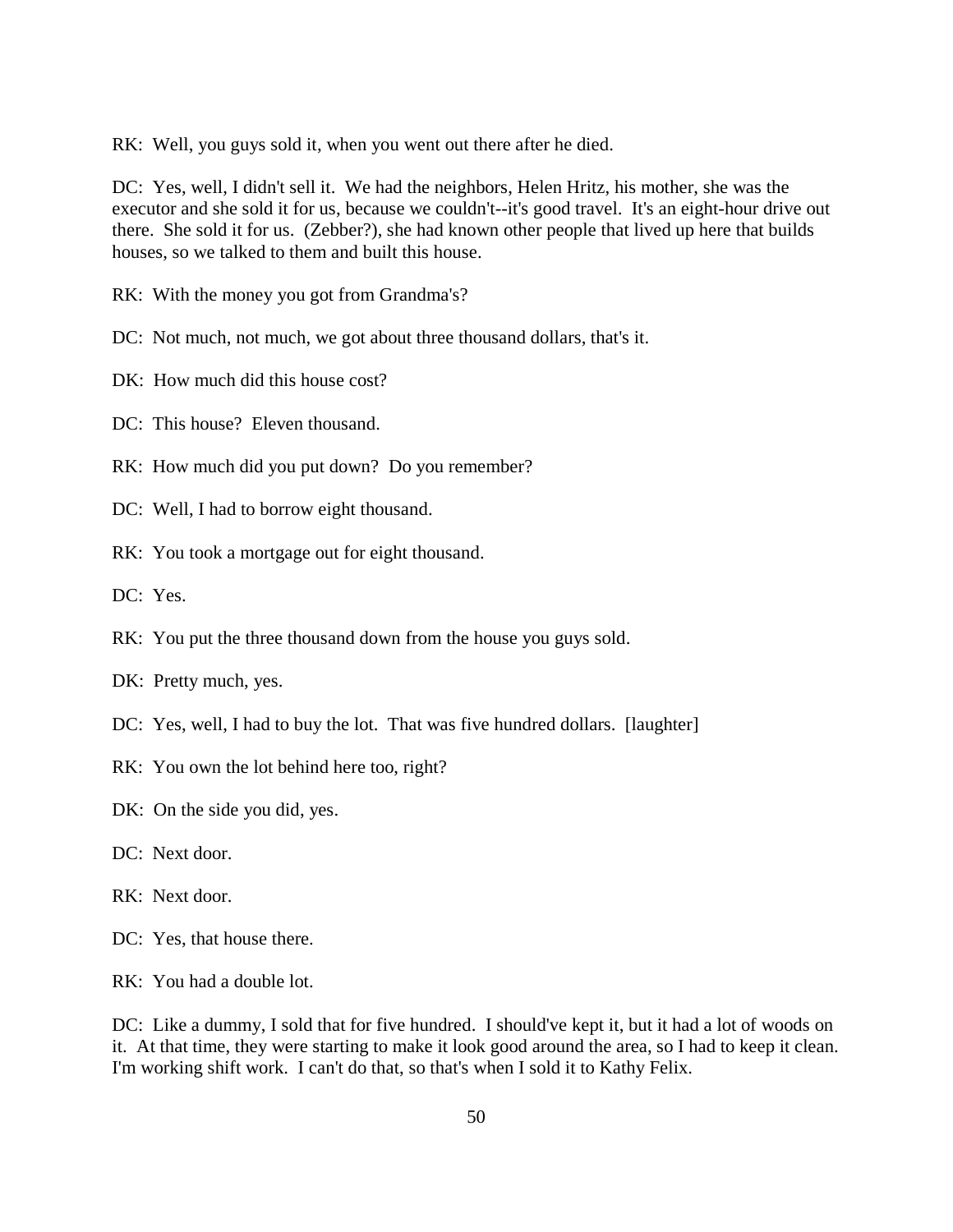DK: Felix, yes. That's my friend.

DC: Yes, they bought it, and then they had a house built on it. The guy that built it, he was from Franklin Township, (Stayshak?), I think he was. We've lived here since '52.

MG: Did you make use of any GI Bill benefits?

DC: No, I should have, but I met her and that was it.

MG: That was enough of a benefit.

DC: I couldn't go back to school. I had only a year and a half of high school.

DK: They were married almost sixty-nine years.

MG: Wow. Well, tell me about starting a family. When were your children born?

DC: Oh, let's see. Don was born in '48, I think, right, Deb?

DK: Probably because I was in '51.

DC: You were in '51.

DK: Right, I was '51. I think maybe '49, '49 or '48.

MG: I have '48 on my survey.

DK: Yes, then it would be '48.

DC: '48, yes.

DK: Because he was three-and-a-half years older than I was.

DC: Yes.

DK: Yes.

MG: Well, tell me about that. Tell me about starting a family and what it was like to have children.

DC: Well, she was a pretty good with them, right, Deb?

DK: Mom, oh, yes.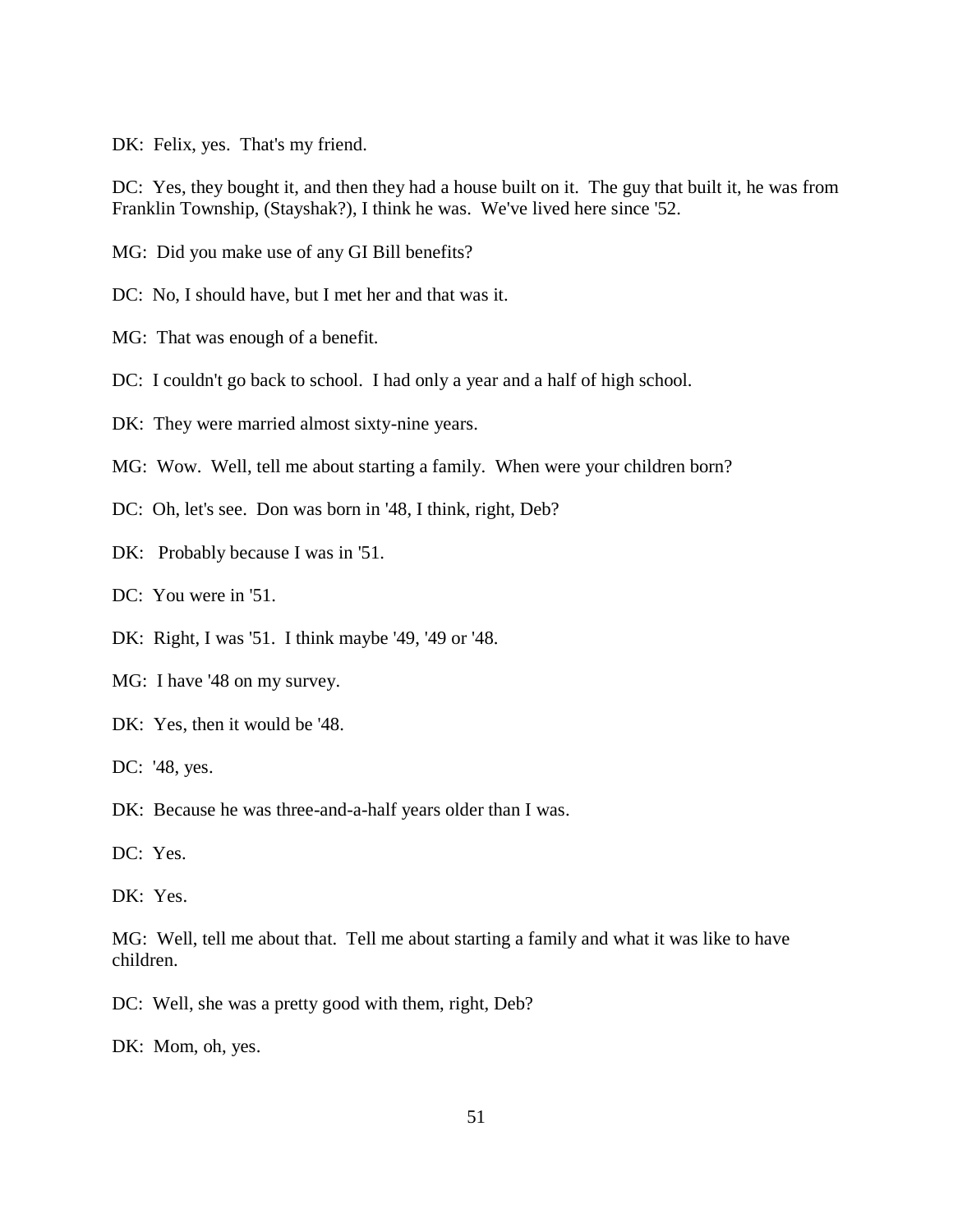- DC: Yes, she was a pretty good with them.
- DK: She worked though.
- DC: She worked, too. It was rough.
- DK: Back then, for her to work and to still have the family, it was hard.
- RK: Did Grandma take any time off after she had Don?
- DK: I don't think she worked. She didn't work when Don was born, did she?
- DC: In '46, we were married.
- DK: Did Mom work when Don was born? Did she continue to work?
- DC: I don't know.
- RK: Did she stay home with him?
- DC: I think she was going to school to be a beautician, I think.
- DK: No, I was already older. I was born already.
- DC: You were already?
- DK: Yes, I was older. I was in grammar school when she was doing that.
- DC: She had about another hundred hours to go; she would've had it completed.
- DK: Yes.

DC: It was too much. She was working, going to school, and now she's taking care of the kids when she had the time. The midnight shift, I'd get off at midnight. When they were old enough, I used to take the girls over to Bound Brook ...

DK: To drop them off, at the high school.

DC: … To go to the high school at the time. Then, four to twelve, that was a bad one. I hated that shift. That was the best part of the day between four and midnight, especially when it's ninety-five out there and they're all in the pool out there and I'm going to work at four o'clock. I don't even look at the guys in the pool. It made me feel bad. Once I got away from there, I was all right, once I got into the shop.

DK: Pop, you did shift work how many years when you worked there? At least thirty years.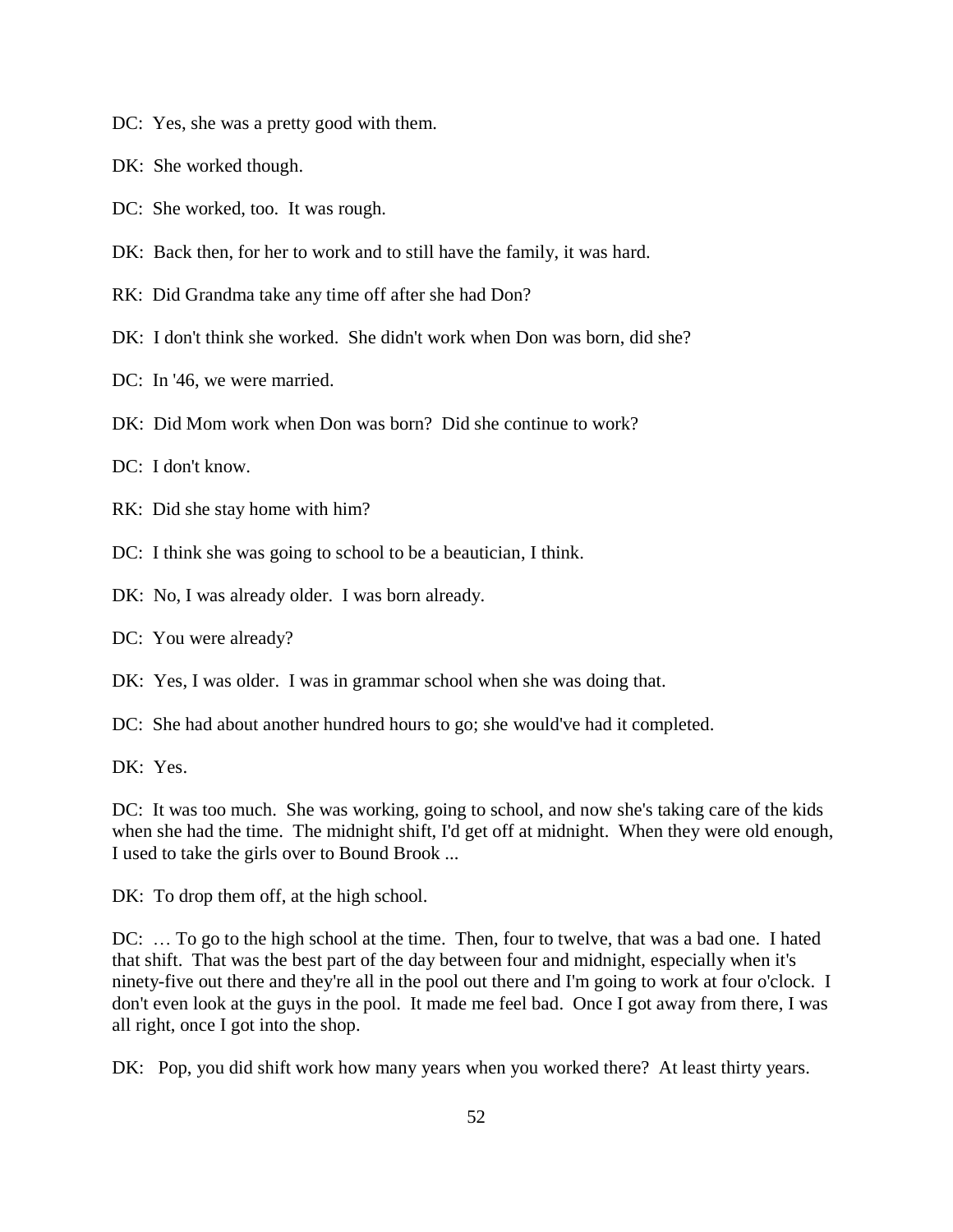DC: Forty years.

DK: No.

DC: Oh, thirty years of shift work.

DK: The last ten years, you did get a steady day job.

DC: I finally got a steady day job, yes.

DK: Yes.

MG: What were you doing there?

DC: I was working where they made polystyrene. Do you know what polystyrene is?

DK: Little beads, like plastic beads almost.

DC: Do you know knives and forks you get that are made out of plastic? That's polystyrene. We made that. It's a continuous operation. That's why it never shut down. The only time it shutdown was once a year, that's all. That's why I worked around the clock, all seven days. You were on a four-shift schedule. When you were working, the other three were off; that's the way it works. Your days off kept going backwards all the time. After the four to twelve, you had one day off. Day shift, you had two days off and then after midnight shift you had two days off. That's how it worked. Every third week, he gave you a six-day week. That was time and a half. That was a good paycheck that week.

DK: That was hard.

DC: Yes. Then, the holidays, I used to work the holidays, double shifts all the time because a lot of the guys, especially the real, like the one guy there, he was real religious. He wouldn't work Easter. Hell, I'll work a double, a double shift; that would make a nice check that way. Christmas Eve a double, Christmas Day a double.

DK: We would either have an early dinner together or a later dinner, depending what shift he was on. I know Mom always worked around that. Yes, it was nice.

MG: How would you spend your days off?

DC: How? Work around the house mostly. I can't remember.

DK: He wasn't into any groups.

DC: I'd always take care of the pool.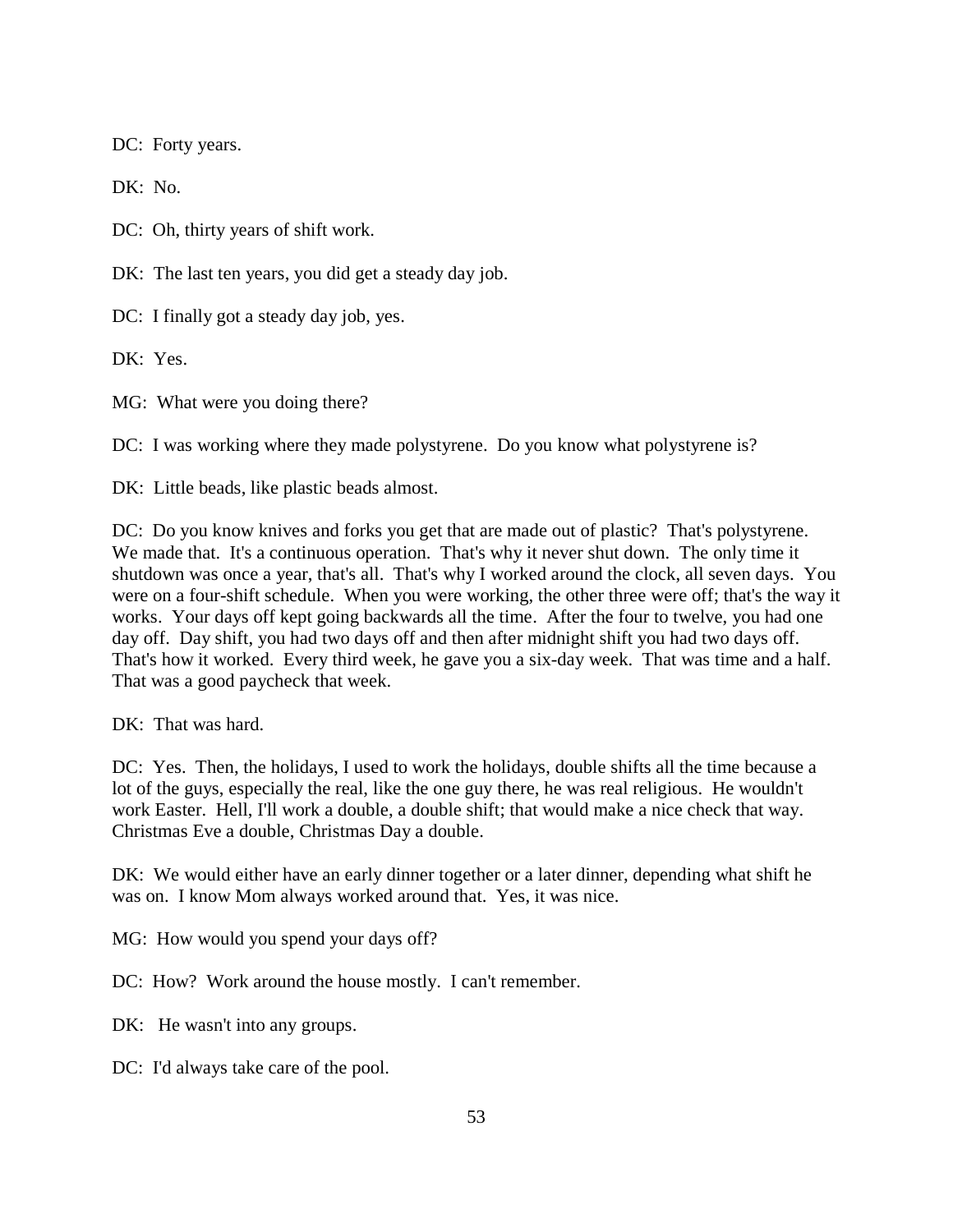- DK: It was just work and home with family.
- DC: I had a clean pool there all the time, right, Deb?
- DK: Yes, you did. You kept the pool really good.
- DC: Nice and clean. That was a job too, yes.
- MG: You were married a very long time, sixty-nine years?

DC: Eight.

- DK: Yes, it would have been sixty-nine.
- DC: This April would have been sixty-nine.
- DK: No, last April would have been sixty-nine.

DC: It was?

- DK: Yes.
- RK: Just shy of sixty-nine.
- DK: Mom passed in February, and then that April, they would have been sixty-nine.
- DC: Oh, yes, yes. That's right.
- DK: Yes. It's almost a year ago, March, that Mom [passed away].
- DC: It's over a year.
- DK: Yes.

MG: What's the key to a long and happy marriage?

DC: I don't know. By working, I guess. [laughter] I'm working, she's off, like that. That was the bad part about four to twelve because if I was working days, I had to go to work and it was just vice versa.

DK: You'd barely see each other.

DC: Well, once I get past that four to twelve shift, that five days, then it was better. Days and midnights, it wasn't bad. I'd get off at midnights, especially the summer, I'd go down cellar. I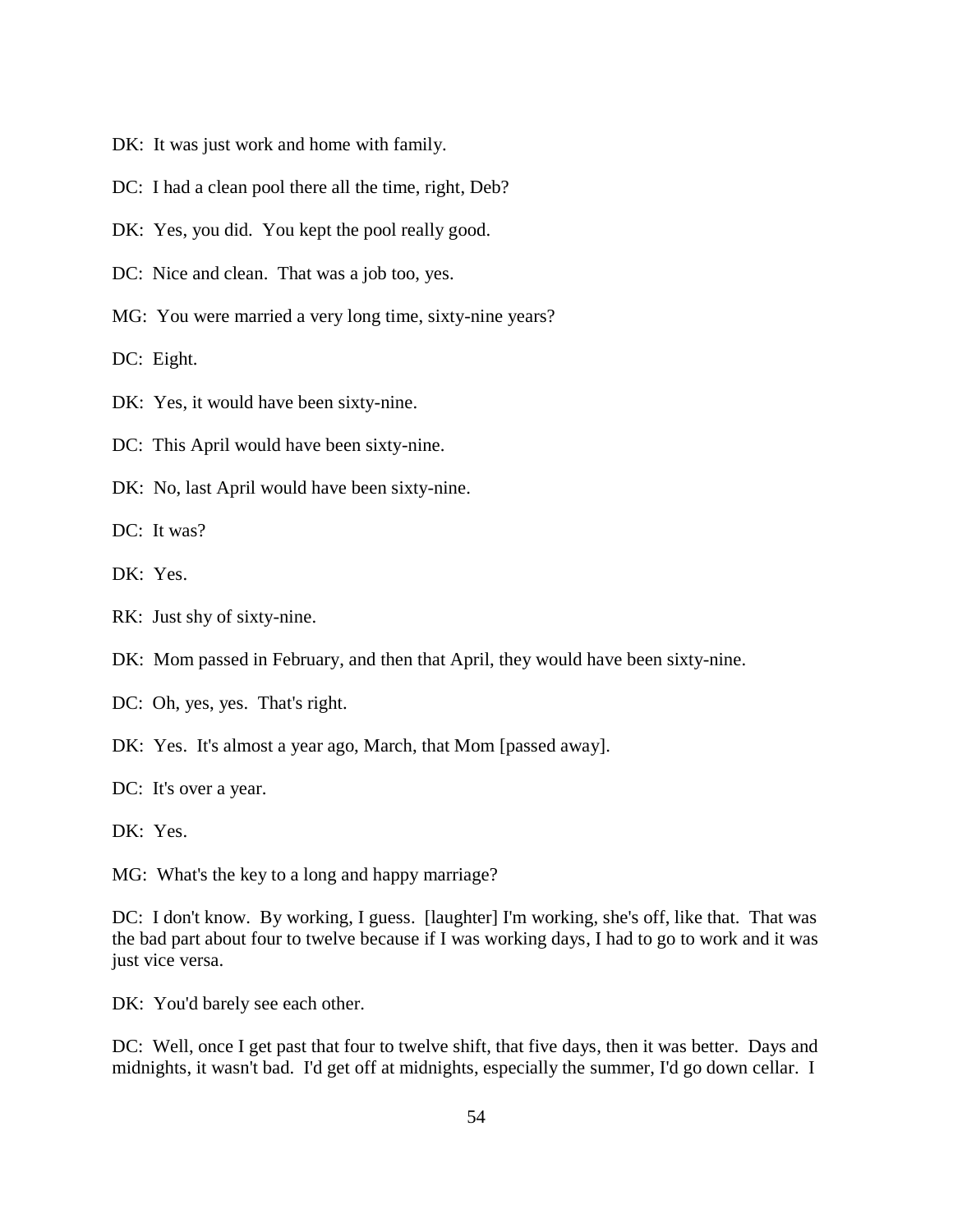used to sleep down the cellar; it was nice and cool down there. One time, I slept until about six o'clock. She comes down, "Aren't you going to get up?" I said, "What time it is?" "Six o'clock." "Holy cow." Boy, I slept like a log down there. Then, I come up, see the day light out there.

DK: Actually, they did more retired together than they did their whole married life because when they retired, they travelled. They had a blast, right, Pop?

DC: Yes.

DK: You were young when you retired.

DC: I was ...

DK: Shy of sixty-five?

DC: Sixty-one. Yes, I was going to work until sixty-two. She says, "No, you're not." She retired at sixty-one. "You're going to retire now, too." So, I did. I asked the guy, "What's the difference if I retire now at sixty-one or sixty-two?" "Only a couple dollars." "Okay, the hell with it. I'm going to retire." So, I retired at sixty-one.

DK: That was great. They got involved with the senior citizen group. Like I said, they had more together time.

RK: That's when they bought the boat.

DK: No, they had the boat when they had jobs.

DC: Yes, we had it before that.

RK: Oh, you did?

DC: Yes, oh, yes.

DK: Mom was still working, and you were still working, right?

DC: Yes.

DK: They had bought a boat, and we had fun times on that boat.

MG: Well, tell me more about that.

DC: Sure, the boat.

RK: Which ones? You had three, didn't you?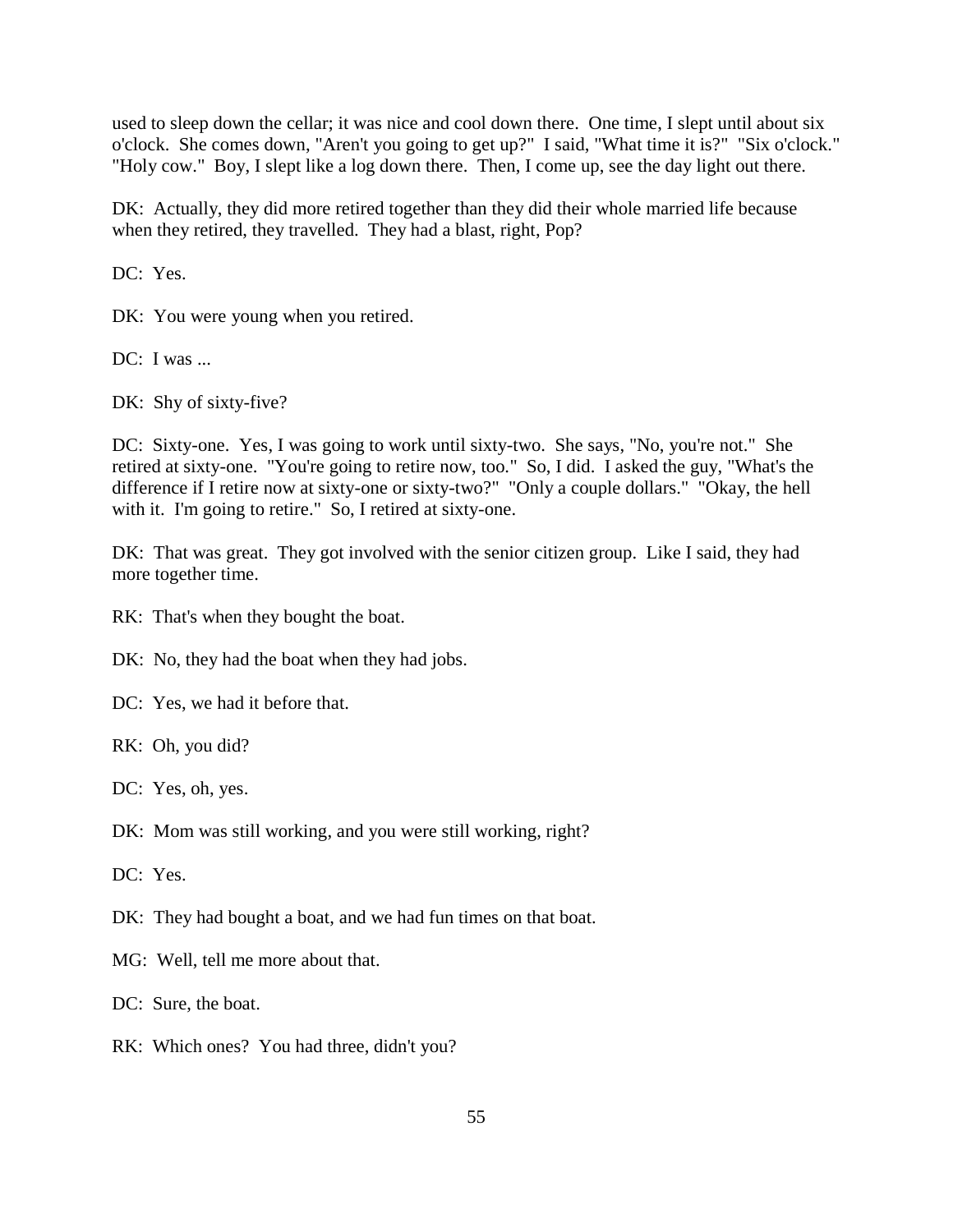DK: Yes, oh, it was fun.

MG: Some of the trips you took, where did you guys go?

DC: Just around Raritan Bay.

DK: No, the trips that you and Mom took.

DC: Oh, oh. We went to ...

DK: The big one was Alaska.

DC: Bermuda. A couple times, we went to Bermuda. I wouldn't go there again.

DK: You went to Bermuda? Mom flew? Oh, you went by cruise.

DC: Cruise, yes.

DK: She didn't like flying.

RK: That was the last one. That was their big one. [Editor's Note: Ron Kwiatkowski is showing Molly Graham a photograph of the boat.]

DK: Oh, we had so much fun. RK: They named it the *Roebuck*, which was his ship's code name …

MG: Oh, cool.

RK: … In World War II.

DK: The *Roebuck*, yes.

RK: The *Braine* was named the *Roebuck* and there's a wartime photo of the ship, too.

MG: Oh, wow.

DK: Yes, that is cool.

MG: That really gives you a sense of the size.

RK: Yes, it does, it's a good one. It's an actual real picture of it.

DK: Yes, yes.

MG: That's incredible.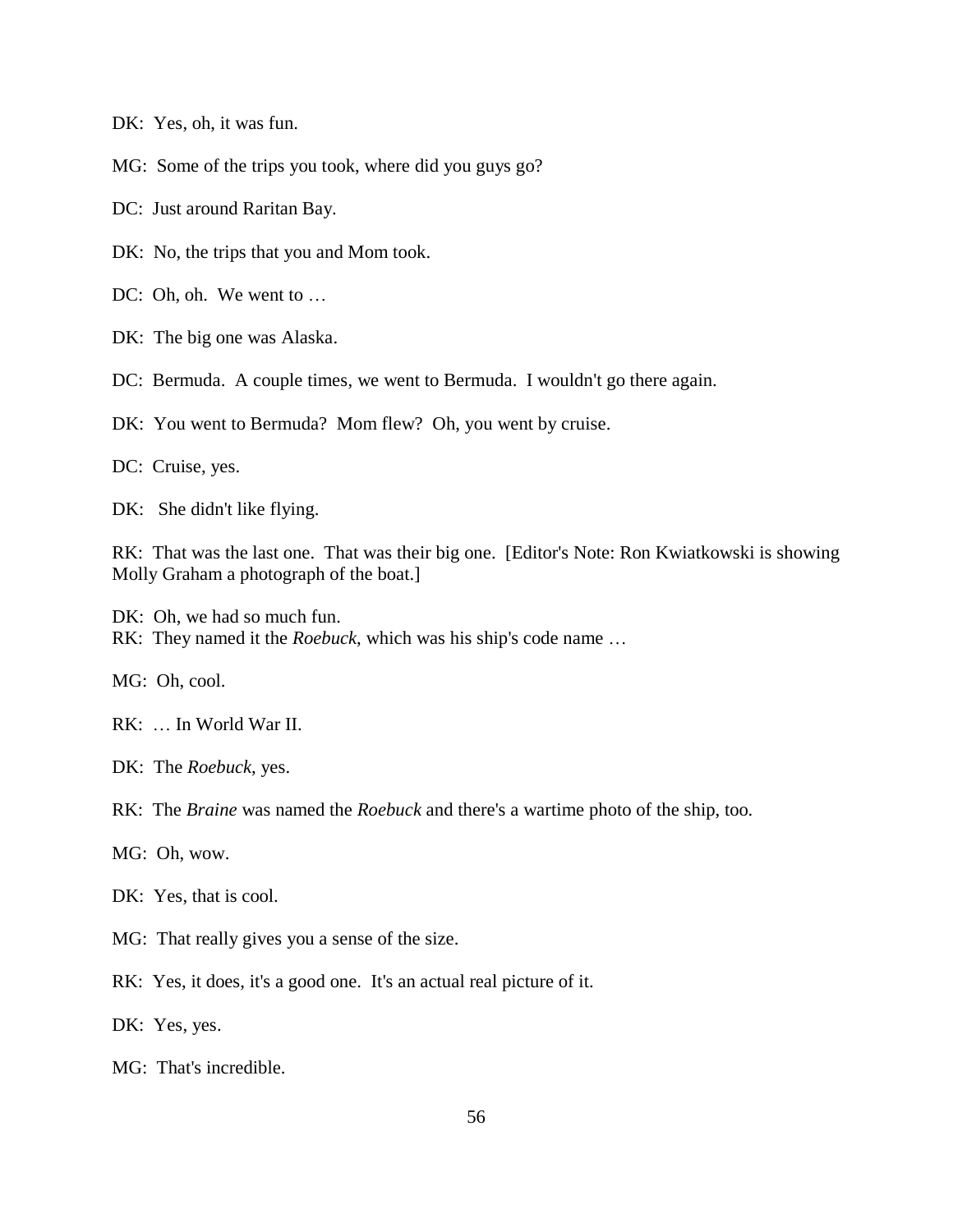RK: Yes.

DC: The officer that was in CIC, he was the guy that orders the food and stuff, like the commissary. I used to like the charts, working on the charts. He says, "You know, when you get out of here, you're probably going to get a boat and sail around the world."

DK: You got a boat.

DC: He was right, too.

DK: We had fun on the boats.

DC: He was something. No, he wasn't in there when we got hit. Otherwise, he would've been killed.

DK: Mom and you were still working when you had the boa, or were you retired at that time?

RK: Well, you bought the first one, you were still working, weren't you?

DC: No, I was still working.

DK: You were still working.

RK: You bought the small one, you used to bring up to Lake Wallenpaupack, right?

DC: Oh, yes, that eighteen-footer.

DK: Yes, yes.

RK: The tri-hull.

DC: The tri-hull, yes.

- RK: Made of wood or fiber glass?
- DK: It was fiber glass, I believe.

DC: Fiber, yes.

DK: Yes, it was fiber glass. It was fun.

DC: I sold it to the judge's son in Somerville. [laughter] I'm out here in the yard. He comes over there. He says, "Where's all the accessories?" Because I had it in the paper. I said, "Well,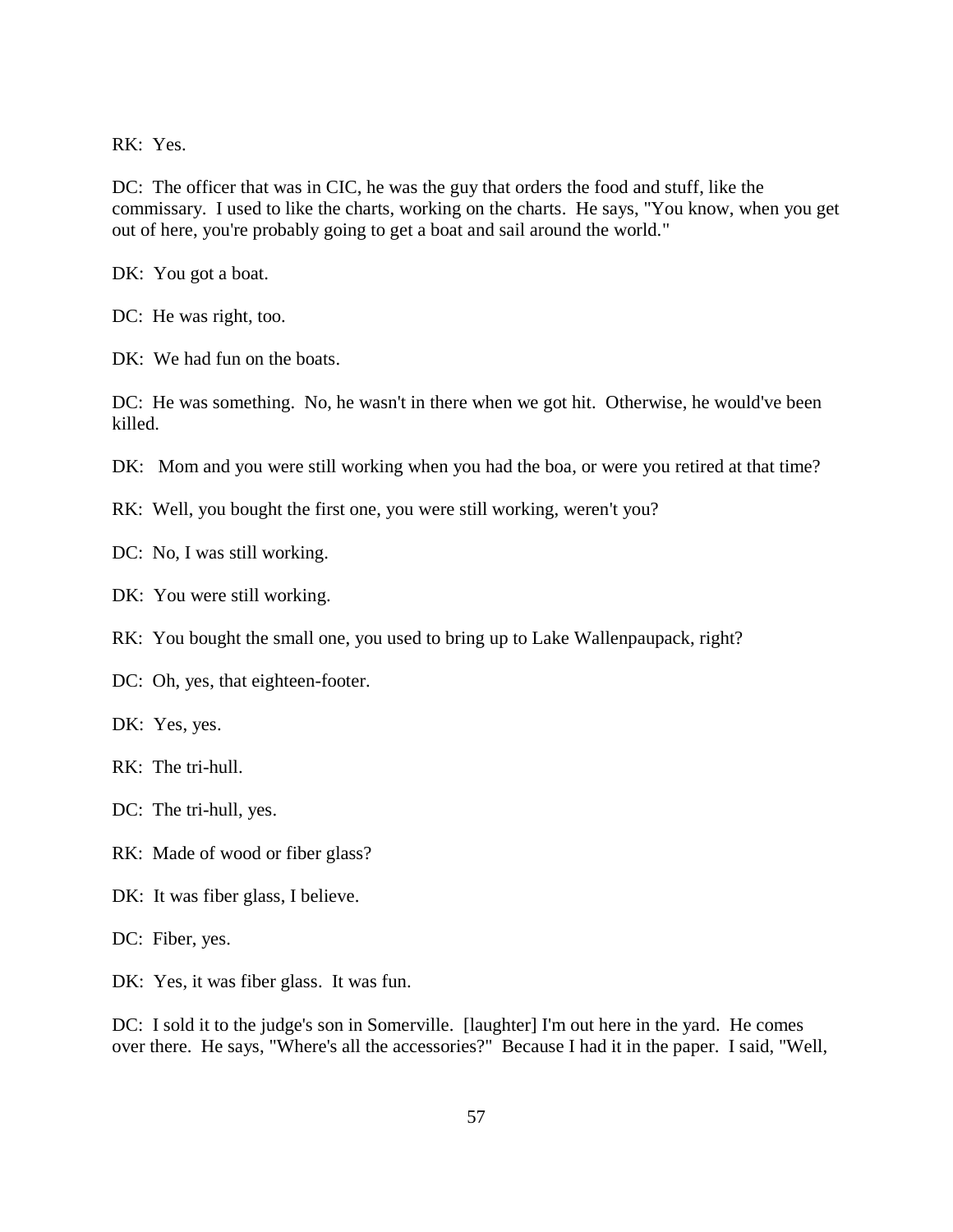you've got this, you've got that." You have to put that in, make it look good. He bought it anyhow, right there in Somerville.

DK: It was fun.

DC: Then, when I got the other wooden boat, the twenty-eight-footer, that was a lemon, that sucker.

DK: That was wood, too.

DC: The pump would stop pumping. I sometimes had to throw the anchor out. Otherwise, you'd drift away until you repaired it. Then, I finally get rid of it. Tony bought it back for a thousand dollars, and then I bought this other one that you saw in this picture there.

DK: That was the fun one.

DC: I paid ten for that one.

DK: That was ten?

DC: Yes.

RK: What a boat, too.

DC: Now, we took that down from Jersey City. The people we bought it from, they came with us all the way down, and Donald took them all the way back home by the car, because they wanted to get their last ride on it, him and his father.

DK: You got rid of that last boat around thirty-two years ago because Jessie was born, and that's about when you got rid of the boat.

DC: Oh, yes, yes.

DK: So, they had it for quite a while.

DC: That was too much, too much. They were both working. Donald was in business. I only had it mostly for them. Very rare they went out. Donald went out a couple times. He lost it one time ... [laughter]

DK: I was working.

DC: ... In the fog. They found Big Bertha, remember Big Bertha?

DK: Yes.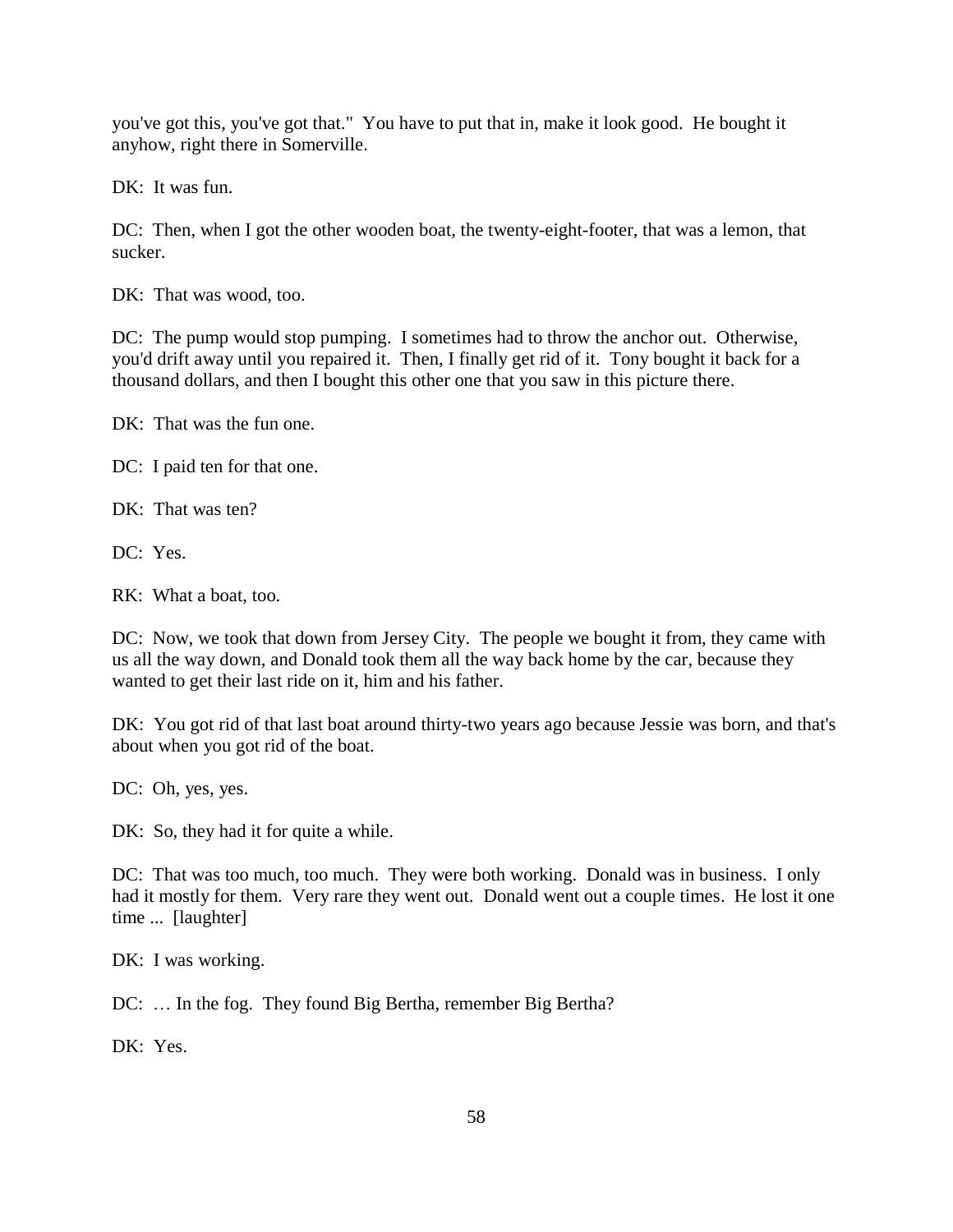DC: They tied it up to there. They didn't know where it was at. I said, "Donald, you had the charts over there. The inlet was not too far from there."

DK: Oh, yes, Big Bertha.

DC: It was a little southwest corridor, but he didn't look at it until it cleared up and then he was able to see where he was at.

DK: Well, I didn't know that.

DC: Then, I took him out at nighttime one time, over there by Staten Island, Joe Ponti, took them all out there, dark out there. We're out there and fishing a little bit. Now, it's dark. I go back in. I'm going back in. Joe says, "How the hell do you know where you're going?" "Well, look at all the lights there when we came out. I'm going by those lights there. I'm just about to get there." You don't have to use the compass.

DK: Yes, he was good.

DC: Easy.

DK: He was good with that.

DC: I was just watching those buoys that were low in that channel there. They have buoys there. You don't want to hit them things.

DK: Yes, you have some low ground there, too.

DC: We had a pretty good time. A lot of drinking on that thing. [laughter]

DK: We had a good time on that boat.

DC: Debbie, the one time, she says, "You know, I drank a six-pack."

DK: You didn't know it, when you're out there. You don't even know. You're just having a good time and drinking. When you hit land, that's when it hits you. [laughter] That's our younger days.

MG: That does sound fun. What other memories from family life stand out to you?

DC: Baseball, softball.

DK: Yes, my kids, Ronnie and my daughter, they were very much into sports, and my daughter played softball away games. You'd go away for the weekends, and my mom and dad would come with me. We'd share a room, and she'd be with the girls. The whole weekend, we'd be going out and watching her games.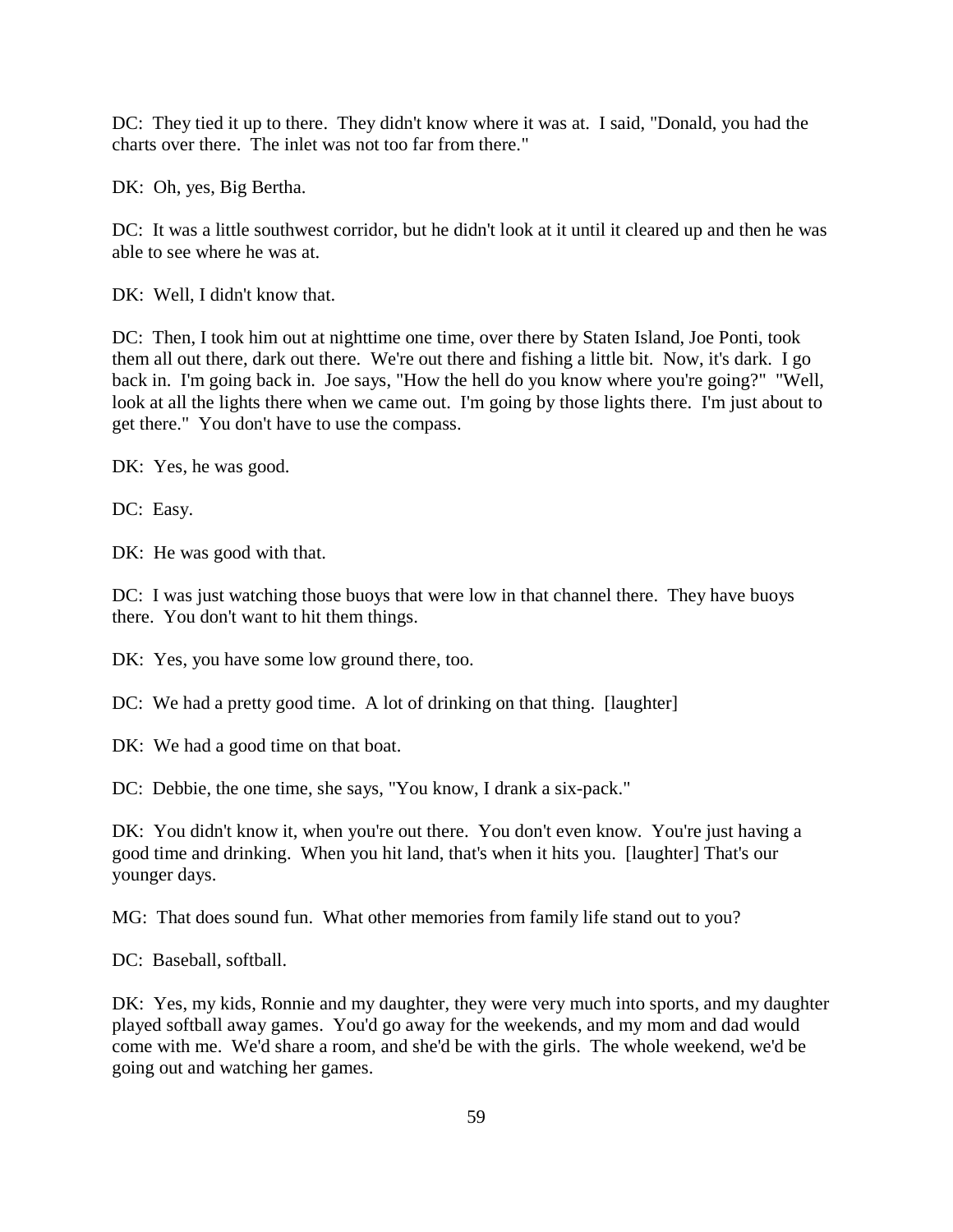- DC: Tell her where we used to go, New York State.
- DK: New York State. Oh, yes, we went everywhere.
- DC: We were in Florida, was it?
- DK: Florida? Did you go to Florida with us?
- DC: I'm pretty sure.
- DK: No, we did. Me and Jessie did; you didn't go to Florida.
- DC: Oh, there's another one that was pretty far away, too.
- DK: Oh, yes, New York, Pennsylvania, tournaments in Pennsylvania. It was fun.
- DC: Yes, yes.
- DK: Then, when they weren't doing it, then you'd go watch Ronnie play soccer.
- DC: I'd seen you play soccer and baseball.
- DK: They did that a lot.

DC: He was a good baseball [player]. He's a catcher all the way. The guy hit the ball. He'd be down to first base before the guy that hit the ball because he's supposed to follow him, just in case they overthrow, so he can get it. Man, he was down there with all that stuff on him.

- DK: Rip off that thing and go running down there.
- DC: You hit a good, long home run. I missed that sucker.
- RK: Was that the one up in North Warren?
- DC: No, the one where you live, around there.
- RK: Oh, in Branchburg?
- DK: Branchburg.
- DC: Yes, you hit a long one there. You told me, remember?
- RK: I think so, yes.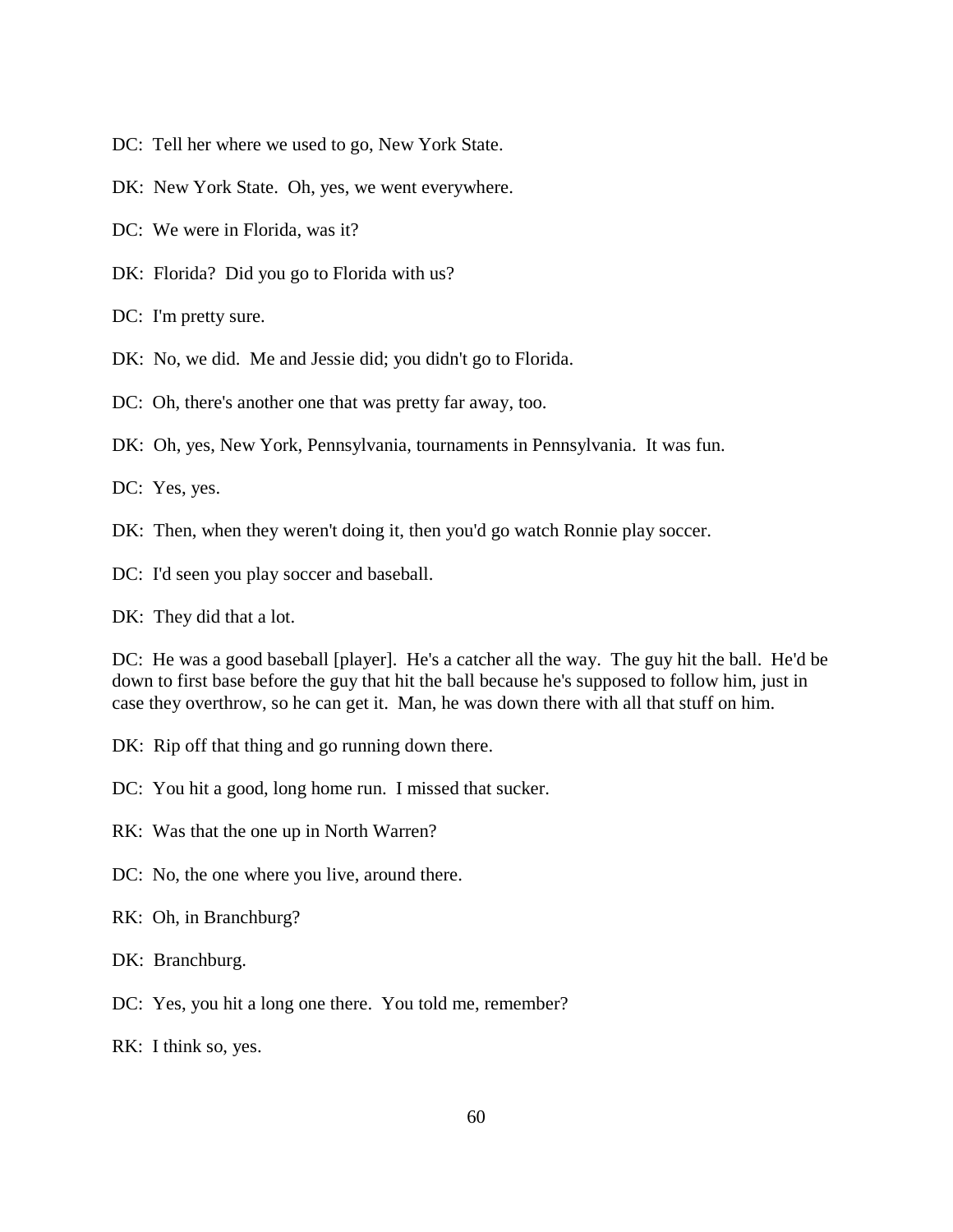DC: Yes.

RK: Yes.

DC: I wasn't there.

RK: I connected on a few.

DK: When they were retired, they came to a lot of the kid's activities.

RK: They were very much a part of our lives.

DC: Yes.

RK: We were very, very close with them growing up.

MG: That's good. That makes a real difference.

DK: Oh, it does, it does.

DC: I enjoyed that. Then, she started playing field hockey.

DK: Yes, field hockey, yes. In fact, she's playing softball again. Pop's thinking about going to watch her.

RK: Oh, you should.

DK: Slow pitch. You know how Jessie is with slow pitch.

DC: Oh, yes.

DK: He'd laugh at her because she used to do fast pitch and if you pitch it slow to her, she would just be swinging out there. We'd laugh at her.

DC: I'd always say to her, "Who're you waving at, Jess?" [laughter]

DK: I know. That was fun.

DC: She had an arm. She had a hell of an arm.

DK: Oh, did she.

DC: The poor girls on first base didn't like her at short. She almost knocked the glove out of their hand.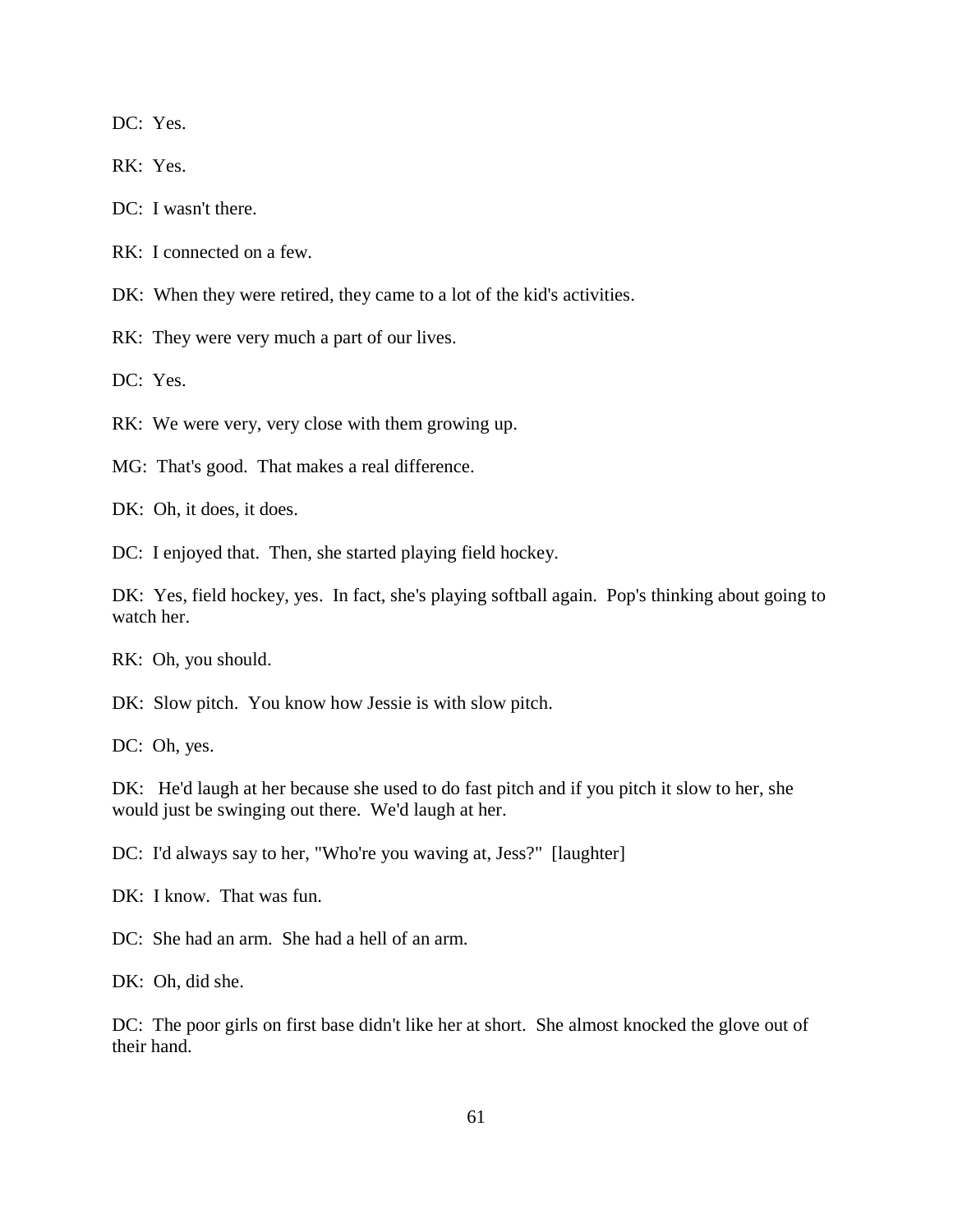RK: Yes, she had a hell of an arm.

DK: She did, she did.

DC: Like a bullet. She must have got that from Donald. Donald had a hell of an arm, from when he used to play softball, center field, all the way to home plate.

DK: Yes, I remember Don had a good arm.

DC: I never had a good arm.

MG: Did Donald have a family? Did he have children?

DC: Yes, he had one boy. He'd be living today if he listened to me.

DK: Yes, he would be.

DC: Damn.

DK: We miss him. He died. He was only sixty.

MG: Yes, that's too young.

DK: Yes, it is.

DC: Sixty-one.

- MG: Did you get involved in veterans organizations?
- DC: No, I just belong to them. I don't go.
- DK: You did for a little while there, Pop.
- RK: You used to go to the reunions, remember, Grandpa?
- DC: Oh, the reunions, yes.
- DK: He would go to the Navy reunions.
- RK: Do you remember how many reunions you went to?
- DC: Well, let's see. The first one was our home port of Boston. That was our first one.
- MG: When was that?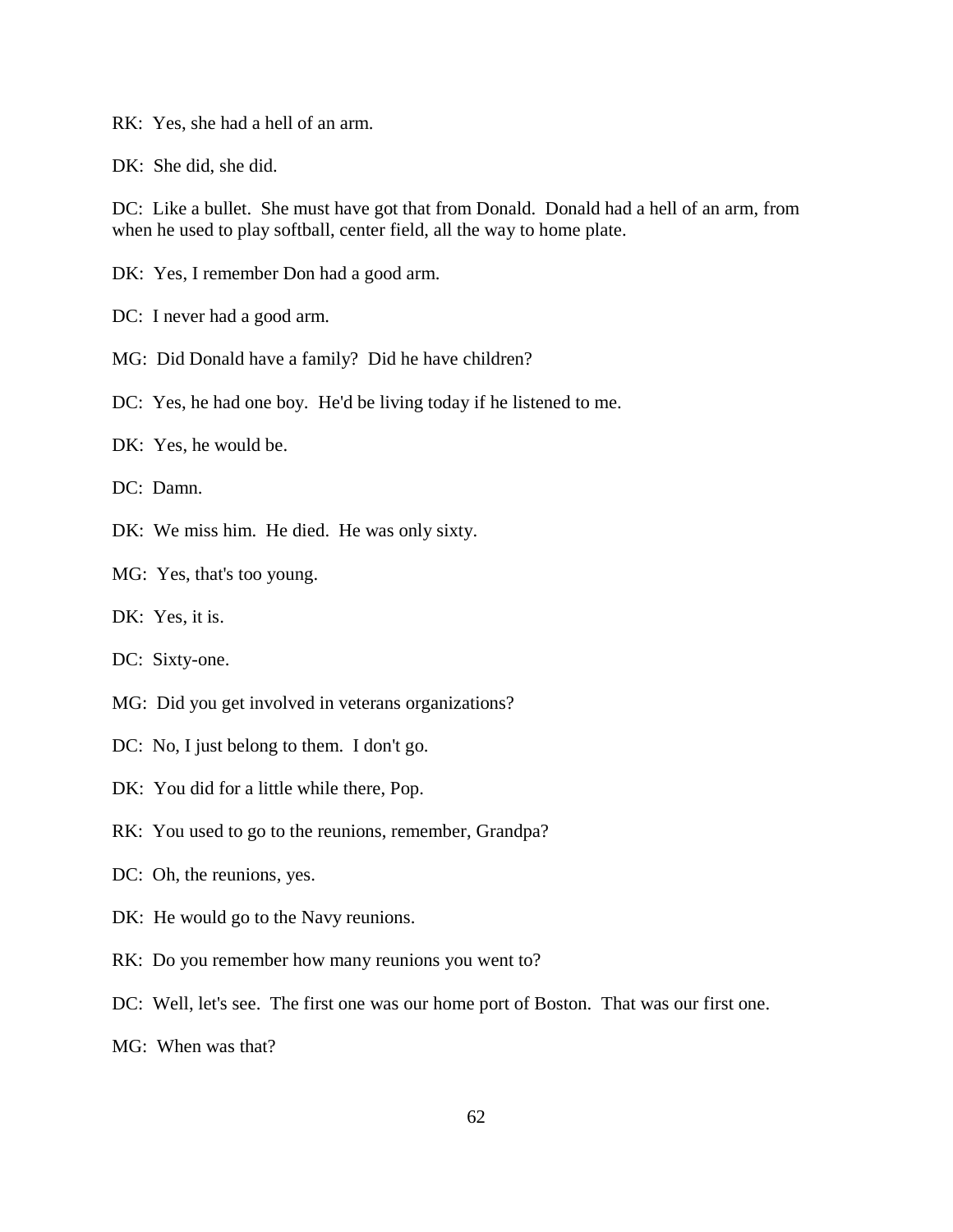DK: After you retired, you and Mom would go to those.

DC: Yes, after.

DK: Yes, you would go to those, when he was in his sixties, seventies.

DC: A friend of mine had a van. He had all kinds of equipment inside, radios and all kinds of things, and he's parked at the motel or hotel that we [were] at. The next morning, it was gone. They stole it. It was only two blocks away from the ...

DK: Where was this? Who was that?

DC: In Boston.

DK: Who was the guy?

DC: The people from Florida.

DK: Really?

DC: Yes.

DK: I didn't know that.

DC: We didn't know until the next morning it was gone. They stole it, and it was only two blocks away when he stripped it down. Finally, they caught him. He was lucky he had friends over there; they stayed over and he was able to get home to Florida. I don't know what happened.

DK: Oh, that's terrible.

DC: Yes, I guess insurance probably paid for most of it because he had everything in that thing.

DK: Oh, that's a bummer.

DC: It's a damn shame.

DK: Yes.

DC: That's the only bad thing about that part in Boston, that first reunion.

RK: Grandpa, didn't someone come up to Grandma and thank her because you pulled him out of the water out there, at a reunion? Grandma always told a story of someone's wife coming up and thanking her because of what you did during the war.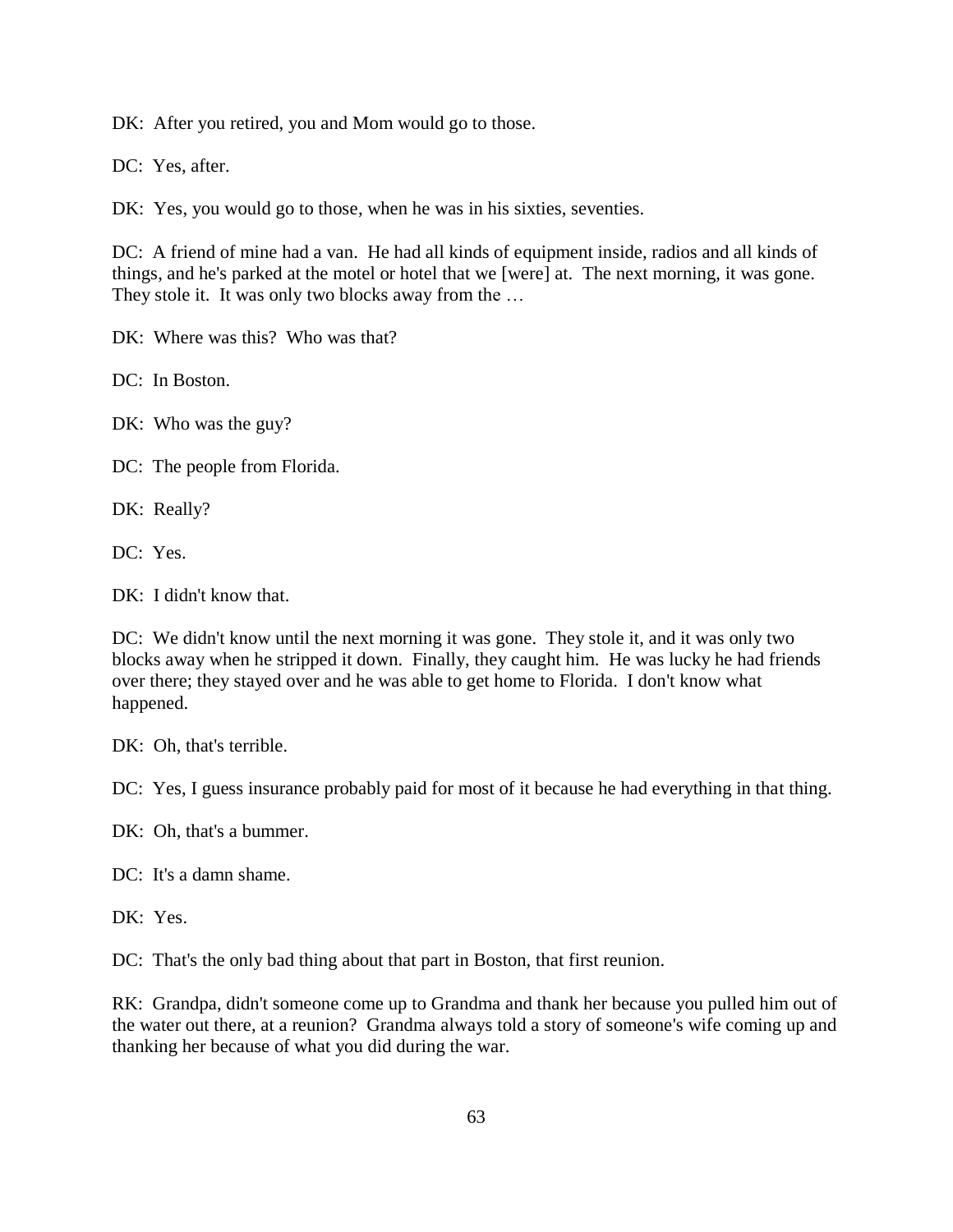DK: Did you pull somebody out of the water?

RK: Do you remember that story, Grandpa? Grandma used to tell it.

RK: Does that ring a bell at all?

DK: Maybe Mom was telling stories.

RK: She could've been. [laughter]

MG: It's a good one. Let's go with it.

DC: The only time we swam off the ship is when we were down in Bermuda because we couldn't go ashore. We dove off the ship.

RK: We tried to get him to do some more VA stuff. He's never really wanted to.

MG: Yes.

DK: Like I said, he's gotten more social after he got done working. Because of the shift work, he couldn't really get involved with too much social stuff.

MG: Yes.

DK: Mom was into the kids.

DC: I could see why my brother didn't want to go over there. I told him, "Come on over." I said, "Good job, you don't have to work hard." Because the shift work, he wouldn't take it.

 $DK: No.$ 

DC: Maybe Dee [Dorothy Csontos] wouldn't let him.

DK: That's tough. You missed a lot.

DC: Although she didn't work. It wouldn't have been that bad.

DK: Yes, but Mom worked.

DC: Dee never worked. She had it made there.

DK: You always had a vacation. They always took us on a vacation in the summertime. We knew somebody who had a little bungalow down the shore, and we rented from Anne MacNeer, right?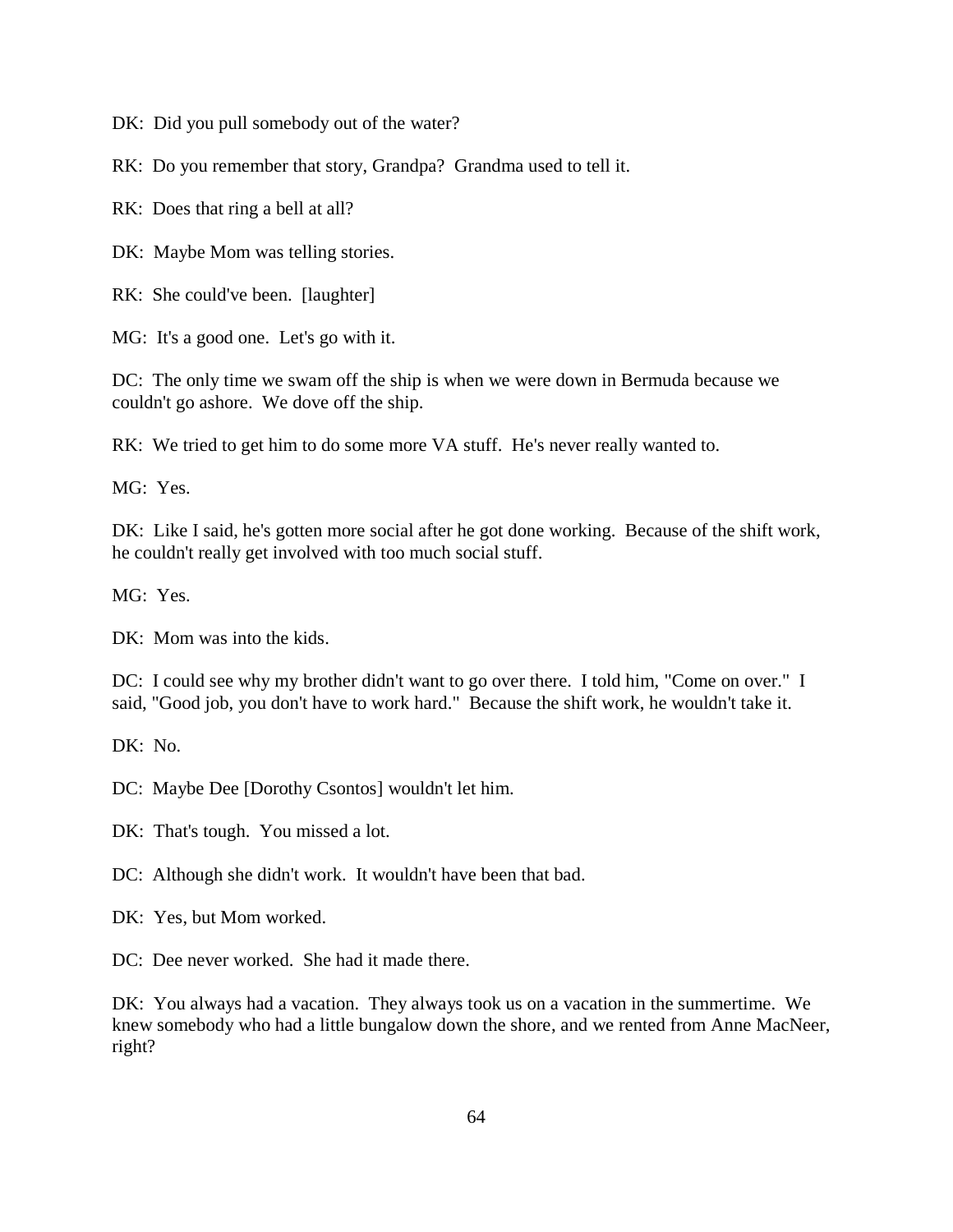DC: Across the street.

DK: Right.

DC: I painted a house for them, and she gave us the rent free.

DK: Yes, so they always created memories for us. They weren't elaborate vacations, but they were fun, family oriented.

MG: The simple ones are usually the most fun.

DK: It is.

DC: The time we picked you guys up at Cape Hatteras and went to Florida, remember?

DK: My husband and I, and the kids, we rented a house down in Cape Hatteras for two weeks. The first two weeks, it was just my family, and at the end of the second week, my mom and dad came down. Well, then my husband took the dog and he went home, and we got in the car with my mom and dad and we drove to Florida and then drove back.

MG: Well, that's fun.

DK: Wow, was that fun. That was such a great memory, you and Mom and me and the kids.

DC: We had quite a place for the price.

DK: Yes.

RK: Yes, we had a great place. It was fun.

DK: It was a lot of fun.

DC: A big place, I mean, the kitchen was big.

RK: A nice pool.

DK: A pool.

DC: It had two bedrooms, I think.

DK: They were advertising it was near where all the activities were.

DC: In Orlando.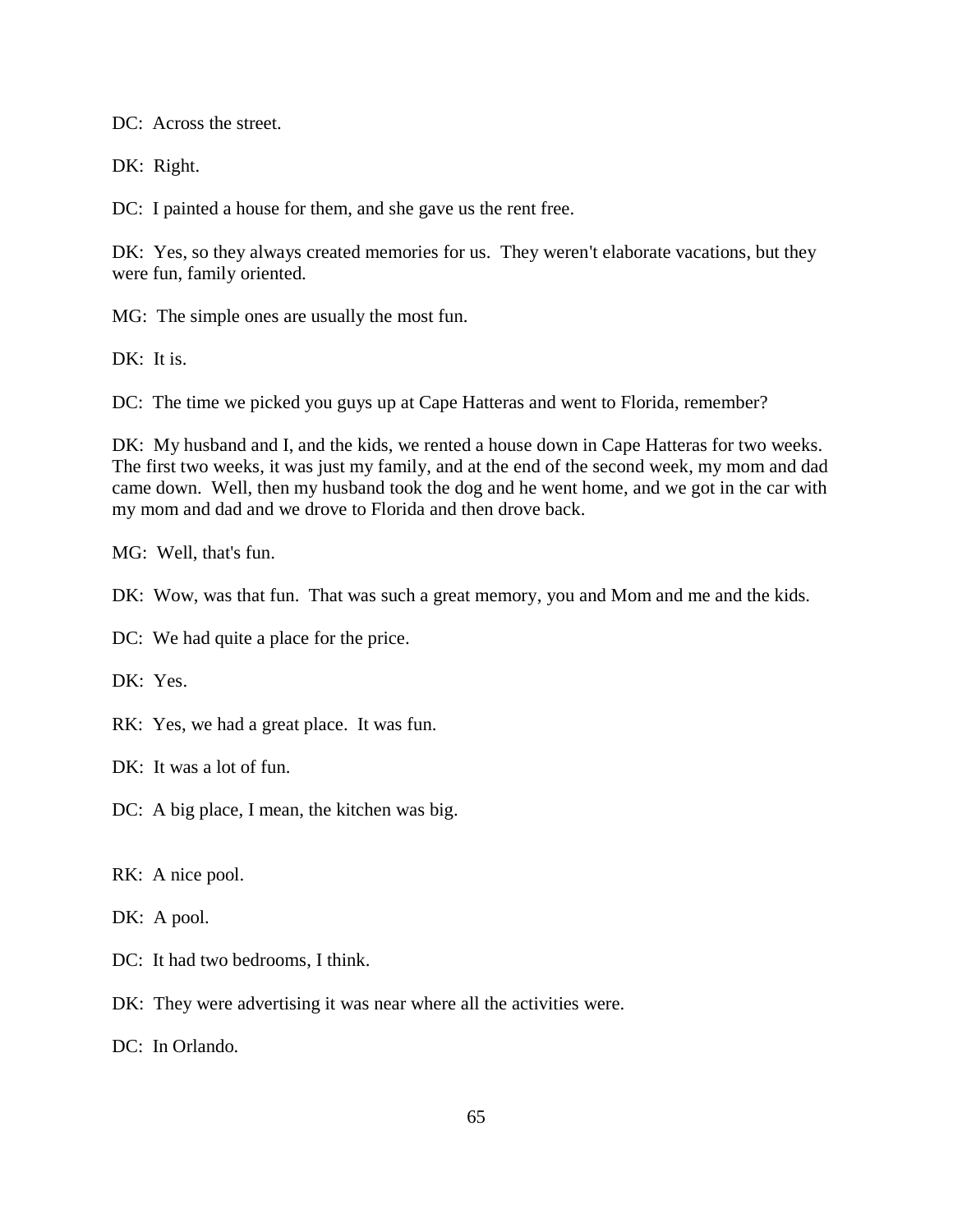DK: They were renting out the condo weekly, so we got a condo thing and had access to the pool.

RK: Yes, it was a good deal.

DK: We didn't cook or anything, but we had a nice place. We used to freeze water and take it into the park, so we could drink water while we were going on those hot rides. It was in the summertime.

DC: Then, I let you guys take the car and go back to Orlando.

DK: Then, we went to Epcot. Remember Ron came down.

DC: Yes, I didn't like Epcot.

DK: My husband came down that weekend in between. He flew down and spent it with us.

DC: I said, "Take the car. You guys go. Me and Mom will stay here."

DK: You loved it because you needed to rest. The little ones were keeping you going. They were only like, Ronnie was about five and Jessie was about seven. So, they were little.

MG: Yes.

DK: That was a great memory.

DC: We got on every ride though when we went.

DK: Well, because of Mom. My mom always had, at that point, she was having a lot of arthritis and walking problems.

DC: I rented a scooter for her.

MG: That's nice.

DK: Yes, in the park. She's standing, we're in line, going on a ride, and she's under a tree and somebody went up to her and said, "Hey, don't you want to go on the ride?" She said, "I can't. I got this …" [referring to the scooter]. "Well, you know, you just go right up in the front. You just drive in the front and they let you in the front of the line." She goes, "My family is back here." "They go with you." This was summertime, big crowds, and we would just drive right up to the thing.

DC: I'll tell you, for one day, we practically got every ride they had there, where it would take you four days if you didn't, all those lines they had.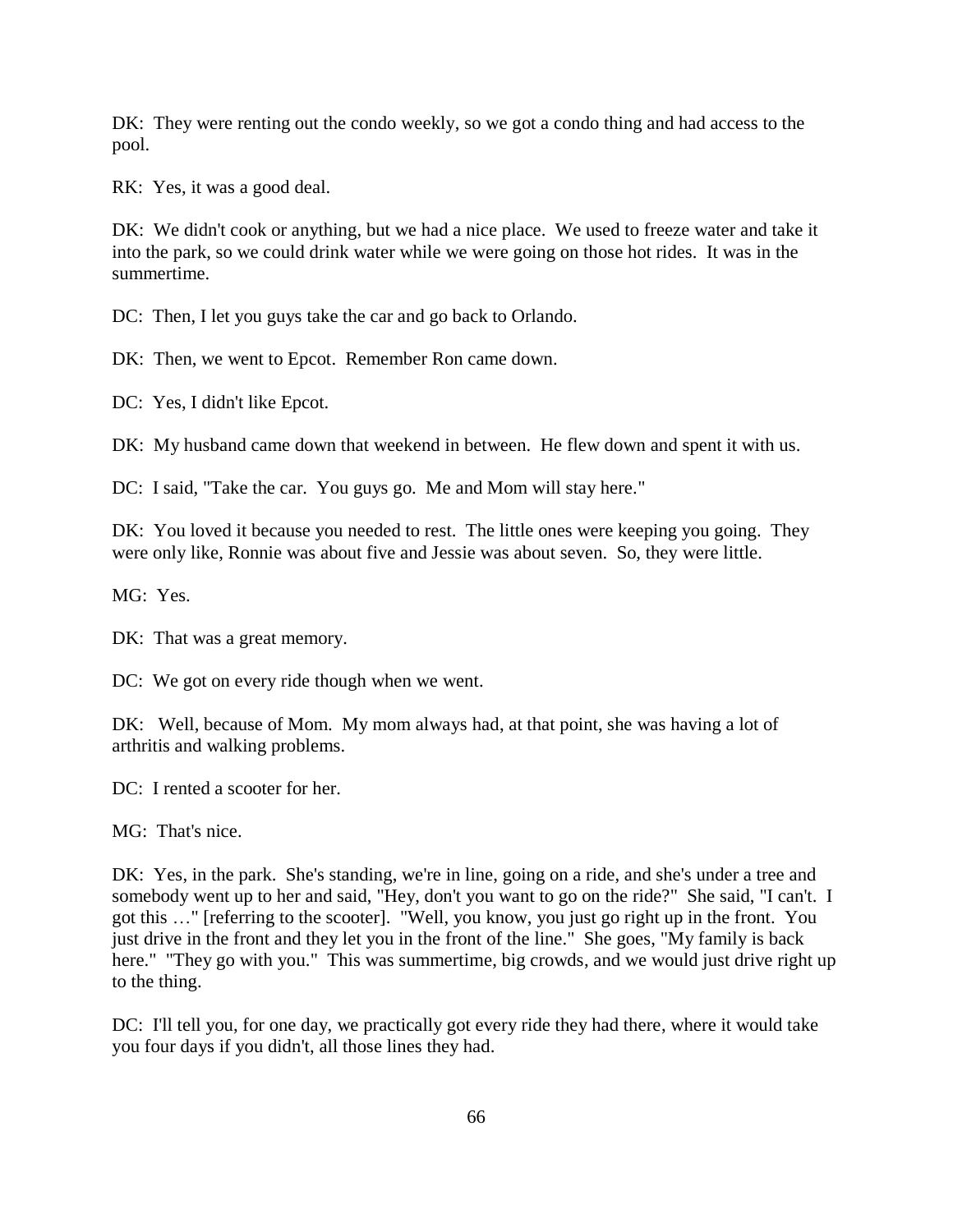DK: That was great. We had a good time.

DC: Jessie got on the back, standing up on the back while Mom was driving.

DK: Yes, that was fun.

DC: We were there a couple times, weren't we, in Orlando?

DK: You went a couple times. I only went once with you guys and once with Ron and the kids.

DC: Yes, yes. The airport was right there.

MG: Well, what have I forgotten to ask you about? What am I missing? Are there any more questions?

DK: That's pretty much everything. My mom and dad, they were inseparable. They did everything together because I'd even say to my Mom, because sometimes she'd be saying, "Oh, he drives me ..." I said, "Mom, you and Pop have to do something on your own sometimes. Why don't you go out with one of the ladies?" She'd be complaining. She'd go, "No, that's all right. I don't want to go out."

DC: She went down to Freehold with me a couple times and Monmouth Park.

DK: Yes, they did everything together.

DC: She went down to Monmouth Park with me and we went to the Philadelphia Race Track a couple times.

DK: You guys did everything together.

DC: Bensalem, we always used to like to go there; it was nice.

DK: Then, when she wasn't feeling well, he would take care of Mom. She had to get toes amputated, and he would clean out the sores and keep it good. They were like inseparable.

MG: That's amazing.

DK: Taking care of each other is probably one of the things that made it happen so long.

MG: Yes.

DK: You had your up and down. Mom threw you out that one night when you were younger. She threw her suitcase out, threw it out there, "Go, old man." She would call him old man. [laughter] Then, she wouldn't talk to him, whenever they would have an argument, and she'd go,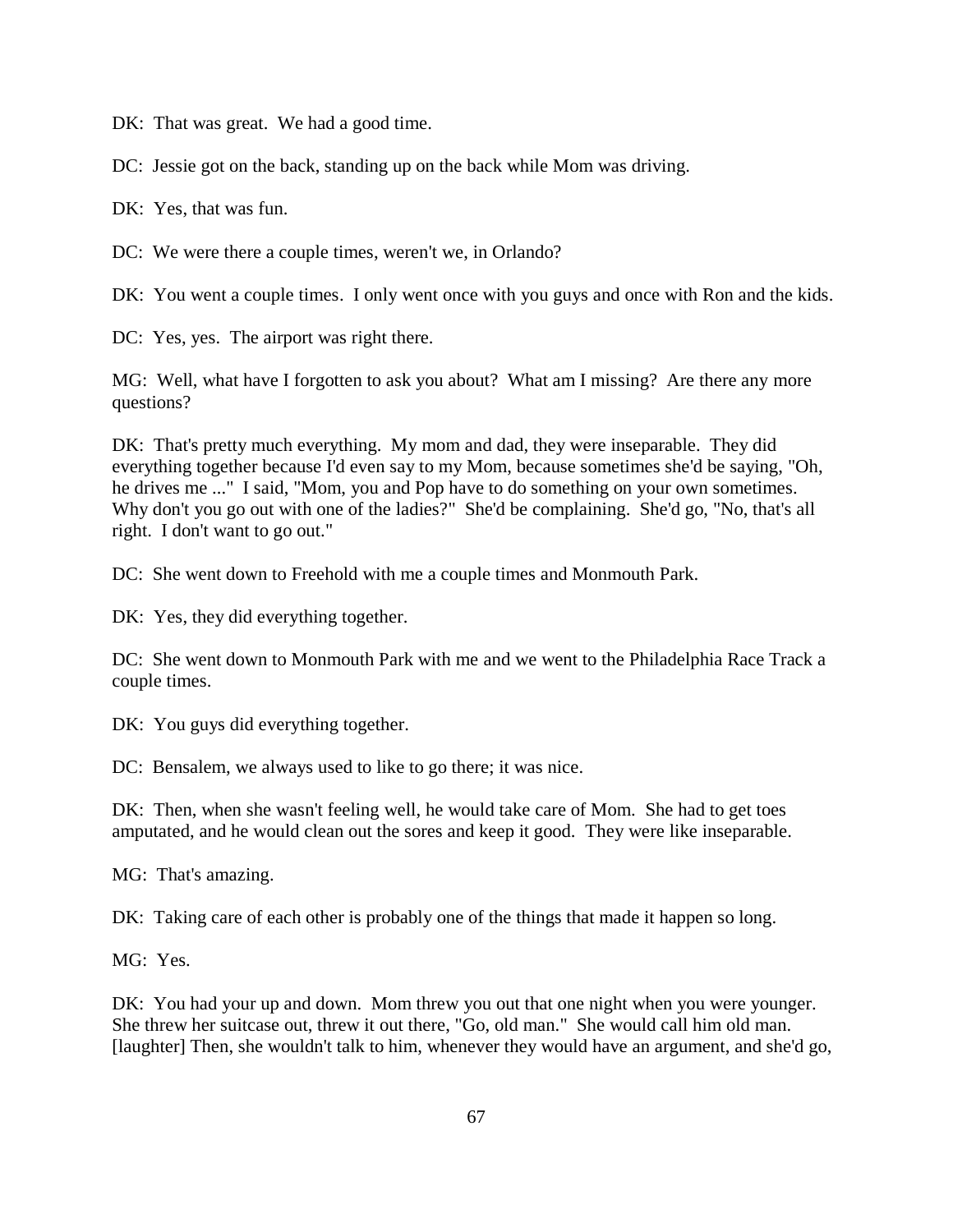"Debbie, go and tell your father dinner is ready." She wouldn't talk to you for about a week. [laughter] She was funny.

DC: You bad boy. You bad boy.

MG: Do you have any other questions or anything I forgot to ask?

RK: Very thorough.

DK: Very thorough.

MG: Well, this has really been a treat to get to meet you, and if you think of something else, it is really easy for me to come back here and get more on the record.

DC: Okay.

DK: I think you've pretty much covered everything though.

RK: If there's anything else you want to try to piece in, I can always email you.

MG: Okay.

DK: Okay.

DC: There you go.

DK: Do you want his email?

RK: Do you have a business card?

MG: Not with me, but I will write your email address down. Well, I really want to thank you so much for sharing all of these stories with me and spending all the time and missing some of the golf to talk to me. [laughter]

DK: That's all right.

RK: That's all right. You've got four and a half more hours of it, you're fine.

DC: Oh, yes, until seven o'clock.

------------------------------------------END OF TRANSCRIPT---------------------------------------------

Transcribed by Jesse Braddell 11/13/2016 Reviewed by Sydney Rhodes 02/24/2019 Reviewed by Kathryn Tracy Rizzi 7/9/2019